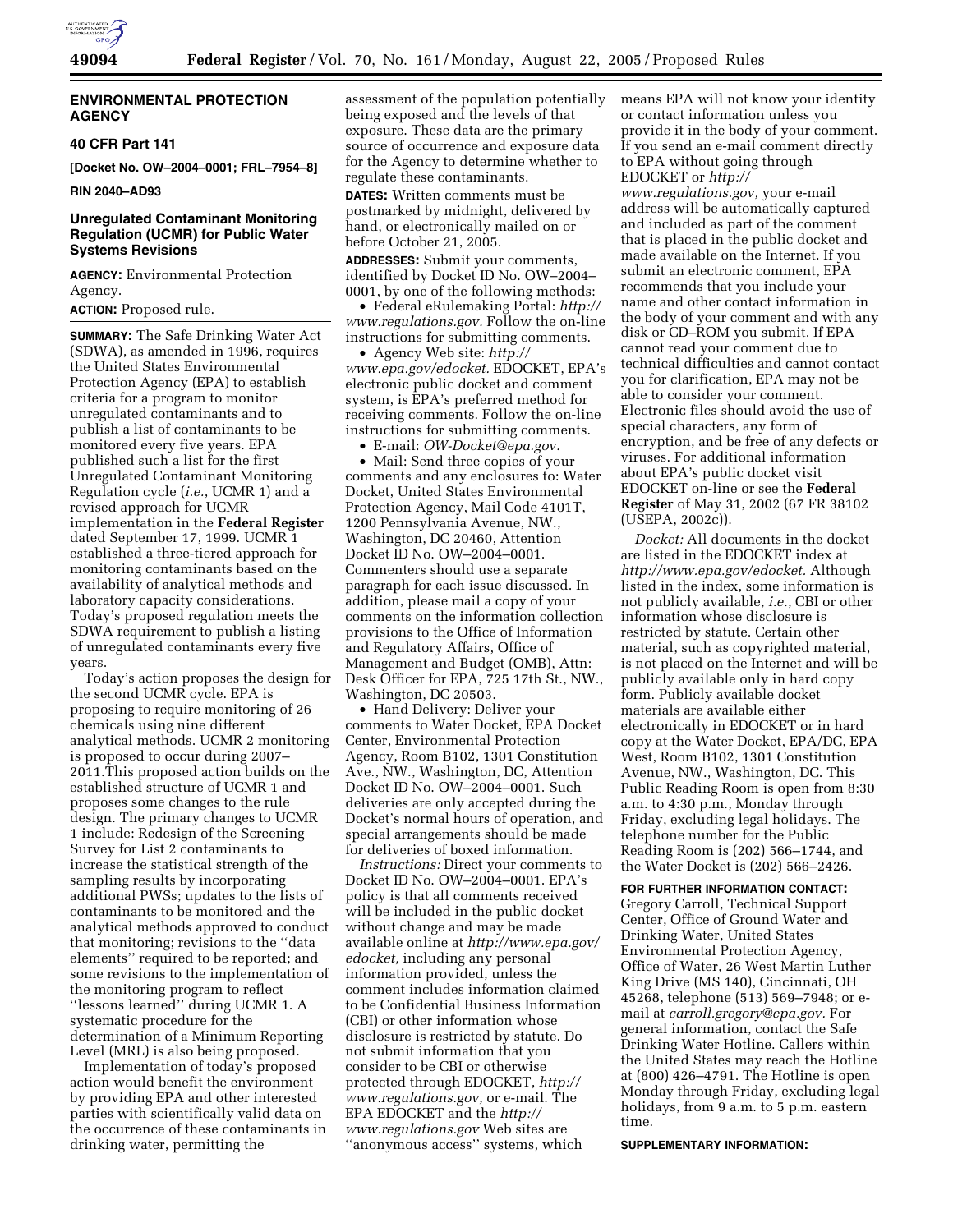#### **I. General Information**  *A. Does This Action Apply to Me?*  Entities regulated by this action are public water systems (PWSs). All large community and non-transient noncommunity water systems serving more than 10,000 people will be required to monitor. A community water system system and that regularly serves at least 25 of the same people over 6 months per year. Only a nationally representative sample of community and non-transient non-community systems serving 10,000 or fewer people will be required to monitor. Transient non-community PWSs under the Safe Drinking Water Act (SDWA) may participate in the implementation of the second cycle of the Unregulated Contaminant Monitoring Regulation (*i.e.*, UCMR 2) Primacy agencies may choose to

means a PWS which serves at least 15 service connections used by year-round residents or regularly serves at least 25 year-round residents. Non-transient non-community water system means a

PWS that is not a community water systems (*i.e.*, systems that do not regularly serve at least 25 of the same people over 6 months per year) will not be required to monitor. States, territories, and tribes with primary enforcement responsibility (primacy) to

administer the regulatory program for through a Partnership Agreement. These conduct analyses to measure for contaminants in water samples collected for the UCMR 2; in which case they will be regulated by this action. Regulated categories and entities are identified in the following table.

| Category                           | Examples of potentially regulated entities                                                                                                                                                                                                                                              | NAICS <sup>a</sup> |
|------------------------------------|-----------------------------------------------------------------------------------------------------------------------------------------------------------------------------------------------------------------------------------------------------------------------------------------|--------------------|
| State, local, & tribal governments | States, local and tribal governments that analyze water samples on behalf of public<br>water systems required to conduct such analysis; states, local and tribal govern-<br>ments that directly operate community and non-transient non-community water<br>systems required to monitor. | 924110             |
|                                    | Private operators of community and non-transient non-community water systems re-<br>quired to monitor.                                                                                                                                                                                  | 221310             |
|                                    | Municipal operators of community and non-transient non-community water systems<br>required to monitor.                                                                                                                                                                                  | 924110             |

a NAICS = North American Industry Classification System.

This table is not intended to be exhaustive, but rather provides a guide for readers regarding entities likely to be regulated by this action. This table lists the types of entities that the EPA is now aware may potentially be regulated by this action. Other types of entities not listed in the table could also be regulated. To determine whether your facility is regulated by this action, you should carefully examine the definition of PWS in § 141.2 of Title 40 of the Code of Federal Regulations, and applicability criteria in § 141.40(a)(1) and (2) of today's proposed action. If you have questions regarding the applicability of this action to a particular entity, consult the person listed in the preceding **FOR FURTHER INFORMATION CONTACT** section.

#### *B. What Should I Consider as I Prepare My Comments for EPA?*

1. Submitting Confidential Business Information

Do not submit this information to EPA through EDOCKET, *http:// www.regulations.gov*, or e-mail. Clearly mark the part or all of the information that you claim to be confidential business information (CBI). For CBI information in a disk or CD–ROM that you mail to EPA, mark the outside of the disk or CD–ROM as CBI and then identify electronically within the disk or CD–ROM the specific information that is claimed as CBI. In addition to one complete version of the comment that includes information claimed as CBI, a copy of the comment that does not contain the information claimed as CBI must be submitted for inclusion in the

public docket. Information so marked will not be disclosed except in accordance with procedures set forth in 40 CFR part 2.

- 2. Tips for Preparing Your Comments
- When submitting comments, remember to:

• Identify the rulemaking by docket number and other identifying information (subject heading, **Federal Register** date and page number).

• Follow directions—The agency may ask you to respond to specific questions or organize comments by referencing a Code of Federal Regulations (CFR) part or section number.

• Explain why you agree or disagree; suggest alternatives and substitute language for your requested changes.

• Describe any assumptions and provide any technical information and/ or data that you used.

• If you estimate potential costs or burdens, explain how you arrived at your estimate in sufficient detail to allow for it to be reproduced.

• Provide specific examples to illustrate your concerns, and suggest alternatives.

• Explain your views as clearly as possible, avoiding the use of profanity or personal threats.

• Make sure to submit your comments by the comment period deadline identified.

#### **Abbreviations and Acronyms**

245–HBB 2,2′,4,4′,5,5′-

- hexabromobiphenyl
- µg/L Microgram per liter
	- ADI Acceptable daily intake
- ASDWA Association of State Drinking Water Administrators
- ATSDR Agency for Toxic Substances and Disease Registry
- BDE–47 2,2′,4,4′-tetrabromodiphenyl ether
- BDE–99 2,2′,4,4′,5-
- pentabromodiphenyl ether BDE–100 2,2′,4,4′,6-
- pentabromodiphenyl ether
- BDE–153 2,2′,4,4′,5,5′-
- hexabromodiphenyl ether
- CBI Confidential Business Information
- CCL Contaminant Candidate List
- CF Concentration fortified
- CFR Code of Federal Regulations<br>CWS Community water system
- CWS Community water system
- Disinfection Byproduct
- DBPR Stage 1 Disinfection Byproducts Rule
- DEA Desethylatrazine
- DACT Diaminochlorotriazine or Desethyldesisopropylatrazine.
- DIA Desisopropylatrazine
- DQO Data quality objective
- DSMRT Distribution system maximum residence time
- EPA United States Environmental Protection Agency
- EPTDS Entry point to the distribution system
- ESA Ethane sulfonic acid
- FACA Federal Advisory Committee Act
- FR **Federal Register**
- FS Field sample
- g/kg Gram per kilogram
- GWUDI Ground water under the direct influence of surface water
- HR<sub>PIR</sub> Half range prediction interval of results
- HSDB Hazardous Substances Database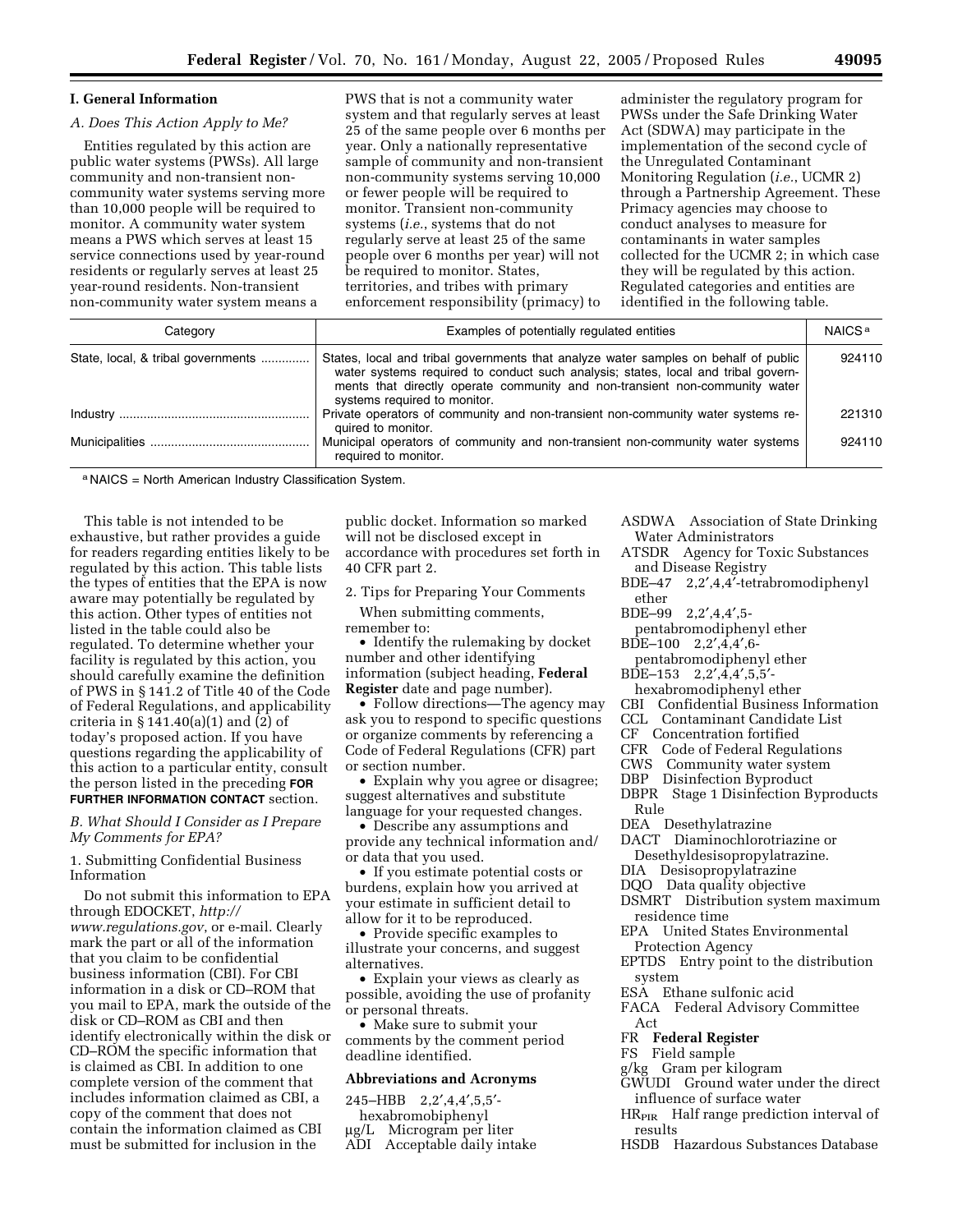- 
- IARC International Agency for Research on Cancer
- ICR Information collection request
- IDC Initial demonstration of capability
- IRIS Integrated Risk Information System
- LCMRL Lowest concentration minimum reporting level
- $LD_{50}$  Median lethal dose
- LFSM Laboratory fortified sample matrix
- LFSMD Laboratory fortified sample matrix duplicate
- MCL Maximum contaminant level mg/ kg Milligram per kilogram
- mg/kg/day Milligram per kilogram per day mg/L Milligram per liter
- MRL Minimum reporting level NCOD National Drinking Water
- Contaminant Occurrence Database
- NDBA N-nitroso-di-n-butylamine
- NDEA N-nitroso-diethylamine
- NDMA N-nitroso-dimethylamine
- NDPA N-nitroso-di-n-propylamine
- NMEA N-nitroso-methylethylamine NPDWR National Primary Drinking
- Water Regulation NPYR N-nitroso-pyrrolidine
- NTNCWS Non-transient non-
- community water system
- NTTAA National Technology Transfer and Advancement Act
- OA Oxanilic acid
- OMB Office of Management and Budget
- ORD Office of Research and Development
- PA Partnership agreement
- PBB Polybrominated biphenyls
- PBDE Polybrominated diphenyl ethers pH Negative log of the hydrogen ion concentration
- PIR Prediction interval of results
- PT Proficiency testing
- PWS Public water system
- PWSID Public water system identification
- QC Quality control
- RDX Hexahydro–1,3,5-trinitro–1,3,5– triazine
- RED Reregistration Eligibility Decision
- RFA Regulatory Flexibility Act
- RfD Reference dose
- RPD Relative percent difference
- SBA Small Business Administration
- SDWA Safe Drinking Water Act
- SRF State Revolving Fund
- TBBPA Tetrabromobisphenol A
- TDI Tolerable daily intake
- TNT 2,4,6–trinitrotoluene
- TRI Toxics Release Inventory
- UCMR Unregulated Contaminant Monitoring Regulation
- UMRA Unfunded Mandates Reform Act of 1995
- USGS United States Geological Survey USEPA United States Environmental
- Protection Agency

# **Table of Contents**

I. General Information

- A. Does This Action Apply to Me?
- B. What Should I Consider as I Prepare My Comments for EPA?
- 1. Submitting Confidential Business Information
- 2. Tips for Preparing Your Comments
- II. Statutory Authority and Background A. What Is the Statutory Authority for UCMR?
	- B. How Does EPA Meet These Statutory Requirements?
- C. How Are the Contaminant Candidate List, the National Contaminant Occurrence Database, and the UCMR Interrelated?
- III. Requirements of the Unregulated Contaminant Monitoring Program
- A. What Priority Contaminants Were Selected for UCMR 2?
- 1. Compilation of Initial List of UCMR 2 Candidates
- 2. Establishing Priorities for UCMR 2
- a. Health Effects Prioritization Approach.
- b. Selections Based on UCMR 1 Reserved Contaminants List.
- i. Alachlor ethane sulfonic acid (ESA) and Other Degradation Products of Acetanilide Pesticides—List 2.
- ii. Explosives—List 1.
- c. Selections from UCMR 1 Contaminants List.
- d. Selection of Emerging Contaminants. i. Nitrosamines—List 2.
- ii. Others Identified in CCL 1 Process and Recent Reviews of Information on Emerging Contaminants—List 1.
- 3. Other Considerations in Selecting Contaminants
- a. Triazine Chlorodegradates and Parent Compounds.
- b. Other Contaminants Considered.
- B. What Analytical Methods Will Be Used for Monitoring?
- C. How Were These Analytical Methods Developed?
- D. How Were Minimum Reporting Levels Determined?
- E. How Will Laboratories Conduct UCMR Analyses?
- 1. Laboratory Approval Process for UCMR  $\mathcal{L}$
- a. Request to Participate.
- b. Registration.
- c. Application Package.
- d. EPA Review of Application Package.
- e. Proficiency Testing.
- f. Written EPA Approval.
- 2. Quality Control Requirements
- F. How Are Systems Selected for UCMR Monitoring?
- 1. How Are Systems Selected for Assessment Monitoring?
- a. Original Assessment Monitoring Statistical Approach for UCMR 1.
- b. Proposed Assessment Monitoring Statistical Approach for UCMR 2.
- 2. How Are Systems Selected for the
- Screening Survey? a. Original Screening Survey Statistical Approach for UCMR 1.
- b. Proposed Screening Survey Statistical
- Approach for UCMR 2.
- 3. What Is UCMR Pre-Screen Testing?
- 4. What Are the Other Applicability
	- Considerations?
- a. New Applicability Date.
- b. Notice Regarding Changes to Applicability Required.
- c. Definition of System Population.

H. Where Are Samples Collected? I. What Is the States' Role in the UCMR

1. State Participation in Partnership

2. Activities To Be Included in the UCMR

a. Review and Revision of the Initial State

b. Review and Approval of PWS Proposed

3. What If States Do Not Participate in a

1. What Information Is Required Prior to

Representative Sampling Locations. 2. When Must Monitoring Results Be

3. What Data Elements Are Required with

d. Data Elements No Longer Reported. K. Time Line of UCMR Activities 1. Assessment Monitoring 2. Screening Survey

IV. Cost and Benefits of Today's Proposed

VI. Statutory and Executive Order Reviews A. Executive Order 12866: Regulatory

G. Executive Order 13045: Protection of Children From Environmental Health

H. Executive Order 13211: Actions That Significantly Affect Energy Supply,

J. Executive Order 12898: Federal Actions To Address Environmental Justice in Minority Populations and Low-Income

I. National Technology Transfer and

VII. Public Involvement in Regulation

**PART 141—NATIONAL PRIMARY DRINKING WATER REGULATIONS** § 141.24 Organic chemical, sampling and

b. Sampling Location and Inventory

1. Timing of Monitoring

Agreements (PAs)

Monitoring Plan.

Requirements?

Monitoring? a. Contact Information.

Information.

Reported? a. Large Systems. b. Small Systems.

Action

V. Technical Corrections

Governments

and Safety Risks

Distribution, or Use

Advancement Act

analytical requirements.

Populations

Development VIII. References

Planning and Review B. Paperwork Reduction Act C. Regulatory Flexibility Act D. Unfunded Mandates Reform Act E. Executive Order 13132: Federalism F. Executive Order 13175: Consultation and Coordination With Indian Tribal

Representative EPTDS. c. Notification and Instructions for

J. What Are the Data Reporting

c. Proposals for Ground Water

the Monitoring Results? a. New Data Elements. b. Unchanged Data Elements. c. Modified Data Elements.

Program?

2 PAs

**Systems** 

PA?

G. When Must Monitoring Be Conducted? 2. Individual PWS Monitoring Schedules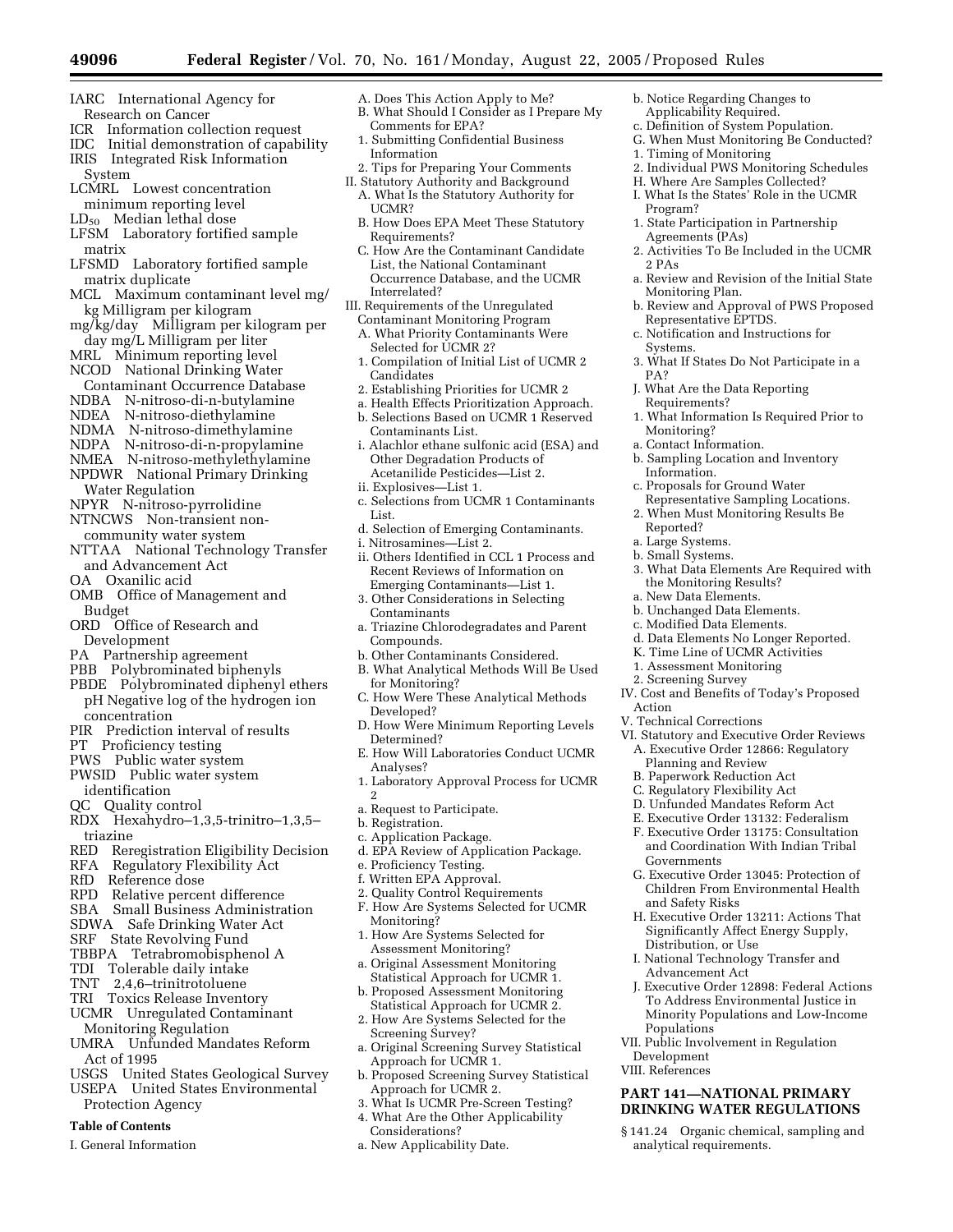- § 141.35 Reporting for unregulated contaminant monitoring.
	- (a) General applicability.
	- (b) Reporting by all systems.
	- (1) Where to submit UCMR reporting requirement information.
	- (2) Contacting EPA if your system does not meet applicability criteria or has status change.
	- (c) Reporting by large systems.
	- (1) Contact information.
	- (2) Sampling location and inventory information.
	- (3) Proposed ground water representative sampling locations.
	- (i) Qualifications.
	- (ii) Demonstration.
	- (iii) Approval.
	- (4) Contacting EPA if your PWS has not been notified of requirements.
	- (5) Notifying EPA if your PWS cannot sample according to schedule.
	- (6) Reporting monitoring results.
	- (i) Electronic reporting system.
	- (ii) Reporting schedule.
	- (7) Only one set of results accepted.
	- (8) No reporting of previously collected data.
	- (d) Reporting by small systems.
	- (1) Contact information.
	- (2) Reporting sampling information. (e) Data elements.
- § 141.40 Monitoring requirements for unregulated contaminants.
	- (a) General applicability.
	- (1) Applicability to transient non-
	- community systems. (2) Applicability to community water systems and non-transient non-
	- community water systems.
	- (i) Large systems.
	- (ii) Small systems.
	- (3) Analytes to be monitored.
	- (4) Sampling requirements.
	- (i) Large systems.
	- (ii) Small systems.
	- (5) Quality control requirements.
	- (i) Sample collection/preservation.
	- (ii) Laboratory approval for Lists 1 and 2.
	- (iii) Minimum Reporting Level.
	- (iv) Laboratory fortified sample matrix and laboratory fortified sample matrix duplicate.
	- (v) Detection Confirmation.
	- (vi) Method defined quality control.
	- (vii) Reporting.
	- (6) Violation of this rule.
	- (i) Monitoring violations.
	- (ii) Reporting violations.
	- (b) Requirements for State and Tribal participation.
- (1) Governors' petition for additional
- contaminants. (2) State-wide waivers.
- (i) Application.
- (ii) Approval.

# **List of Exhibits and Tables**

#### Preamble

- Exhibit 1: Proposed Contaminant List and Sampling Design
- Exhibit 2: Summary of Proposed Major Changes to UCMR 1
- Exhibit 3: Median Lethal Dose and Corresponding Toxicity Ranking
- Exhibit 4: Comparison of Acetanilide Herbicides Use
- Exhibit 5: Analytes Included in the Explosives Method (EPA 529)
- Exhibit 6: Analytical Methods Proposed for UCMR 2 Monitoring
- Exhibit 7: Approximate Sample Allocation for Assessment Monitoring: Expected Number of Systems Selected by System Size and Water Source
- Exhibit 8: UCMR 1 Design Allocation of Systems for Screening Surveys, by Size **Category**
- Exhibit 9: Allocation of Systems for Screening Survey, List 2 Contaminants
- Exhibit 10: Time Line of UCMR Activities
- Exhibit 11: Systems To Participate in UCMR 2 Monitoring
- Exhibit 12: Number of Publicly- and Privately-Owned Systems Subject to UCMR 2
- Exhibit 13: EPA and Small Systems Costs for Implementation UCMR 2
- Exhibit 14: UCMR 2 Relative Cost Analysis for Publicly-Owned Systems (2007–2011)
- Exhibit 15: UCMR 2 Relative Cost Analysis for Privately-Owned Systems (2007–2011)
- § 141.35
- Table 1. Unregulated Contaminant Monitoring Reporting Requirements
- § 141.40
- Table 1. UCMR Contaminant List
- Table 2. Monitoring Frequency by Contaminant and Water Source Types Table 3. The Constant Factor (C) to be
- Multiplied by the Standard Deviation to Determine the Half Range Interval of the PIR (Student's t 99% Confidence Level)

#### **II. Statutory Authority and Background**

*A. What Is the Statutory Authority for UCMR?* 

Section 1445(a)(2) of the Safe Drinking Water Act (SDWA), as

amended in 1996, requires that once every five years, beginning in August 1999, the United States Environmental Protection Agency (EPA) issue a new list of no more than 30 unregulated contaminants to be monitored by PWSs, and that EPA enter the monitoring data into a national contaminant occurrence database. EPA's UCMR program must ensure that only a national representative sample of public water systems (PWSs) serving 10,000 or fewer people will be required to monitor; however, there are no such restrictions on the number of systems serving more than 10,000 people. EPA must vary the frequency and schedule for monitoring based on the number of systems served, the source of supply, and the contaminants likely to be found.

### *B. How Does EPA Meet These Statutory Requirements?*

To fulfill the initial SDWA requirements, EPA published ''Revisions to the Unregulated Contaminant Monitoring Regulation for Public Water Systems; Final Rule,'' on September 17, 1999 (64 FR 50556, (USEPA, 1999c)). Several supplemental rules were published to establish analytical methods and to provide clarifications and refinements to the initial rule: 65 FR 11372, March 2, 2000 (USEPA, 2000a); 66 FR 2273, January 11, 2001 (USEPA, 2001a); and 67 FR 65888, October 29, 2002 (USEPA, 2002d).1 SDWA, as amended in 1996, requires that at least once every five years EPA identify a list of no more than 30 unregulated contaminants to be monitored. Today's action fulfills this statutory obligation, identifying 26 priority contaminants for monitoring using nine proposed analytical methods. To comply with SDWA, EPA has developed a proposed contaminant list (Exhibit 1) and sampling design for UCMR 2 (2007–2011) with input from both stakeholders and an EPA working group.

# EXHIBIT 1.—PROPOSED CONTAMINANT LIST AND SAMPLING DESIGN

# **List 1. Assessment Monitoring**

1Additional technical corrections to the rule, as well as adjustments to the initial reporting process, were published including: May 16, 2001 (66 FR 27215 (USEPA, 2001b)); September 4, 2001 (66 FR

46221 (USEPA, 2001d)); and March 12, 2002 (67 FR 11043 (USEPA, 2002b)). In total, these rules and revisions constitute the ''UCMR 1.'' This amendment to establish new contaminants for

monitoring during the second five-year cycle is referred to as ''UCMR 2.''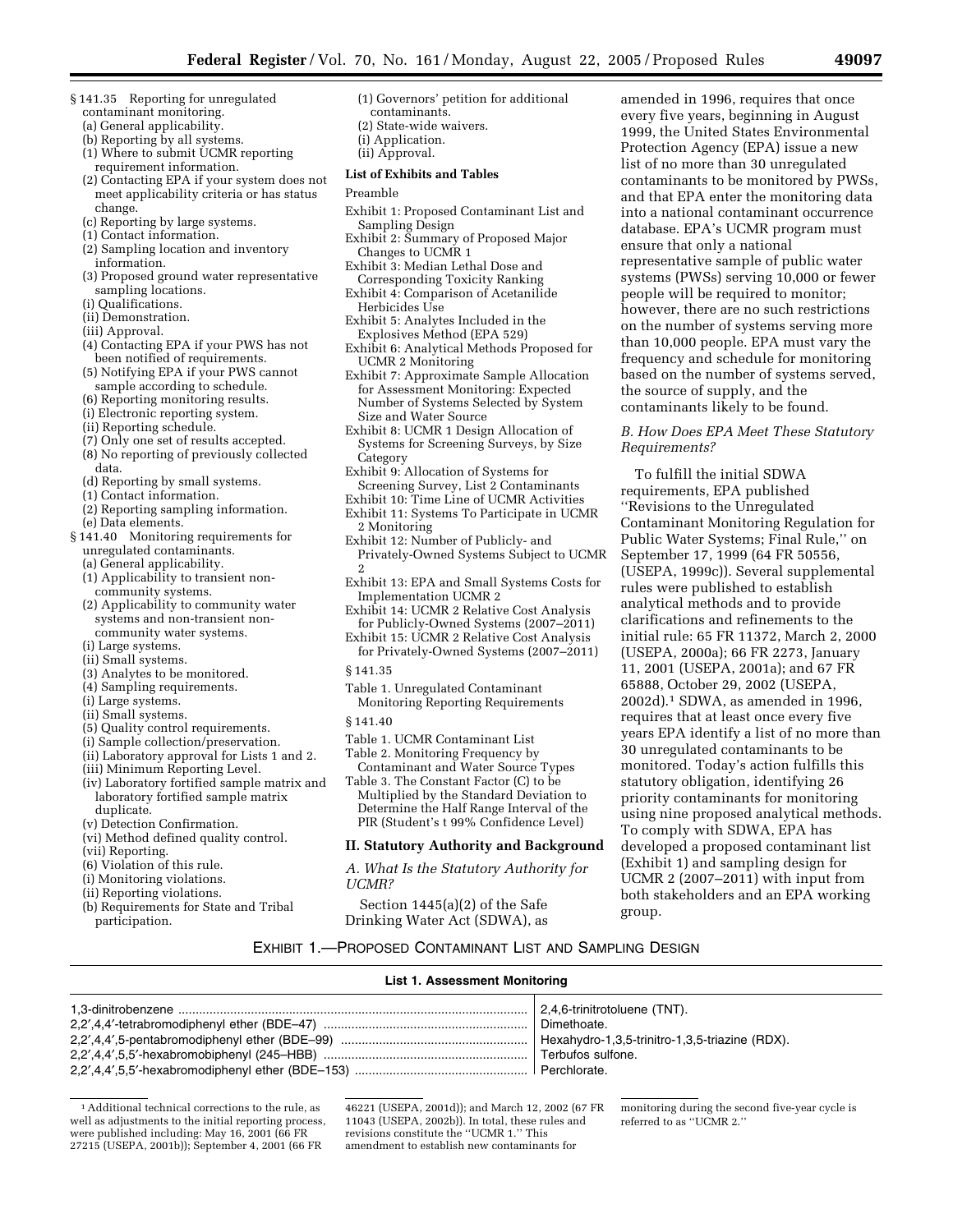| EXHIBIT 1.—PROPOSED CONTAMINANT LIST AND SAMPLING DESIGN—Continued |  |  |  |
|--------------------------------------------------------------------|--|--|--|
|--------------------------------------------------------------------|--|--|--|

| 2,2',4,4',6-pentabromodiphenyl ether (BDE-100) |  |
|------------------------------------------------|--|
|------------------------------------------------|--|

| <b>List 2. Screening Survey</b> |                                                                                                                                                                                                                                        |  |  |
|---------------------------------|----------------------------------------------------------------------------------------------------------------------------------------------------------------------------------------------------------------------------------------|--|--|
| Metolachlor<br>Metolachlor FSA  | Metolachlor OA.<br>N-nitroso-diethylamine (NDEA).<br>N-nitroso-dimethylamine (NDMA).<br>N-nitroso-di-n-butvlamine (NDBA).<br>N-nitroso-di-n-propylamine (NDPA).<br>N-nitroso-methylethylamine (NMEA).<br>N-nitroso-pyrrolidine (NPYR). |  |  |

The UCMR for the first cycle of monitoring (*i.e.*, UCMR 1) established a three-tiered approach for monitoring contaminants based on the availability of analytical methods. Assessment Monitoring contaminants on List 1 (UCMR 1) could be analyzed using analytical methods that were in common use in drinking water laboratories. Screening Survey contaminants on List 2 (UCMR 1) could only be analyzed using newly developed analytical methods that were not in common use in drinking water laboratories. Laboratory capacity to perform these analyses was therefore limited. No analytical methods were available to monitor for the Pre-Screen Survey contaminants on List 3 (UCMR 1), although the regulation allowed for the possibility of such methods becoming available during the cycle.

EPA has developed the design for the second UCMR cycle (*i.e.*, UCMR 2). EPA is building upon the established structure of UCMR 1, and proposing some changes to the rule design, based upon lessons learned during the UCMR 1 cycle. The design of UCMR 2 is summarized below, including a discussion of the changes proposed for UCMR 2, and the reasons for those proposed changes.

Assessment Monitoring (*i.e.*, List 1) is the largest in scope of the three UCMR 2 monitoring components (or tiers). Under Assessment Monitoring, List 1 contaminants, for which standard analytical methods are available, are monitored to assess national occurrence in drinking water. These are the priority contaminants for which analytical method technologies are well established. EPA is proposing that Assessment Monitoring be required for all large water systems (those serving more than 10,000 people), and for a nationally representative sample of 800 small water systems (those serving 10,000 or fewer people), during a continuous 12-month period during July 2007 through June 2010 quarterly for surface water systems, and twice, at 6 month intervals for ground water

systems). Systems subject to UCMR 2 include community water systems (CWSs) and non-transient noncommunity water systems (NTNCWSs), except those systems that purchase all of their finished water from another PWS.

EPA designed the sampling frame for the national sample of small systems to ensure that UCMR 2 sampling results would yield a high level of confidence and a low margin of error. To attain the representative sample, EPA is proposing that small systems be stratified by water source type (ground or surface water), service size category, and State (each allocated a minimum of two systems). With monitoring data from all large PWSs (a census of all 3,110 large systems) and a statistically representative sample of 800 small PWSs (for a total of approximately 3,910 systems), List 1 Assessment Monitoring provides sample data suitable for national population exposure assessments.

The second tier of UCMR 2 is referred to as List 2 or Screening Survey monitoring. List 2 contaminants are those for which analytical methods have been recently developed, and for which the technologies are not widely used and, therefore, laboratory capacity may be insufficient to conduct the larger scale Assessment Monitoring. EPA is proposing that a Screening Survey be conducted by approximately 320 PWSs serving more than 100,000 people (*i.e.*, all systems in this largest size category), by a randomly selected sample of 320 PWSs serving between 10,001 and 100,000 people, and by 480 small PWSs. Screening Survey systems will be required to monitor during a continuous 12-month period during July 2007 through June 2009 quarterly for surface water systems, and twice, at 6-month intervals, for ground water systems). With a total of over 1,100 systems participating in the Screening Survey, sufficient data will be generated to provide an overall national estimate of population exposure.

The third tier of UCMR 2 is called Pre-Screen Testing. Pre-Screen Testing is envisioned for use with methods that are in the early stages of development, and/or methods that are very specialized or limited in applicability. It is designed to be conducted by up to 200 PWSs that would be identified by State agencies as vulnerable to the List 3 contaminants. This would be a targeted sampling to assess occurrence in the most vulnerable settings, and could help to guide the next steps for contaminant evaluation and methods development. EPA is not proposing any Pre-Screen Testing in today's action.

# *C. How Are the Contaminant Candidate List, the National Contaminant Occurrence Database, and the UCMR Interrelated?*

The UCMR program was developed in coordination with the Contaminant Candidate List (CCL) and the National Drinking Water Contaminant Occurrence Database (NCOD). The CCL is a list of contaminants that are not subject to any proposed or promulgated National Primary Drinking Water Regulation (NPDWR), are known or anticipated to occur at PWSs, and may require regulation under SDWA. The first CCL, published in March 1998 (referred to as ''CCL 1''), identified 60 contaminants or contaminant groups (63 FR 10274, March 2, 1998 (USEPA, 1998b)) that were divided into categories to represent research and data needs for each of the following: (1) Regulatory determination priorities; (2) health effects research priorities; (3) treatment research priorities; (4) analytical methods research priorities; and (5) occurrence priorities. The data collected through the UCMR program is being stored in the NCOD to facilitate analysis and review of contaminant occurrence; to guide the conduct of the CCL process; and to support the Administrator's determination to regulate a contaminant in the interest of protecting public health, as required under SDWA section 1412(b)(1). Results of the UCMR 1 monitoring can be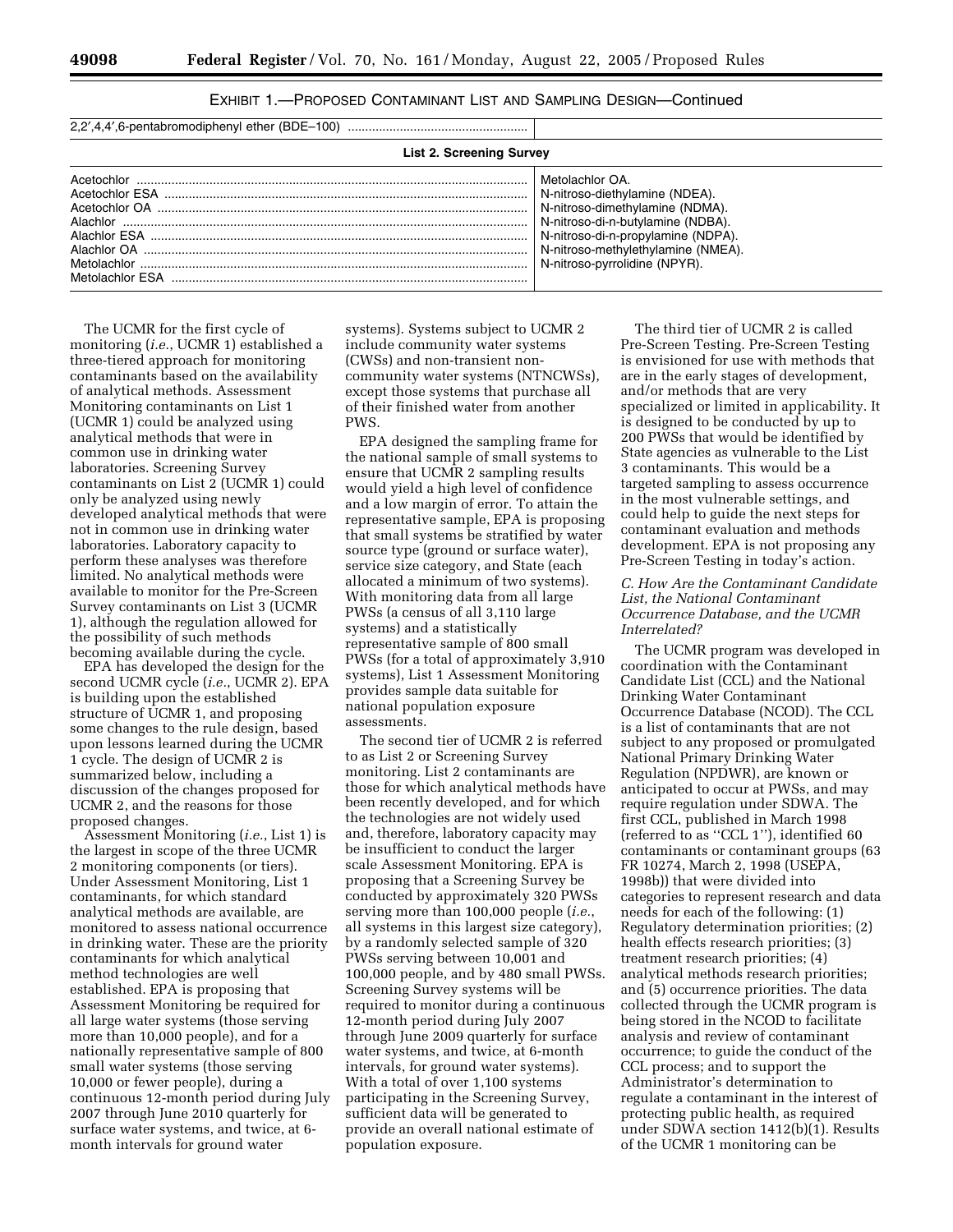viewed by the public at EPA's UCMR Web site: *http://www.epa.gov/safewater/ ucmr/data.html*. The second CCL was published in February 2005 and carried over many of the unregulated contaminants from CCL 1, for which research is ongoing (70 FR 9071, February 24, 2005 (USEPA, 2005).

# **III. Requirements of the Unregulated Contaminant Monitoring Program**

EPA has developed, and is proposing in today's action, a revised design for UCMR 2 based on experience with UCMR 1. In addition to requesting comments on the list of UCMR 2 contaminants, EPA is also requesting comments on the Agency's specification of minimum reporting levels (MRLs) and the procedure to establish them. Other changes for which EPA is requesting comment include modifications or clarifications to the systems required to monitor, the timing and location of monitoring, and the reporting process. Today's proposed modifications to the rule also incorporate lessons learned during the course of UCMR 1 implementation.

Throughout UCMR 1, EPA worked with States, regulated PWSs, and analytical laboratories in addressing implementation and regulatory requirements. EPA reviewed various aspects of the UCMR 1 program and identified several critical changes that will improve implementation. The specific approach that EPA is proposing for UCMR 2, along with the rationale for any changes, is described in this section.

Exhibit 2 provides a list of the substantive changes to UCMR 1 being proposed in today's action. EPA invites the public to comment on these changes to the UCMR program. Instructions for submission of public comments are provided in the **ADDRESSES** section of this preamble. Key aspects of the UCMR program that remain the same include direct implementation of the rule by EPA, the design of Assessment Monitoring, and EPA funding for the small system testing (*i.e.*, for those systems serving 10,000 or fewer people).

Although EPA is republishing the entire text of 40 CFR 141.35 and 40 CFR 141.40 of today's action for readability

purposes, EPA is not reproposing for public comment aspects of the rule that are unchanged from the 1999 UCMR 1. The unchanged aspects of UCMR 1 include: (1) The design of Assessment Monitoring (for List 1 contaminants), except for the elimination of Index Systems, and Pre-Screen Testing (for List 3 contaminants); (2) the frequency of sampling; (3) the requirement to resample when a sampling error occurs; (4) use of the largest concentration when duplicate samples are reported; (5) the requirements for laboratories to enter monitoring data, and large PWSs to approve and submit data using EPA's electronic data reporting system; (6) reporting of PWS contacts; (7) the definition of violations; (8) the opportunity for State and Tribes to enter into Partnership Agreements; (9) the Governors' petition process; and (10) the State-wide waiver provision. EPA is not seeking, and will not respond to comments on parts of the UCMR that are unchanged under today's action.

## EXHIBIT 2.—SUMMARY OF PROPOSED MAJOR CHANGES TO UCMR 1

| Change                                                                                                                                                                                                                    | Preamble                                                       | Rule                                                                                                                                                      |
|---------------------------------------------------------------------------------------------------------------------------------------------------------------------------------------------------------------------------|----------------------------------------------------------------|-----------------------------------------------------------------------------------------------------------------------------------------------------------|
| New list of 26 priority contaminants, and 9 analytical methods                                                                                                                                                            | Contaminants: III.A.;<br>Analytical<br>Methods: III.B.; III.C. | § 141.40(a)(3).                                                                                                                                           |
| QC requirements: Detection limit would be replaced by MRL; No<br>longer required to analyze a field reagent blank or QC sample.                                                                                           |                                                                | § 141.40(a)(5)(ii)–(vi).<br>$\S$ \$ 141.40(a)(5)(iii)–(v).                                                                                                |
| Changes in timing for posting and approval of monitoring data                                                                                                                                                             |                                                                | $\S$ 141.35(c)(6)(ii);<br>$\S$ 141.40(a)(5)(vii).                                                                                                         |
|                                                                                                                                                                                                                           |                                                                | § 141.40(a)(2)(ii)(C).                                                                                                                                    |
|                                                                                                                                                                                                                           |                                                                | $\S$ 141.40(a)(2)(i)(B);<br>$\S$ 141.40(a)(2)(ii)(B).                                                                                                     |
| Screening Survey monitoring to be conducted across 2 years                                                                                                                                                                |                                                                | $$141.40(a)(3)$ .                                                                                                                                         |
| Establishment of date for rule applicability; Clarification of system pop-<br>ulation definition.                                                                                                                         |                                                                | \$141.35(a); \$141.40(a).                                                                                                                                 |
| Large systems must submit contact and sampling location information                                                                                                                                                       |                                                                | \$141.35(b)(1).                                                                                                                                           |
| Large system monitoring will be scheduled by EPA with allowance for<br>systems to change schedule if needed.                                                                                                              |                                                                | $\S$ 141.35(c)(5); $\S$ 141.40(a)(4)(i).                                                                                                                  |
| All samples collected at EPTDSs; nitorsamines samples for PWSs<br>subject to Stage 1 D/DBP Rule collected at DSMRT and EPTDS lo-<br>cations; Representative EPTDS proposals by PWSs with multiple<br>ground water EPTDSs. |                                                                | Monitor at EPTDS and DSMRT lo-<br>cations:<br>$\S$ 141.40(a)(3);<br>§ 141.40(a)(4)(i)(C);<br>§ 141.40(a)(4)(ii)(B).<br>EPTDS proposal: $\S$ 141.35(c)(3). |
|                                                                                                                                                                                                                           |                                                                | § 141.35(e).                                                                                                                                              |

Acronyms: QC = quality control; MRL = minimum reporting level; PWS = public water system; EPTDS = entry point to the distribution system; D/DBP Rule = Stage 1 Disinfectant/Disinfection Byproducts Rule; DSMRT = distribution system maximum residence time; UCMR = Unregulated Contaminant Monitoring Regulation.

#### *A. What Priority Contaminants Were Selected for UCMR 2?*

1. Compilation of Initial List of UCMR 2 Candidates

With public health protection as its top priority, EPA has drawn upon several different sources in developing the proposed UCMR 2 contaminant list. In the early stages of list development,

EPA began by identifying a broad list of over 200 contaminants. This information and rationale was first presented at a public stakeholder meeting held on October 29, 2003, within a draft discussion document titled: ''UCMR 2: Contaminant Selection Rationale'' (USEPA, 2003e). The following sources were used to identify potential UCMR 2 contaminants:

• *UCMR 1 ''reserved'' contaminants (CCL 1 occurrence priorities):* Includes those contaminants identified as priorities in the September 1999 UCMR (64 FR 50556 (USEPA, 1999c)), but reserved for later monitoring because methods were not yet available. By design, most of the UCMR 1 contaminants were selected from the list of CCL 1 contaminants that required the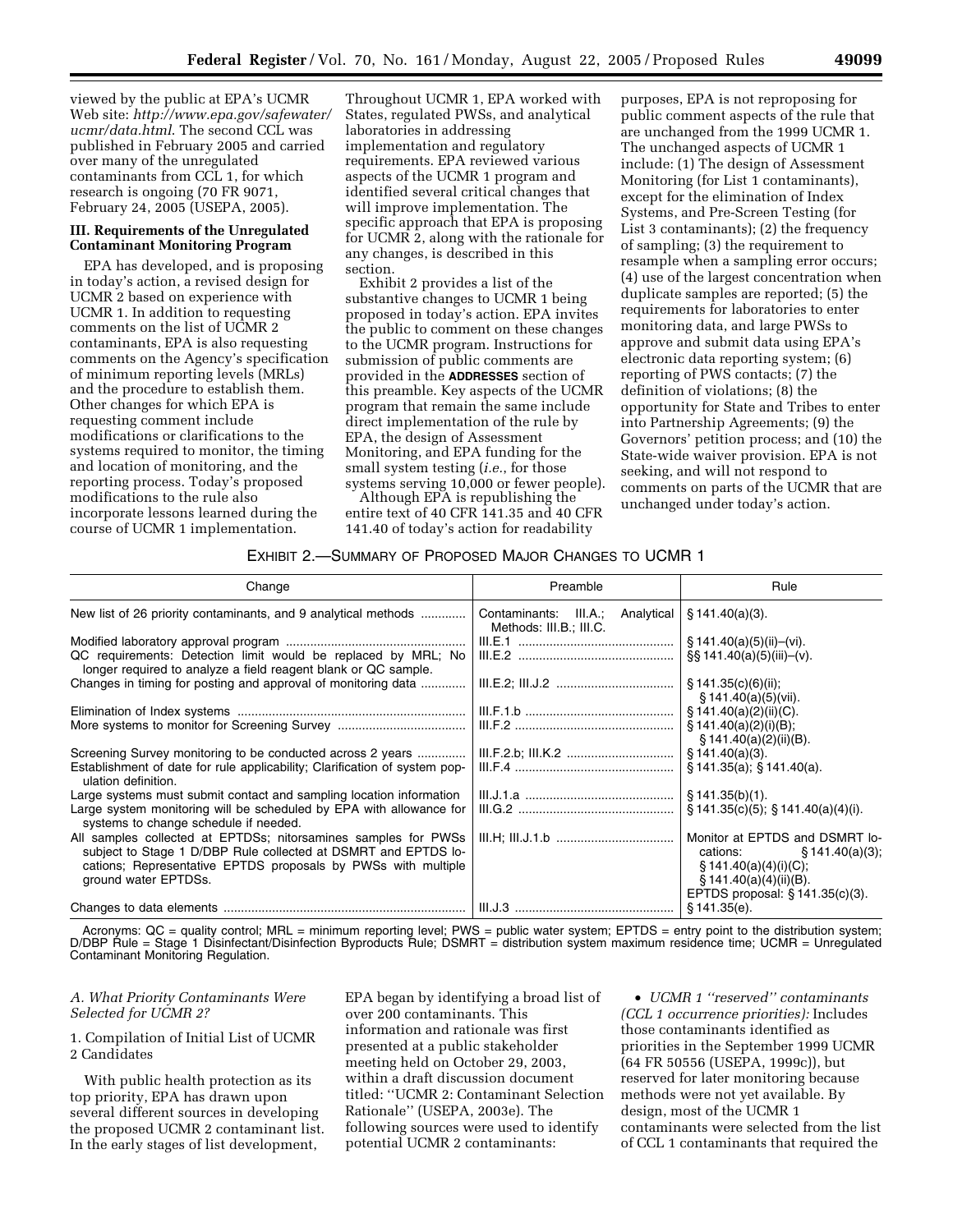collection of additional occurrence data and for which analytical methods were available (63 FR 10274 (USEPA, 1998b)).

• *Other UCMR 1 contaminants:* Includes several contaminants that were monitored under UCMR 1 and were identified as potential UCMR 2 priorities because Screening Survey results indicate the need for more information, or because improved analytical methods for these contaminants have been developed since the last cycle.

• *CCL 1 ''deferred pesticides'':* Includes a list of priority pesticides ranked by chemical properties, occurrence, and use that EPA identified. EPA decided to ''defer'' certain pesticides for later consideration pending further evaluation of these pesticides to determine if they occur at levels of health concern (62 FR 52194, October 6, 1997 (USEPA, 1997)). EPA plans to consider the deferred pesticides in the context of an improved approach for selecting contaminants for future CCLs. This will enable the Agency to consider these contaminants in a consistent, reproducible manner with a wide range of other contaminants.

• *CCL 1 suspected endocrine disruptors:* Includes a list of chemicals that were suspected of having adverse effects on endocrine function (62 FR 52194, October 6, 1997 (USEPA, 1997)) that EPA identified during the development of CCL 1. For certain suspected endocrine disruptors for which little information was available, EPA decided to wait for further study to reconsider these contaminants in the future. As with pesticides, EPA believes that suspected endocrine disruptors should be considered in the context of an improved approach for selecting contaminants for future CCLs. This enables the Agency to use a more refined and improved approach in evaluating these contaminants.

• *Other emerging contaminants:* Includes additional contaminants of concern based on current research on occurrence and relative health effects risk factors, and whether the contaminants could be identified by analytical methods used in measuring other priority UCMR contaminants.

#### 2. Establishing Priorities for UCMR 2

Of the 200-plus contaminants initially identified, EPA retained only those contaminants that met the following criteria: (1) Pesticides on the list must be currently registered for use in the United States; (2) all contaminants must have an analytical reference standard (pure compound) available; and (3) the analytical method must be available.

Based on these criteria, the list was reduced to approximately 127 contaminants.

EPA further prioritized this list of contaminants as follows. The relative health effects screening was considered as part of EPA's identification of contaminants for monitoring under UCMR 2 (the relative effects screening and prioritization process is discussed and explained in next section). Through this prioritization process, 26 contaminants have been identified for UCMR 2 monitoring. At the current time, EPA does not expect to add contaminants to reach the statutory maximum of 30 contaminants. However, if other emerging contaminant(s) advance in importance during the first part of UCMR 2 monitoring, EPA will consider an amendment that would add up to four additional contaminants for monitoring in a later phase of the cycle. The remainder of this section discusses the specific selection of contaminants that EPA is proposing for UCMR 2 monitoring.

a. *Health Effects Prioritization Approach.* In identifying contaminants for monitoring under the UCMR program, potential human health effects are an important consideration. Therefore, after compiling a broad list of potential UCMR contaminants, EPA's next step was to develop a process to prioritize these contaminants by estimating their relative adverse health effects. EPA first collected existing health effects information, including Reference Dose (RfD), Tolerable Daily Intake (TDI), Acceptable Daily Intake (ADI), Cancer Unit Risk, Cancer Classification, and Median Lethal Dose  $(LD_{50})$ . Using this information, EPA developed a screening system to rank contaminants into high, medium, and low relative priorities.

In developing the relative rankings, EPA recognized two tiers of data for the assessment of non-cancer toxicity, based on applicability to human health effects: (1) RfD (and its equivalents); and (2)  $LD_{50}$ . The RfD and equivalent measures such as TDI and ADI are doses that are expected to have no measurable health effects on the human population, including sensitive populations. These levels are based on expert judgment of the available research data. The  $LD_{50}$ , on the other hand, is the result of observation of effects in experimental studies (*i.e.,* the concentration at which 50% of experimental animals die) and has not been extrapolated for application to human populations. Many compounds have measured  $LD_{50}$ values, but significantly fewer have calculated RfDs. In prioritizing compounds for inclusion in UCMR, EPA refers to RfD (and equivalent data) as "potency data", while  $LD_{50}$  data are referred to as ''toxicity data.''

As with the two tiers of data for noncancer toxic effects, cancer information is analogously divided into two tiers. The higher tier of data, known as ''Unit Risk,'' represents the risk of developing cancer from a given drinking water concentration. The second tier of data, the ''Cancer Classification,'' categorizes the likelihood of a compound contributing to the human cancer burden and is a purely qualitative measure. Thus, it is generally less informative than Unit Risk data.

RfDs were typically obtained from EPA's Integrated Risk Information System (IRIS) or the Office of Pesticide Programs' Reregistration Eligibility Decisions (REDs). The ADIs were typically identified through the International Programme on Chemical Safety or the European Agency for the Evaluation of Medicinal Products Web sites. TDIs were identified through World Health Organization and the Netherlands Institute of Health Sciences sources. If an RfD or equivalent could not be identified, attempts were made to obtain an oral LD<sub>50</sub> or other relevant information from sources such as the Hazardous Substances Database (HSDB) and primary literature. Cancer Unit Risk information was typically obtained from IRIS or REDs, while cancer classifications were found in IRIS, REDs, and from the International Agency for Research on Cancer (IARC).

To develop a ranking for each contaminant, compounds with potency data were assigned values from 1 to 10 based on equations derived empirically from the distribution of RfDs for the compounds listed on IRIS. Details concerning the derivations of these equations are contained in a support document titled ''Estimating Potency Scores: An Exercise'' (USEPA, 2004h). Contaminant prioritization estimates were discussed at a public stakeholder meeting held on October 29, 2003; the estimates are contained in an additional support document titled: ''UCMR 2: Contaminant Selection Rationale'' (USEPA, 2003e). One equation was derived for RfD and equivalent data, and one for cancer Unit Risk data. The distribution of RfD values was lognormally distributed, and the following equation was used to score compounds: Non-cancer risk =  $10$  – (rounded log<sub>10</sub>)  $RfD + 7$ 

To score compounds on a relative scale of 1 to 10, EPA examined the distribution of unit risks for the compounds found in the ''2002 Drinking Water Standards and Health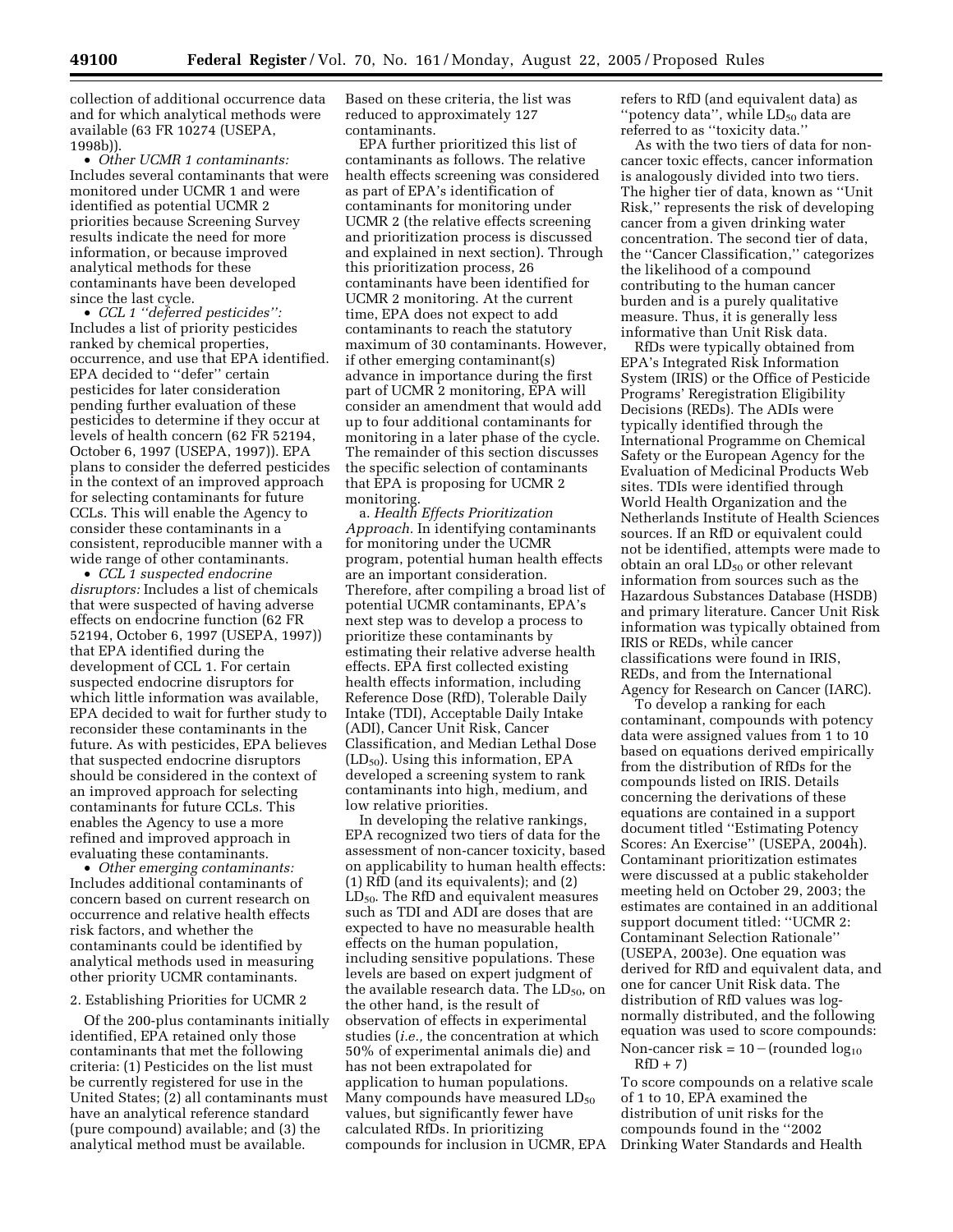Advisories'' (USEPA, 2002a), and used the following equation:

Cancer Risk =  $10 - ((rounded log<sub>10</sub> 10<sup>-4</sup>$ cancer risk $+6$ 

Contaminants with resulting scores from each of these equations of 1–3 were considered relatively lower priority, those with scores of 4–6 were considered of medium relative priority, and scores of 7–10 were considered to be of high relative priority. In the case of compounds for which both cancer and non-cancer data were available, the data associated with the highest relative score were used for prioritization.

Compounds with toxicity data were ranked by a separate system based on  $LD_{50}$  and this ranking was modified by cancer classification where possible. Exhibit 3 summarizes the criteria that were used to rank compounds by  $LD_{50}$ .

# EXHIBIT 3.—MEDIAN LETHAL DOSE AND CORRESPONDING TOXICITY **RANKING**

| Relative tox-<br>icity ranking | $LD_{50}$ data |
|--------------------------------|----------------|
| Very High    ≤1 mg/kg 1        |                |

 $1$  mg/kg = milligram per kilogram.

 $2$  g/kg  $\leq$  gram per kilogram.

Additionally, if a chemical meeting the ''slight'' criteria was also noted as ''possibly carcinogenic to humans'' (Group 2B), the chemical was moved up one level to ''moderate.'' For example, 2,2′,4,4′,5,5′-hexabromobiphenyl toxicity should be categorized as slight based on an identified oral  $LD_{50}$  in rats of 21,500 milligrams per kilogram (mg/ kg). However, because IARC categorized this chemical as ''possibly carcinogenic to humans,'' it now is categorized as moderate.

b. *Selections Based on UCMR 1 Reserved Contaminants List.* One of EPA's priorities for UCMR 2 is to monitor for contaminants that were identified as priorities for monitoring during UCMR 1, but were ''reserved'' because analytical methods were not available at the time. Applying these criteria, two UCMR 1 ''reserved'' contaminants are priorities for UCMR 2: alachlor ethane sulfonic acid (alachlor ESA) (and other acetanilide pesticide degradation products) and hexahydro-

1,3,5-trinitro-1,3,5-triazine (RDX), an explosive. The first is a contaminant group that is comprised of multiple contaminants, as further discussed in this section. Both alachlor ESA (and other degradation products of acetanilide pesticides) and RDX were included on UCMR 1, List 2, but because the required analytical methods were not available in time for UCMR 1 monitoring they were listed as ''reserved.''

*i. Alachlor ethane sulfonic acid (ESA) and Other Degradation Products of Acetanilide Pesticides—List 2.*

Based on the rationale provided below, EPA is proposing that the following six degradation products of acetanilide pesticides and their parent compounds be part of the UCMR 2, List 2, Screening Survey monitoring:

• Acetochlor

- Acetochlor ESA
- Acetochlor OA
- Alachlor
- Alachlor ESA
- Alachlor OA
- Metolachlor
- Metolachlor ESA
- Metolachlor OA

The proposed List 2 analytes include the ethane sulfonic acid (ESA) and oxanilic acid (OA) degradation products of the three highest-use parent acetanilide compounds: metolachlor, alachlor, and acetochlor (see Exhibit 4). In addition, EPA is proposing that List 2 include the parent compounds, acetochlor, alachlor and metolachlor, because one possible option for regulating these compounds and their degradates would be to establish maximum contaminant levels (MCLs) for the total of each parent plus its respective metabolites.

There are a number of reasons why EPA has prioritized alachlor ESA (and other degradation products of acetanilide pesticides) for inclusion in UCMR 2 monitoring. This group of acetanilide degradation products was originally listed under the CCL 1 occurrence priorities and then included as part of UCMR 1, List 2 as ''reserved''; thus the group is a top priority for UCMR 2 monitoring. In addition, ambient water monitoring data indicate that occurrence of the acetanilide degradation products (ESA and OA) is more widespread than that of the parent compounds.

Inclusion of the parent acetanilides on List 2 monitoring will potentially allow EPA to learn more about the extent of decomposition of the parent compounds, and about levels of cooccurrence of the parents and their degradation products. The parent acetanilides are widely used herbicides applied for weed control on corn, soybean, and other crops (see Exhibit 4). Acetochlor and metolachlor were both included on the final CCL 1 priority list. Acetochlor was identified as a CCL 1 occurrence priority, and was monitored under UCMR 1, List 1, Assessment Monitoring. Metolachlor and its degradation products were identified in the list of candidates for regulatory determination under the CCL 1 prioritization process. However, EPA has since determined that available health effects and occurrence information were insufficient to support a regulatory determination.

Health effects studies have shown that chronic oral exposure to parent acetanilide herbicides may have effects such as increased salivation, decreased body weight, cellular/kidney/testicular pathology, enlarged liver, and anemia in animal subjects (USEPA, 2003d). RfDs established by EPA for these parent herbicides are 0.01 milligrams per kilograms per day (mg/kg/day) for alachlor, 0.02 mg/kg/day for acetochlor, and 0.15 mg/kg/day for metolachlor (USEPA, 2003d). Based on animal studies, the carcinogenic potentials of the parent acetanilide herbicides in humans are estimated to be: acetochlor and metolachlor, ''possible carcinogen'' (59 FR 13654, March 23, 1994 (USEPA, 1994); 61 FR 10681, March 15, 1996 (USEPA, 1996a); and USEPA, 2003d); and alachlor, ''probable carcinogen'' (USEPA, 2004a). The NPDWR for alachlor includes an maximum contaminant level goal of zero (due to classification as a probable carcinogen) and an MCL of 0.002 milligrams per liter (mg/L). EPA notes that alachlor is currently regulated under the National Primary Drinking Water Standards. EPA is proposing the collection of alachlor occurrence data in UCMR 2 concurrent with the collection of data for the alachlor degradation products to determine the degree of correlation between the parent compound and degradate occurrence.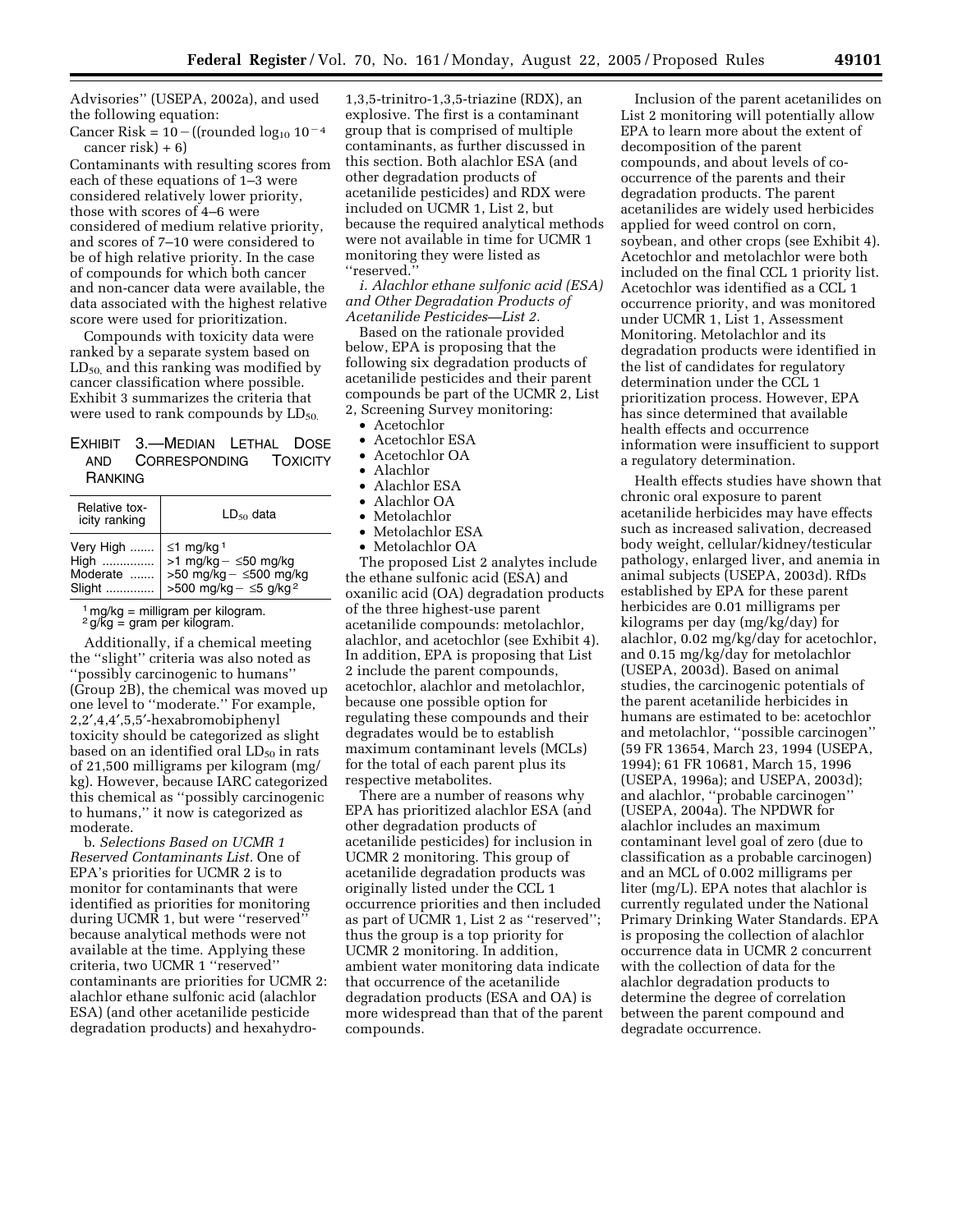| Compound | Year<br>registered | $\sim$ Early 1990s<br>annual use<br>(million lb a.i.)<br>-EPA $2$ | $~1992$ annual<br>use (million lb<br>a.i.)<br>$-NCFAP3$ | $~1997$ annual<br>use (million lb<br>a.i.<br>$-$ NCFAP | $~1991 - 1995$<br>annual use<br>(million lb a.i.)<br>$-USGS4$ | $~1995 - 1998$<br>annual use<br>(million lb a.i.)<br>-USGS <sup>4</sup> |
|----------|--------------------|-------------------------------------------------------------------|---------------------------------------------------------|--------------------------------------------------------|---------------------------------------------------------------|-------------------------------------------------------------------------|
|          | 1976               | 59<br>(1987–1993)                                                 | 59.4                                                    | 67.3                                                   | 57.9                                                          | 66.9                                                                    |
| Alachlor | 1969               | $29.3 - 44.6$<br>(1993–1995)                                      | 51.6                                                    | 15.2                                                   | 25.7                                                          | 15.1                                                                    |
|          | 1994               |                                                                   |                                                         | 32.6                                                   | 23.8                                                          | 32.6                                                                    |
|          | 1964               | 2.1<br>(1987–1996)                                                | 4.3                                                     | 0.9                                                    | 3.9                                                           | 0.9                                                                     |
|          | 1993<br>1998       |                                                                   |                                                         | 6.0                                                    | 2.6                                                           | 6.0                                                                     |
|          |                    |                                                                   |                                                         |                                                        |                                                               |                                                                         |

| EXHIBIT 4. - COMPARISON OF ACETANILIDE HERBICIDES USE <sup>1</sup> |  |
|--------------------------------------------------------------------|--|
|--------------------------------------------------------------------|--|

<sup>1</sup>"-" = substance not in use; a.i. = active ingredient.<br><sup>2</sup> EPA: http://cfpub.epa.gov/oppref/rereg/status.cfm?show=rereg.<br><sup>3</sup> National Center for Food and Agricultural Policy (NCFAP): http://www.ncfap.org/.

**Note:** Based on use amounts, EPA is proposing to monitor for the ESA and OA degradates of the three highest-use parent compounds: acetochlor, alachlor, and metolachlor. In addition, EPA is proposing to monitor for acetochlor, alachlor, and metolachlor.

*ii. Explosives—List 1.*

Based on the rationale provided below, EPA is proposing that the following three explosives compounds be part of the UCMR 2, List 1, Assessment Monitoring:

• Hexahydro-1,3,5-trinitro-1,3,5 triazine (RDX)

• 2,4,6-trinitrotoluene (TNT)

• 1,3-dinitrobenzene

RDX was a CCL 1 occurrence priority and was included on UCMR 1, List 2 as ''reserved,'' because analytical methods were not available in time for rule implementation. EPA has since developed a method for determining explosives in drinking water, thus allowing RDX to be included under UCMR 2 monitoring. RDX is absorbed by oral, dermal, and inhalation routes, and has been documented to cause central nervous system effects such as seizures, disorientation, nausea, restlessness, and lethargy. In addition, temporary anemia and leukocytosis after ingestion of RDX has been observed (ATSDR, 1995b). EPA has derived a chronic oral RfD for RDX of 0.0003 mg/ kg/day, based on prostate inflammation observed in rats in a two-year feeding study (USEPA, 2003d), and has classified RDX as a possible human carcinogen (Group C), based on adenomas and carcinomas in female mice (USEPA, 2003d).

The ''explosives'' method can also be used to measure concentrations of at least 13 other contaminants in the same compound class (see Exhibit 5). A few

that can be detected by this method were already monitored under UCMR 1 (nitrobenzene, 2,4-dinitrotoluene, and 2,6-dinitrotoluene). Of the remaining contaminants analyzed with the explosives method, the two with the highest relative health risk rankings are 2,4,6-trinitrotoluene (TNT) (possible carcinogen) and 1,3-dinitrobenzene (high relative health risk ranking). TNT and 1,3-dinitrobenzene were also identified during the CCL 1 development process on the working group's initial list of chemical contaminants considered during the development of the draft CCL (62 FR 52194 at 52201, October 6, 1997 (USEPA, 1997)).

TNT has been detected in surface and ground water samples that were collected near munitions facilities (ATSDR, 1995c). TNT typically cooccurs with RDX (Burrows, 1982). EPA has classified TNT as a possible human carcinogen (Group C) based on urinary bladder papilloma and carcinoma observed in female rats and activity observed in Salmonella, with and without metabolic activation (USEPA, 2003d). Based on TNT's co-occurrence with RDX and its possible carcinogenicity, EPA is proposing to include TNT for monitoring under UCMR 2.

1,3-dinitrobenzene is the only one of the explosive contaminants considered for UCMR 2 to have been assigned a ''high'' relative health risk ranking. The

major clinical manifestations of oral exposure to 1,3-dinitrobenzene are hematologic, neurologic, endocrine, and reproductive (ATSDR, 1995a). EPA has derived a chronic oral RfD for this compound of 0.0001 mg/kg/day, based on increased weight of the spleen (USEPA, 2003d). EPA believes that a likely route of exposure to this compound is ingestion of contaminated drinking water (ATSDR, 1995a). Though no nationwide survey of occurrence has been conducted, local water and soil studies provide some indication of 1,3 dinitrobenzene occurrence in water. This compound has been detected in water and soil at some Army ammunition plants, including detection in ground water samples collected at an ammunition plant in Louisiana at concentrations ranging from 1.2 to 195 micrograms per liter (µg/L) (ATSDR, 1995a). It has also been found in 12 of the 1,397 hazardous waste sites on the National Priorities List; however, the total number of sites tested for 1,3 dinitrobenzene is unknown (ATSDR, 1995a). In a survey of ground water at 32 military installations, Walsh and colleagues (USEPA, 1999a) detected 1,3 dinitrobenzene in 13 percent of the 812 samples analyzed, with maximum concentrations of 8.7 µg/L and a median concentration of 0.78 µg/L. As the most toxic of the remaining explosives, EPA believes that 1,3-dinitrobenzene should be included for monitoring under UCMR 2.

EXHIBIT 5.—ANALYTES INCLUDED IN THE EXPLOSIVES METHOD (EPA 529)

| Status                               | Analyte | Relative<br>health rank <sup>1</sup> |
|--------------------------------------|---------|--------------------------------------|
| To be monitored under UCMR 2, List 1 |         | M(C)<br>M(C)                         |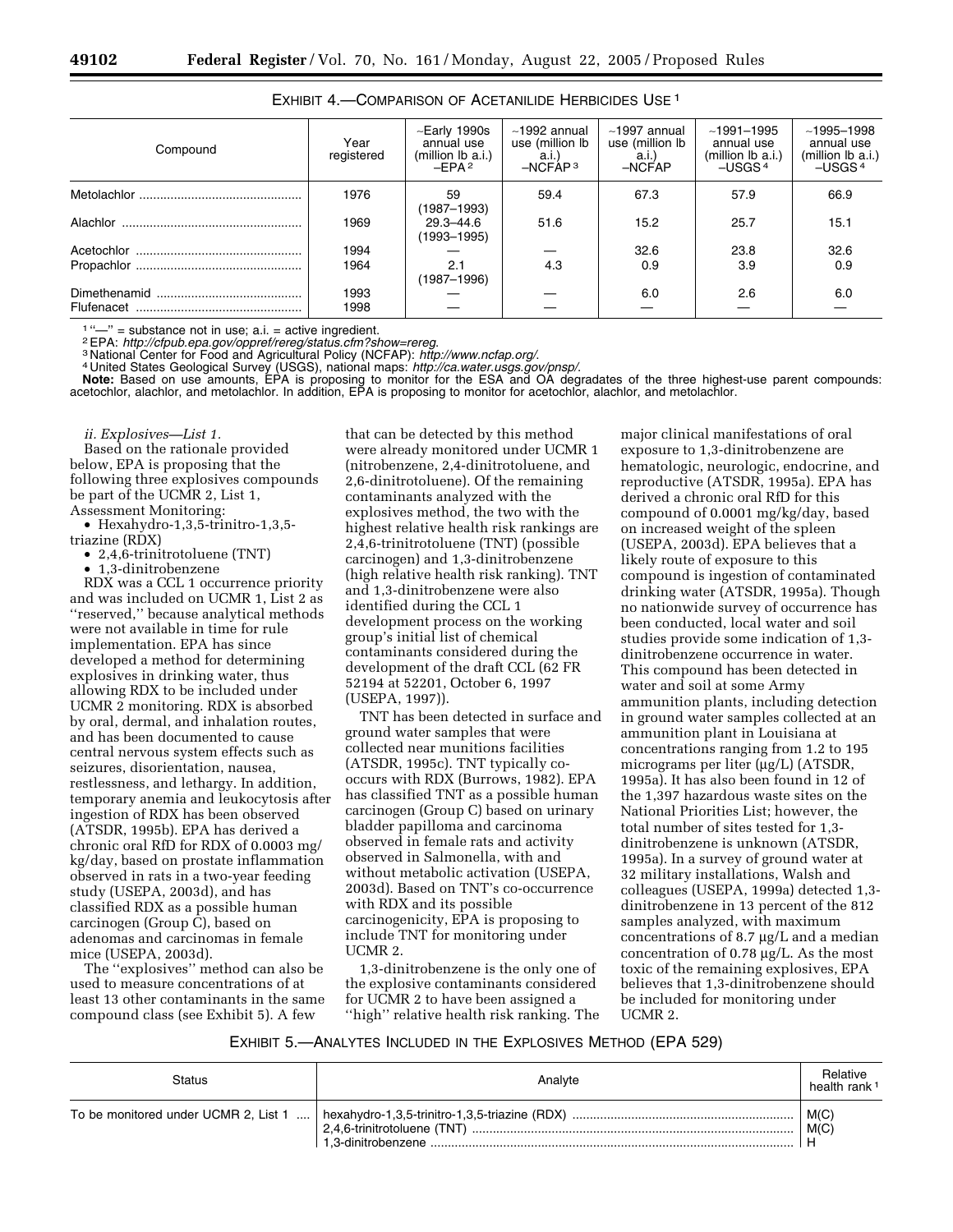| EXHIBIT 5.—ANALYTES INCLUDED IN THE EXPLOSIVES METHOD (EPA 529)—Continued |  |
|---------------------------------------------------------------------------|--|
|---------------------------------------------------------------------------|--|

| <b>Status</b>                                     | Analvte      | <b>Helative</b><br>health rank                       |
|---------------------------------------------------|--------------|------------------------------------------------------|
| UCMR 2.                                           |              | M<br>M<br>L(S)<br>L(S)<br>na<br>M(M)<br>L(S)<br>L(S) |
| Listed on CCL 1<br>and Monitored under<br>UCMR 1. | nitrobenzene | M<br>M<br>M                                          |

1 Relative Health Effects Rankings include: H = high priority based on potency data (RfD or equivalent); M = medium priority based on potency data (RfD or equivalent); M(C) = medium priority based on potency data (cancer unit risk); M(M) = medium priority based on toxicity data (contaminants with Moderate (M) toxicity are contained in this category); L(S) = low priority based on toxicity data (contaminants with Slight (S) toxicity are contained in this category);  $(na) = \text{not available}$ .

c. *Selections from UCMR 1 Contaminants List.* Perchlorate, the salts of which have a number of industrial applications, is primarily used in the form of ammonium perchlorate, an oxidizer in solid fuels that are used to power rockets, missiles, and fireworks. In 1997, a method was developed which greatly lowered the method reporting limit (MRL) for perchlorate from approximately 400 µg/L, down to 4 µg/L. Subsequent monitoring found perchlorate in ground water and drinking water at and above this level. Perchlorate was listed on EPA's CCL 1 out of concern for its occurrence and possible health effects and was monitored under UCMR 1 Assessment Monitoring using Method 314.0 (USEPA, 1999e), with a MRL of  $4 \mu g/L$ .

EPA has improved the measurement capabilities of the perchlorate methods. Recently developed methods (EPA Method 314.1 (USEPA, 2004b); EPA Method 331.0 (USEPA, 2004c); and EPA Method 332.0 (USEPA, 2004d)) would allow collection of occurrence data with a substantially lower reporting level than that specified during UCMR 1. In addition, since publication of Method 314.0, new instrumentation has been made commercially available that can, using this method, achieve the MRL of 0.57 µg/L while meeting all of the quality control criteria of the method. Since Method 314.0 permits flexibility in the eluent, chromatographic column, and suppressor that are used, this new instrumentation is allowed within the scope of the method. In this notice, EPA will refer to Method 314.0 using this new instrumentation, which can achieve the lower MRL as ''Method 314.0 enhanced.'' EPA estimates that the average cost per sample for the new methods will be about \$150, compared to \$75 per sample using the original Method 314.0.

The National Academy of Sciences (NAS) has recently completed a review of available perchlorate health effects research. Perchlorate can affect thyroid function because it is an ion that competitively inhibits the transport of iodide into the thyroid. EPA has adopted the NAS recommended reference dose of 0.0007 mg/kg per day, which translates into a drinking water concentration of 24.5 µg/L, assuming a 70 kg body weight and 2 liters per day consumption. This assumes, however, that 100% of exposure comes from drinking water. An important step for EPA in considering whether to regulate perchlorate in drinking water is to determine what portion of perchlorate exposure may come from food and other sources and what portion from drinking water (referred to as relative source contribution or RSC). A higher exposure from food would mean a lower exposure from drinking water that would still be consistent with the NAS recommended reference dose.

EPA is considering whether to collect additional data on drinking water occurrence for perchlorate and if so, what method(s) and MRL should be required. The Agency already has substantial occurrence data for perchlorate from UCMR 1 using the original Method 314.0, which allowed for measurement of perchlorate at concentrations down to 4 µg/L. However, to inform future decisions regarding perchlorate, EPA sees advantages to gathering additional data on perchlorate using the newer methods. This additional information would provide a more complete understanding of perchlorate's occurrence in drinking water. For large systems, the new monitoring data would supplement data already collected by these systems under UCMR 1, while for small systems, a different random

sample would be monitored. Further, additional data at lower reporting levels could inform EPA's cost estimates for a potential regulation by identifying drinking water systems that may want, as a practical matter, to target a somewhat lower level than the MCL in their control strategies. Finally, EPA believes the new methods are more reliable and respond to comments about the potential for false positives in the original Method 314.0. At the same time, EPA recognizes that there are costs associated with this additional monitoring, most of which would be incurred by drinking water utilities and their customers. The cost of an additional round of monitoring using the original method 314.0, with an MRL of 4 µg/L, would have been about half of the cost associated with the new methods and lower MRL. EPA estimates the total cost for a second round of perchlorate monitoring using the new methods to be \$4.4 million over five years, of which about \$4 million would be incurred by large drinking water utilities (an average of \$1,200 per utility serving 10,000 persons or more), and \$434,000 would be paid by EPA to analyze samples for small systems. EPA requests comment on its proposal to include perchlorate on the UCMR 2 list and on the appropriate methods and reporting level.

*d. Selection of Emerging Contaminants.* Ongoing research has identified other emerging contaminants that EPA believes are important to include on the UCMR 2 Contaminant List.

*i. Nitrosamines—List 2.*

EPA is proposing to include the following six nitrosamines on the UCMR 2, List 2, Screening Survey:

- N-nitroso-diethylamine (NDEA)
- N-nitroso-dimethylamine (NDMA)
- N-nitroso-di-n-butylamine (NDBA)
- N-nitroso-di-n-propylamine (NDPA)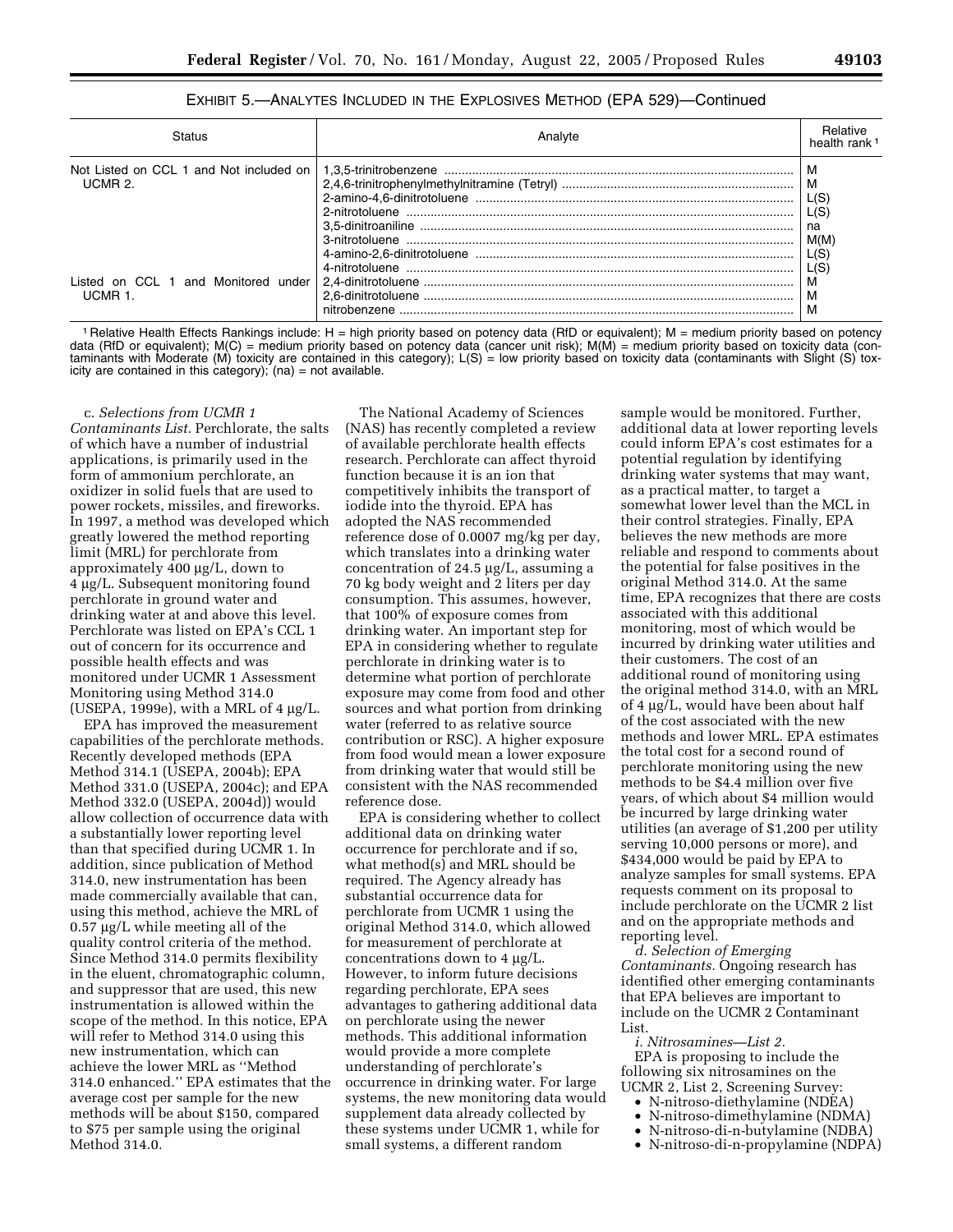• N-nitroso-methylethylamine (NMEA)

• N-nitroso-pyrrolidine (NPYR) These six compounds are all considered by EPA to be probable human carcinogens, and have been assigned high relative health effects rankings (USEPA, 2003d). Animal studies provide evidence that many nitrosamines, including all of those being proposed for UCMR 2, target the liver when ingested orally. Nitrosamines also produce carcinogenic effects in the esophagus, lung, nasal cavity, stomach, and elsewhere when administered to animal subjects in drinking water; and many nitrosamines target the liver when ingested orally (USEPA, 2003d). Nitrosamines are produced in small amounts for research purposes, and can form as intermediates and byproducts in chemical synthesis and the manufacture of rubber, leather, and plastics. Four of the six proposed nitrosamines (all except N-nitroso-methylethylamine and N-nitroso-pyrrolidine) are listed on the Toxics Release Inventory (TRI),<sup>2</sup> which requires reporting of releases to the environment and other waste management data. Nitrosamines can also form spontaneously in the environment by the reaction of precursor amines with nitrosating agents (nitrate and related compounds), or by the action of nitrate-reducing bacteria. Common foods such as bacon and malt beverages can contain nitrosamines, and there is evidence that nitrosamines can form in the upper gastrointestinal tract (ATSDR, 1989). One nitrosamine, N-nitrosodimethylamine (NDMA), has been shown to form in chlorinated or chloraminated water as a disinfection byproduct (DBP) (Choi *et al.*, 2002; Choi and Valentine, 2002a and 2002b; Mitch and Sedlak, 2002).

No nationwide data are available on nitrosamine occurrence in United States waters. However, other studies give an indication of likely occurrence. Since 1998, a number of NDMA detections have been reported in California ground water (CAEPA, 2002) and finished drinking water (CADHS, 2002) above the State's action level of 0.01 µg/L. The

American Water Works Association Research Foundation recently collaborated with the Water Environment Research Foundation to fund a study on NDMA occurrence and behavior in raw, treated, and recycled water; however, the final report is not yet available.

Given evidence of the toxic nature of nitrosamines, and their potential occurrence in the environment (particularly NDMA in drinking water as a DBP), EPA proposes to include these six contaminants on the UCMR 2 list to learn more about their occurrence in drinking water.

*ii. Others Identified in CCL 1 Process and Recent Reviews of Information on Emerging Contaminants—List 1.*

The following additional contaminants are proposed for UCMR 2, List 1, Assessment Monitoring based on evaluation of CCL 1 lists and methods research.

- Dimethoate
- Terbufos sulfone
- Five flame retardants

Four polybrominated diphenyl ethers: 2,2′,4,4′-tetrabromodiphenyl ether

- (BDE–47)
- 2,2′,4,4′,5-pentabromodiphenyl ether (BDE–99)
- 2,2′,4,4′,5,5′-hexabromodiphenyl ether (BDE–153)
- 2,2′,4,4′,6-pentabromodiphenyl ether (BDE–100)
- One polybrominated biphenyl:
- 2,2′,4,4′,5,5′-hexabromobiphenyl (245- H<sub>BB</sub>

There are a variety of reasons these contaminants are being proposed for monitoring under UCMR 2. Terbufos sulfone was identified through the CCL 1 development process as a deferred pesticide. Dimethoate and the flame retardants are other contaminants that can be measured by the same analytical method that is proposed for terbufos sulfone. Terbufos sulfone and dimethoate have both been assigned ''high'' relative health effects rankings. Flame retardants are being proposed by EPA for UCMR monitoring because of recent concern that these have become widely occurring environmental contaminants (Darnerud *et al.*, 2001).

Although little is known regarding the health effects of terbufos sulfone, EPA has established an RfD of 0.00005 mg/ kg/day for the parent compound, terbufos, based on a no observable adverse effect level for plasma cholinesterase inhibition (USEPA, 1999b). Terbufos was monitored under UCMR 1. Similar to the acetanilide degradates, however, EPA is concerned that terbufos sulfone will be found more commonly in the environment than its

parent compound, based on the rapid decomposition of the parent compound. Such rapid decomposition combined with concern regarding the health effects of the parent compound terbufos justify determining the occurrence of terbufos sulfone in drinking water.

The method EPA proposes for the analysis of terbufos sulfone can measure many other contaminants (over 40). However, EPA used relative health effects information to identify the highest priorities and to comply with the statutory limit of 30 contaminants per UCMR monitoring cycle. Of the remaining compounds that could be measured using gas chromatography/ mass spectrometry (GC/MS), the technology used in Method 527, dimethoate is being proposed for UCMR 2 monitoring because it received a ''high'' ranking in EPA's health effects screening (USEPA, 2004h). Dimethoate is a TRI chemical that is produced for use on cotton and other field crops, orchard crops, vegetable crops, in forestry, and residential uses (USEPA, 1999f).

Dimethoate is rapidly absorbed, metabolized, and eliminated in rats by oral or intravenous routes of administration (USEPA, 1999d). This compound is a cholinesterase inhibitor and exerts its major toxic effects through overstimulation of the nervous system (USEPA, 2003a). Health effects include headache, weakness, coma, and death from respiratory failure (HSDB, 1986). Dimethoate has been classified as a ''possible human carcinogen'' and EPA has established an RfD for this compound of 0.0002 mg/kg/day (USEPA, 2003d). No national data is available on the occurrence of dimethoate in waters of the United States; however, two local studies provide an indication of limited occurrence (USEPA, 1999f).

Synthetic flame retardants are among the other contaminants that are measured by EPA Method 527. Flame retardants, such as polybrominated diphenyl ethers (PBDEs) and polybrominated biphenyls (PBBs), are added to plastics used in a variety of consumer products such as computer monitors, televisions, textiles, and plastic foams. Production of PBBs ended in 1976 in the United States following an incident of significant agricultural contamination in 1973, but PBDEs are still produced and used in the United States. Flame retardants have been measured at low levels in air, sediments, animals, and food and are believed to be widely occurring in the environment (Darnerud *et al.*, 2001). Recent data also indicate that total levels of flame retardants are rapidly

<sup>2</sup>The Toxics Release Inventory (TRI) is a publicly available EPA database that contains information on toxic chemical releases and other waste management activities reported annually by certain covered industry groups as well as Federal facilities. This inventory was established under the Emergency Planning and Community Right-to-Know Act of 1986 and expanded by the Pollution Prevention Act of 1990. Generally, reporting is required for facilities in covered industries with more than 10 full-time employees that annually manufacture or process more than 25,000 pounds, or use more than 10,000 pounds of a toxic chemical. More information is available at the TRI Program Web site at: *http://www.epa.gov/tri*.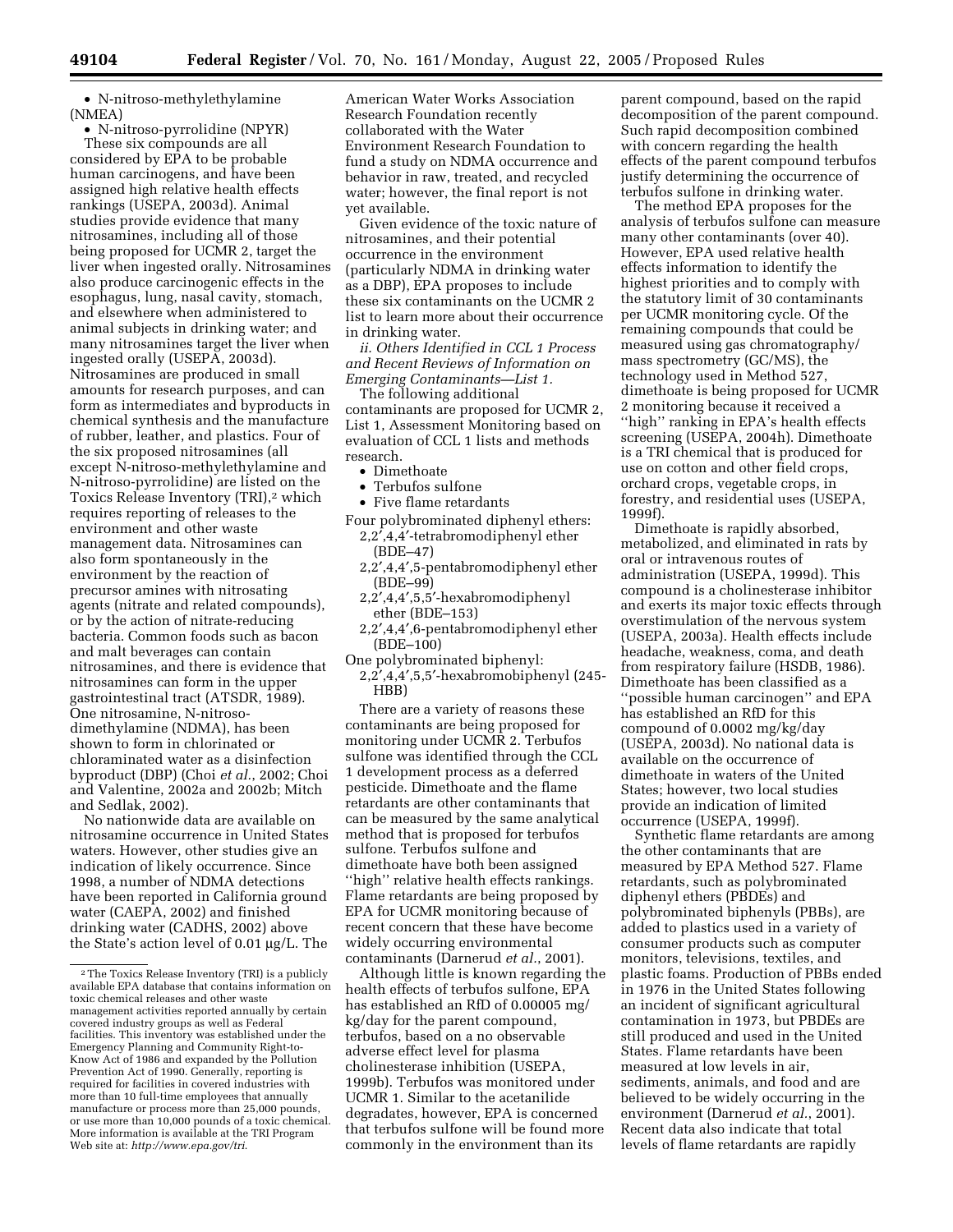increasing and that most people are exposed to low levels of these contaminants (Hites, 2004). Findings from animal studies suggest thyroid and liver effects, as well as possible reduced immune system function and neurobehavioral alteration (ATSDR, 2002).

3. Other Considerations in Selecting Contaminants

EPA has identified nine analytical methods and 26 priority contaminants for UCMR 2 monitoring. EPA considered many more contaminants and methods for UCMR 2. Some of these contaminants were given strong consideration but were not included as part of the proposed UCMR 2, as discussed in the following section.

*a. Triazine Chlorodegradates and Parent Compounds.* While they are not part of today's proposal, EPA invites comments on the possibility of UCMR 2 monitoring for three triazine chlorodegradates and three of their parent compounds, as follows:

- Desethylatrazine (DEA)
- Desisopropylatrazine (DIA)
- Diaminochlorotriazine (DACT) 3
- Atrazine
- Simazine
- Propazine

EPA is interested in these chlorodegradates and three parent compounds because the Agency is conducting a cumulative risk assessment for the chlorodegradates as a group with atrazine, simazine and propazine. The ''triazines and degradation products of triazines'' are also CCL 1 contaminants.

Atrazine and simazine are regulated contaminants with MCLs of 3 µg/L and 4 µg/L, respectively. Propazine was a cancelled pesticide based on its contamination of ground water but was reintroduced for greenhouse uses only (it is now used on container grown ornamentals in greenhouses); however, EPA is currently evaluating a proposal to use propazine for the control of broadleaf weeds and annual grasses in sorghum, a use previously listed on labels, but voluntarily removed prior to 1990. Propazine was identified through the CCL 1 development process as a deferred pesticide. A fourth triazine, cyanazine, is not being addressed since its production and use were phased out between 1996 and 2002.

Atrazine, simazine and propazine metabolize into various chlorodegradation products of which Desethylatrazine (DEA), Desisopropylatrazine (DIA), and

Diaminochlorotriazine (DACT) are the most significant. Atrazine forms all three of these chlorodegradates; whereas, simazine, a diethyl analogue of atrazine, degrades to DIA and DACT, and propazine, a diisopropyl analogue of atrazine, degrades to DACT and DEA (Scribner *et al.*, 2000). In addition, ambient water monitoring data indicate that concentrations of these chlorodegradates in water may be equal to, or even exceed, concentrations of atrazine (and other parent compounds) (Scribner *et al.*, 2000). While atrazine and simazine are already regulated under the National Primary Drinking Water Standards, EPA is considering UCMR monitoring for these parent compounds concurrent with the collection of UCMR data for their degradation products to determine the degree of correlation between the occurrence of the parents and their degradation products.

EPA is currently developing a liquid chromatography/tandem mass spectrometry (LC/MS/MS) method to analyze the parent triazines and these chlorodegradates and expects that method to be available within the next year. Depending on method development progress, EPA's further assessment of the relative health effects of triazine degradates, and comments received pursuant to today's proposed regulation, EPA may consider adding triazines and degradates to the Screening Survey for UCMR 2. Because only 30 analytes can be monitored during any one cycle of the UCMR program, EPA recognizes that the addition of the triazines and degradates to the Screening Survey may require the elimination of other contaminants from UCMR 2. Contaminants that EPA is considering in this regard may include one or more of the acetanilide pesticides or degradation products (see section III.A.2.b.i), which are also measured using an LC/MS/MS method. EPA invites comments on whether the concurrent use of two similar methods may strain laboratory capacity.

*b. Other Contaminants Considered.* EPA had originally identified over 200 contaminants as potential UCMR 2 priorities. Many were eliminated based on specific criteria, as discussed in section III.A.2 of this action (including the requirements that pesticides must be registered, reference standards must be available, and the analytical method must be available to include in this proposed action). Those eliminated or deferred due to other considerations are worthy of further mention because of particular public interest. These contaminants, and the reasons for their

exclusion from today's proposed action, include:

• *Aeromonas:* The UCMR 1 Screening Survey for Aeromonas indicates that it warrants further evaluation. Data analyzed thus far have identified Aeromonas at the genus level. Identification and analysis of pathogenic strains for some of the small system samples is underway but have not been completed as of the publication of this proposed action. EPA believes that it is premature to propose additional monitoring for Aeromonas. The evaluation of the speciation of the isolates collected during UCMR 1, and the development of a more routine and affordable species-specific method will support future monitoring, if deemed appropriate.

• *Cyanotoxins:* While extensive analytical methods development was conducted for one class of cyanobacteria toxins, microcystins, in preparation for UCMR 2, adequate accuracy in surface waters with total organic carbon levels of 2 mg/L and higher has not yet been demonstrated. Two other cyanotoxins anatoxin A, and cylindrospermopsin were included in the initial method development. However, these were not compatible with the microcystin method being developed, and other analytical methods will not be available in time for UCMR 2 monitoring. Therefore, none of the cyanobacteria toxins are being proposed for monitoring at this time. However, further analytical methods development is continuing.

• *Diuron:* EPA considered whether Diuron would be a good candidate to include in UCMR 2 Assessment Monitoring. Interim monitoring results from the UCMR 1 Screening Survey have shown only one detection of Diuron. Because this suggests very low occurrence in drinking water, and because other contaminants are of greater relative health effects concern, Diuron was not established as a priority contaminant for UCMR 2 monitoring.

• *Ethylene thiourea:* While extensive analytical methods development was conducted for ethylene thiourea in preparation for UCMR 2, reproducible recoveries have not yet been demonstrated. Therefore, ethylene thiourea is not being proposed for monitoring at this time. However, further analytical methods development is continuing.

• *Mirex and TBBPA:* Mirex was considered for UCMR 2 monitoring and was found to have a ''high'' relative health effects ranking. Though it can be measured using the GC/MS method, Mirex has not been used or produced in the United States since 1978. For this

<sup>3</sup>Another commonly used name for DACT is desthyldesisopropylatrazine.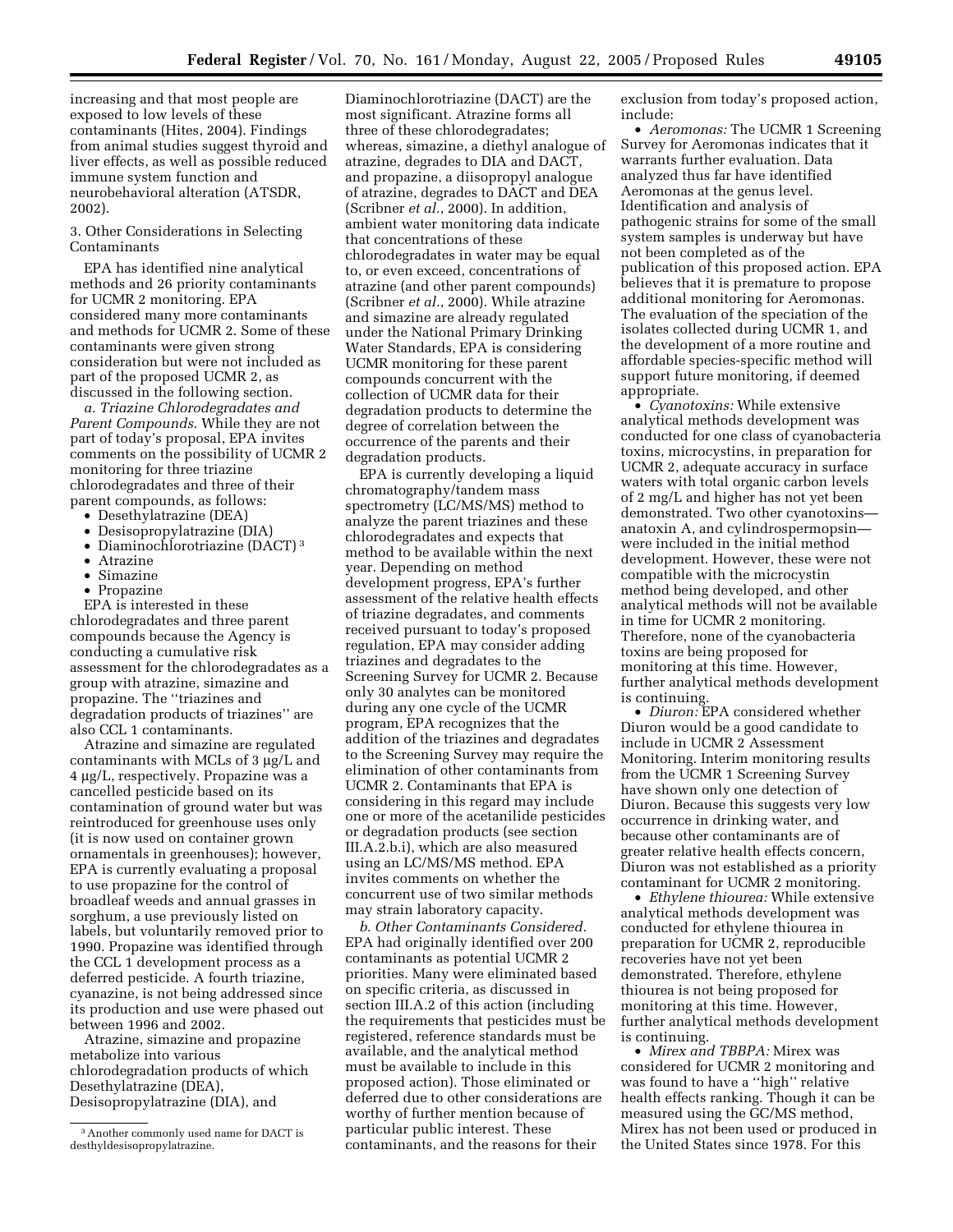reason, EPA has not included Mirex on the list of UCMR 2 priorities. In addition, tetrabromobisphenol A (TBBPA), a brominated flame retardant, was initially considered for inclusion on the list of contaminants to be measured using GC/MS, EPA Method 527. However, TBBPA was found to be incompatible with this method, and is therefore not included on the list of UCMR 2 priorities.

#### *B. What Analytical Methods Will Be Used for Monitoring?*

The analytical methods that are being proposed for use in UCMR 2 and the contaminants that they measure are listed in Exhibit 6. EPA has conducted both literature searches, as well as searches of available consensus method organizations' publications for additional analytical methods that could be used to support this monitoring. No such additional methods were identified that meet the requirements of this proposed action. All of the analytical methods proposed use either mass spectrometry or tandem mass spectrometry (*i.e.*, MS/MS) for the detection of the analytes, with the

exception of EPA Methods 314.0 enhanced and 314.1 (USEPA, 1999e and USEPA, 2004b, respectively).

EPA is proposing that all positive occurrences of perchlorate (*i.e.*, those at or above the MRL of 0.57 µg/L), determined using the Methods 314.0 enhanced or 314.1, must be confirmed through the use of a second chromatographic column, as detailed in Method 314.1, or by MS or MS/MS, using EPA Methods 331.0 or 332.0 (USEPA, 2004c and USEPA, 2004d, respectively). EPA requests comment on the level at which positive occurrences of perchlorate must be confirmed.

By design of the UCMR program, UCMR contaminants measured by analytical techniques that are commonly available are assigned to List 1, Assessment Monitoring (EPA Methods 314.0 enhanced, 314.1, 331.0, 332.0, 527, and 529). While most of these are newly developed analytical methods, the techniques they employ are in common use by drinking water laboratories. These methods are assigned to Assessment Monitoring because this is the largest component of UCMR, with monitoring conducted by a

sample of 800 systems serving 10,000 or fewer people, and all systems serving more than 10,000 people (approximately 3,200 systems).

UCMR contaminants that are measured by analytical methods that have been recently developed and use techniques that are not commonly used in drinking water analyses are assigned to the List 2, Screening Survey. These less common methods are generally more appropriate for the Screening Survey because fewer laboratories will be capable of conducting such analyses, and the smaller scale monitoring under the Screening Survey should reduce potential laboratory capacity issues. However, in order to monitor for the parent compounds of the acetanilide degradates, Method 525.2, which is commonly used for regulated monitoring, is also being included for List 2 monitoring. During the Screening Survey, a sample of 800 systems serving 100,000 or fewer people and all (approximately 320) systems serving more than 100,000 people would monitor. Exhibit 6, summarizes the UCMR 2 methods and associated contaminants.

#### EXHIBIT 6.—ANALYTICAL METHODS PROPOSED FOR UCMR 2 MONITORING

| Analytical method <sup>1</sup>                                                                                            | Contaminant                                                                                                                                                                                                      | <b>UCMR 2 List</b>                                  |
|---------------------------------------------------------------------------------------------------------------------------|------------------------------------------------------------------------------------------------------------------------------------------------------------------------------------------------------------------|-----------------------------------------------------|
| EPA Method 314.0 enhanced (IC/Conductivity)<br>EPA Method 314.1 (IC/Conductivity)<br>EPA Method 331.0 (LC/MS or LC/MS/MS) |                                                                                                                                                                                                                  | List 1, Assessment Monitoring: 1 contaminant.       |
| EPA Method 332.0 (IC/MS or IC/MS/MS)<br>EPA Method 527 (SPE/GC/MS)                                                        | 2,2',4,4'-tetrabromodiphenyl ether (BDE-47).<br>2,2',4,4',5-pentabromodiphenyl ether (BDE-<br>99).<br>2,2',4,4',5,5'- hexabromobiphenyl (245-HBB).                                                               | List 1, Assessment Monitoring: 7 contami-<br>nants. |
|                                                                                                                           | 2,2',4,4',5,5'-hexabromodiphenyl ether (BDE-<br>$153$ ).<br>2,2',4,4',6-pentabromodiphenyl ether (BDE-<br>$100$ ).<br>Dimethoate.<br>Terbufos sulfone.                                                           |                                                     |
|                                                                                                                           | Hexahydro-1,3,5-trinitro-1,3,5-triazine (RDX)                                                                                                                                                                    | List 1, Assessment Monitoring: 3 contami-<br>nants. |
| EPA Method 521 (SPE/GC/CI/MS/MS)                                                                                          | N-nitroso-diethylamine (NDEA)<br>N-nitroso-dimethylamine (NDMA)<br>N-nitroso-di-n-butylamine (NDBA)<br>N-nitroso-di-n-propylamine (NDPA).<br>N-nitroso-methylethylamine (NMEA).<br>N-nitroso-pyrrolidine (NPYR). | List 2, Screening Survey: 6 contaminants.           |
| EPA Method 535 (SPE/HPLC/MS/MS)                                                                                           | Alachlor OA.<br>Metolachlor ESA.<br>Metolachlor OA.                                                                                                                                                              | List 2, Screening Survey: 6 contaminants.           |
| EPA Method 525.2 (SPE/GC/MS)                                                                                              |                                                                                                                                                                                                                  | List 2, Screening Survey: 3 contaminants.           |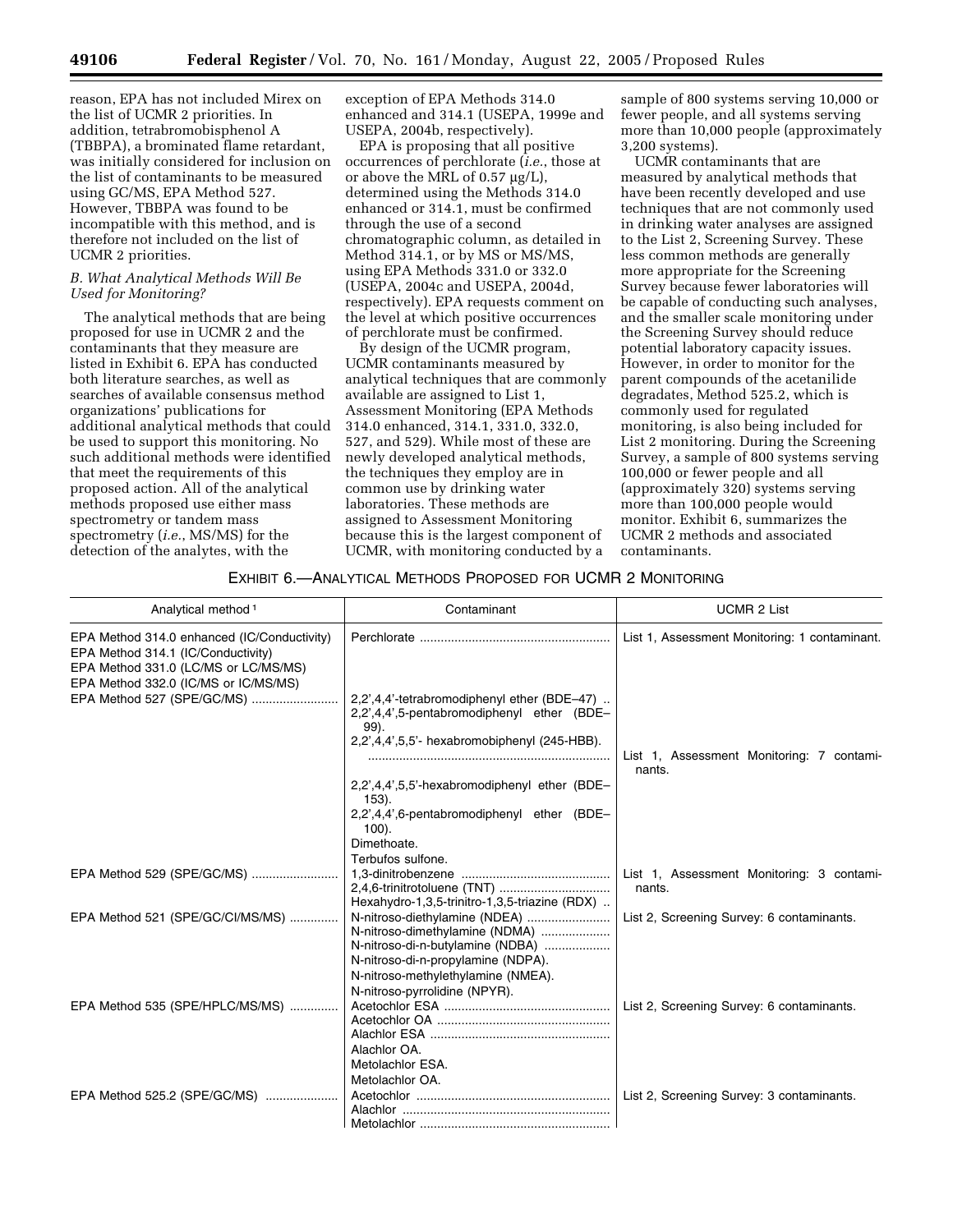# EXHIBIT 6.—ANALYTICAL METHODS PROPOSED FOR UCMR 2 MONITORING—Continued

| Analytical method <sup>1</sup>  | Contaminant | UCMR 2 List |
|---------------------------------|-------------|-------------|
| Total of 26 UCMR 2 contaminants |             |             |

1EPA Method 314.0: Determination of Perchlorate in Drinking Water Using Ion Chromatography (USEPA, 1999e). Note: Since Method 314.0 was published in 1999 to support UCMR 1 monitoring at an MRL of 4.0 µg/L, new instrumentation has been made commercially available from Metrohm Peak that can, using this method, achieve the MRL of 0.57 µg/L as called for by this proposed regulation, while meeting all of the quality control criteria of the method. Because enhanced Method 314.0 permits flexibility in the eluent, chromatographic column, and suppressor that are used, this new instrumentation would be permitted within the scope of the original method. Therefore, enhanced Method 314.0 is being proposed for use in this regulation.

EPA Method 314.1: Determination of Perchlorate in Drinking Water Using Inline Column Concentration/Matrix Elimination Ion Chromatography with Suppressed Conductivity Detection (USEPA, 2004b).

EPA Method 331.0: Determination of Perchlorate in Drinking Water by Liquid Chromatography Electrospray Ionization Mass Spectrometry (USEPA, 2004c)

EPA Method 332.0: Determination of Perchlorate in Drinking Water Using Ion Chromatography with Suppressed Conductivity and Electrospray Ionization Mass Spectrometry (USEPA, 2004d).

EPA Method 521: Determination of Nitrosamines in Drinking Water by Solid Phase Extraction and Capillary Column Gas Chromatography with Large Volume Injection and Chemical Ionization Tandem Mass Spectrometry (MS/MS) (USEPA, 2004e).

EPA Method 525.2: Determination of Organic Compounds in Drinking Water by Liquid-Solid Extraction and Capillary Column Gas Chromatography/Mass Spectrometry (USEPA, 1995).

EPA Method 527: Determination of Selected Pesticides and Flame Retardants in Drinking Water by Solid Phase Extraction and Capillary Column Gas Chromatography/Mass Spectrometry (GC/MS) (USEPA, 2004f).

EPA Method 529: Determination of Explosives and Related Compounds in Drinking Water by Solid Phase Extraction and Capillary Column Gas Chromatography/Mass Spectrometry (GC/MS) (USEPA, 2003c).

EPA Method 535, Revision 1.1: Measurement of Chloroacetanilide and Other Acetamide Herbicide Degradates in Drinking Water by Solid Phase Extraction and Liquid Chromatography/Tandem Mass Spectrometry (LC/MS/MS) (USEPA, 2004g).

#### *C. How Were These Analytical Methods Developed?*

EPA developed the proposed analytical methods at two laboratories in Cincinnati, Ohio: The Office of Water, Office of Ground Water and Drinking Water's Technical Support Center and the Office of Research and Development, National Exposure Research Laboratory's Chemical Exposure Research Branch. Additional methods development support was provided by: The Dionex Corporation, Sunnyvale, California; Metrohm Peak, Houston, Texas; Office of Research and Development's Ground Water and Ecosystems Restoration Division, Ada, Oklahoma; and EPA's Region 1, New England Laboratory, Chelmsford, Massachusetts.

Extensive method testing was performed for each of the analytical methods developed for this proposed action. Each step of each method was tested for robustness and to evaluate the amount of user flexibility that could be permitted for that step. Additional details concerning this testing, beyond that included in each method, are contained in methods research reports. These reports are available for each newly developed method being proposed in the docket for this action. However, no such report is available for Method 314.0, which was developed for UCMR 1, or for Method 525.2, which was developed in 1995. Wherever feasible, EPA permitted the maximum user flexibility commensurate with maintaining data quality. In addition, each method was tested in a second or, for some methods, a third laboratory. These second and third laboratory

studies were designed to test the precision and accuracy of each method in reagent water and in different drinking water matrices, as well as the ease of use of the method and the clarity of the written instructions of the method. Reports containing the data developed during these second and third laboratory studies are also available in reports included in the docket for this action for each newly developed method being proposed. Similar data was generated in to support the proposed action of Method 314.0. These data are also included in the docket for review.

The methods developed for UCMR 2 analyses were peer reviewed in accordance with the Agency's peer review guidelines detailed in the ''Science Policy Council Handbook, Peer Review'' (USEPA, 2000b). Methods 314.0 and 525.2, which were developed prior to 2000, were peer reviewed using similar criteria.

# *D. How Were Minimum Reporting Levels Determined?*

Minimum Reporting Levels (MRLs) represent an estimate of the lowest concentration of a compound that can be quantitatively measured by a group of experienced drinking water laboratories. EPA is proposing that all laboratories providing UCMR 2 analysis be required to demonstrate their ability to measure each compound at the MRL proposed for that compound in § 141.40(a)(3) of today's action. EPA has developed a protocol for developing MRLs based on Lowest Concentration MRLs (LCMRLs) that were determined by each laboratory that developed or subsequently tested the methods listed

in today's action. LCMRLs represent the lowest concentration of a compound that can be quantitatively determined in each individual laboratory. EPA invites comments on the LCMRL/MRL approach and notes that in a related action, EPA's Office of Water is about to begin an evaluation of a wide range of detection and quantitation approaches under the Federal Advisory Committee Act (FACA) process. EPA expects to consider the comments and feedback from this FACA process to the extent possible in the development of the UCMR 2 final rule.

MRLs have previously been determined by analytical laboratories using expert professional judgement, but standard criteria for MRL determination have not been established. In both the Information Collection Rule (61 FR 24354, May 14, 1996 (USEPA, 1996b)) and UCMR 1, EPA specified MRLs and a requirement for recovery at the MRL so that data quality was documented daily. In the interest of greater consistency, EPA has developed a statistical protocol for single-laboratory determinations of LCMRLs using linear regression and prediction intervals. This approach, described in detail in the report titled ''Statistical Protocol for the Determination of the Single-Laboratory Lowest Concentration Minimum Reporting Level (LCMRL) and Validation of the Minimum Reporting Level (MRL)'' (USEPA, 2004j), has been evaluated through expert peer review conducted in accordance with the Agency's formal peer review process and through the performance of a pilotscale interlaboratory study. The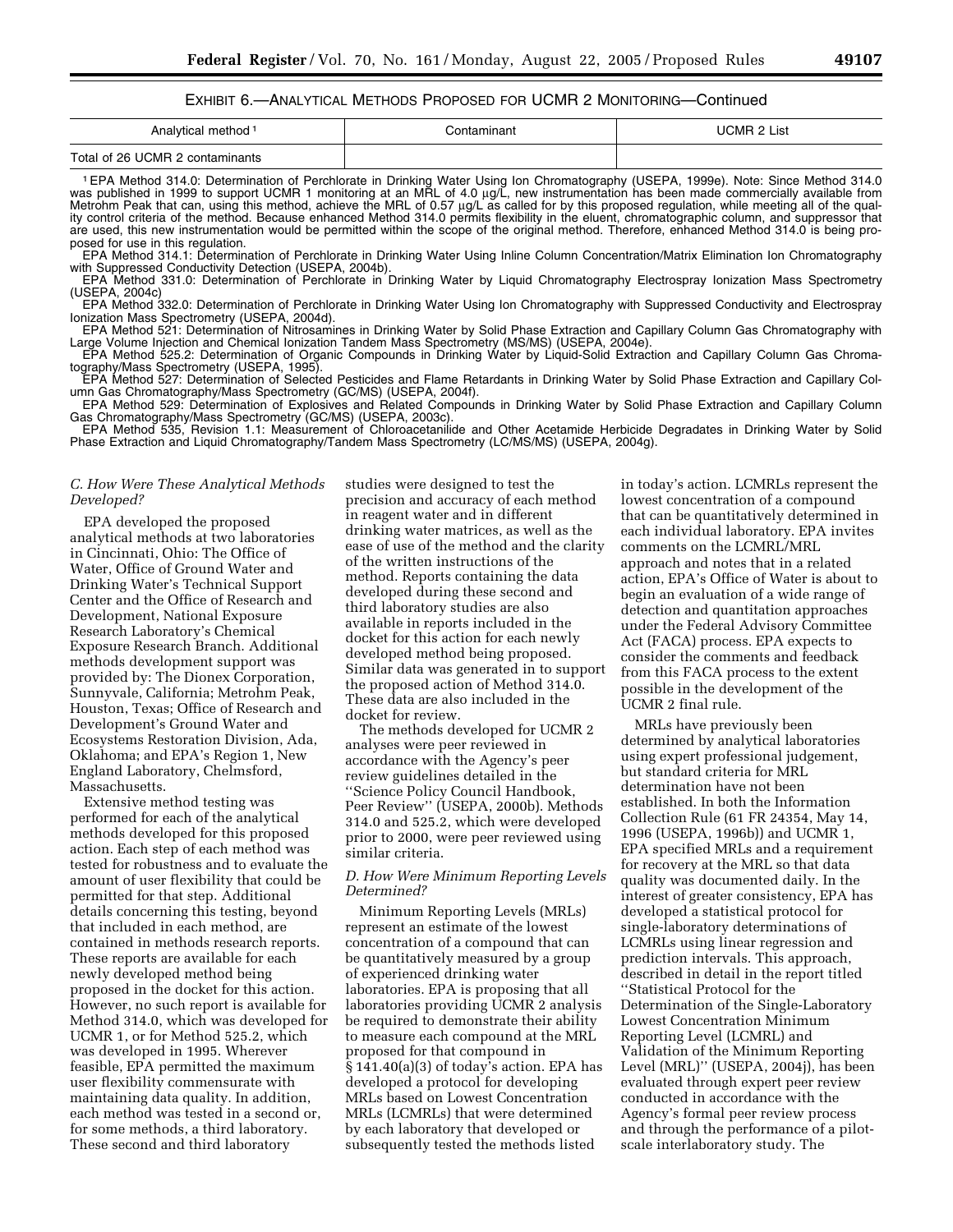proposed protocol is available to the public, and can be found at: *http:// www.epa.gov/safewater/methods/ sourcalt.html*.

Details of this pilot-scale interlaboratory study are contained in a report titled ''Evaluation of the Lowest Concentration Minimum Reporting Level (LCMRL) and the Minimum Reporting Level (MRL) Primary Analyte Analysis'' (USEPA, 2004i). An evaluation of the procedures used in this proposed action, and other tested procedures to determine MRLs from LCMRLs, are detailed in Chapter 4 of the report. The guidelines and procedures for using LCMRLs in establishing MRLs for UCMR 2 are described later in this section.

As proposed, the MRL would be the lowest analyte concentration that meets Data Quality Objectives (DQOs) as presented in § 141.40(a)(5) of today's proposed rule, and represents the lowest concentration for which future recovery is predicted to fall, with high confidence (99 percent), between 50 percent and 150 percent. MRLs would be applicable to all laboratories that perform the analysis of drinking water samples as part of UCMR 2. All UCMR 2 laboratories would be required to validate their performance at or below the MRLs before initiating any analyses. This proposal does not require that measurements observed at concentrations below the MRL be reported. In other programs, such reporting may be appropriate. The appropriateness of reporting measurements below the MRL, is generally dependent upon the objectives of a study and is not addressed in this proposed action.

To determine the MRLs listed in today's action, each laboratory that conducted the primary analytical method development, or second or third laboratory studies, determined LCMRLs as detailed in the statistical protocol (USEPA, 2004g). The mean of these LCMRL values was calculated for each analyte. In cases where data from three or more laboratories were available, three times the standard deviation of the LCMRLs was added to the mean of the LCMRLs, to establish the MRL. In cases where data from two laboratories were available, three times the difference of the LCMRLs was added to the mean of the LCMRLs. In statistical theory (Chebyshev's Inequality), three standard deviations around the mean incorporates the vast majority (at least 88.9 percent) of the data points. In the case where there are only two laboratories, the difference serves as a surrogate for the standard deviation due to the uncertainty in the estimate of the

standard deviation with only two data points. The MRL for each analyte was determined by then rounding this number to two significant digits.

Note that Method 525.2 was published before the LCMRL protocol was developed. Therefore, no LCMRL data are available for the analytes being determined using this method. The MRLs for acetochlor, alachlor, and metolachlor were determined using the same procedure used in UCMR 1, *i.e.*, multiplication of the highest individual laboratory method detection limit in the method by a factor of 10. Note also that there is a single MRL for perchlorate, although there are four methods approved for UCMR analyses. The value of 0.57 µg/L is a mid-range value (and the MRL determined for Method 332.0) that is easily achievable for Methods 314.1, 331.0, and 332.0; and slightly more difficult to achieve using Method 314.0.

LCMRLs were calculated by selected laboratories during analytical method development. There is no requirement for laboratories that are analyzing samples under the UCMR to determine LCMRLs. The procedure for LCMRL determination includes the following:

• Calibration curve analysis; • Replicate sample analysis

requirements;

• Linear regression procedures; and

• Outlier evaluation.

The validation of laboratory performance at or below the MRL would be required to be performed by all laboratories that analyze samples under UCMR 2. Validation would consist of two procedures:

• As part of the Initial Demonstration of Capability (IDC) for each analytical method, each laboratory would need to process seven replicate samples, spiked at or below the MRL, through the entire method procedure (*i.e.*, including extraction and with all preservatives, where applicable). This step would need to be performed for each analyte. Laboratories would be required to demonstrate that, based on the results of the seven replicates, their predicted range of results will fall, with 99 percent confidence, within 50 percent to 150 percent recovery, inclusive.

• During sample analysis, laboratories would need to run a daily check sample to demonstrate that, at or below the MRL for each analyte, the measured recovery is within 50 percent to 150 percent, inclusive. The results for any analyte for which 50 percent to 150 percent recovery cannot be demonstrated during the daily check would not be valid. Laboratories may elect to re-run the daily performance check sample if the performance for any

analyte or analytes cannot be validated. If the performance for these analytes is validated, then the laboratory performance would be considered validated. If not, or as an alternative to analysis of a second check sample, the laboratory may re-calibrate and repeat the performance validation process for all analytes.

Further details regarding these procedures are available through EPA's UCMR Web site (*http://www.epa.gov/ safewater/ucmr/ucmr2/index.html*) in a document titled ''UCMR 2 Laboratory Approval Requirements and Information Document'' (USEPA, 2004k).

#### *E. How Will Laboratories Conduct UCMR Analyses?*

All laboratories conducting analyses under this regulation must be approved by EPA to perform those analyses. Laboratories seeking approval must provide EPA with data that demonstrates their successful completion of an IDC as outlined in each method, verification of successful performance at the MRLs as specified in today's action, and successful participation in an EPA Proficiency Testing (PT) program for the analytes of interest. On-site audits of selected candidate laboratories may be conducted. Details of the EPA laboratory approval program are contained in the technical manual titled: ''UCMR 2 Laboratory Approval Requirements and Information Document'' (USEPA, 2004k). This document will be available on the electronic docket at: *http:// www.epa.gov/edocket/*; or through EPA's UCMR Web site: *http:// www.epa.gov/safewater/ucmr/ucmr2/ index.html*. In addition, EPA may supply analytical reference standards for selected analytes to participating/ approved laboratories.

# 1. Laboratory Approval Process for UCMR 2

The UCMR 2 laboratory approval program is designed to assess and confirm the capability of laboratories to perform analyses using the methods listed in Table 1 of today's proposed rule, in § 141.40(a)(3). With the exception of EPA Method 525.2, the UCMR 2 methods do not currently have an established certification program. Applicant laboratories that are already approved by their State or primacy entity to conduct drinking water analyses using Method 525.2 will still need to perform the UCMR approval steps, including the related PT evaluation. The UCMR 2 laboratory approval process is designed to assess whether laboratories meet the required equipment, laboratory performance, and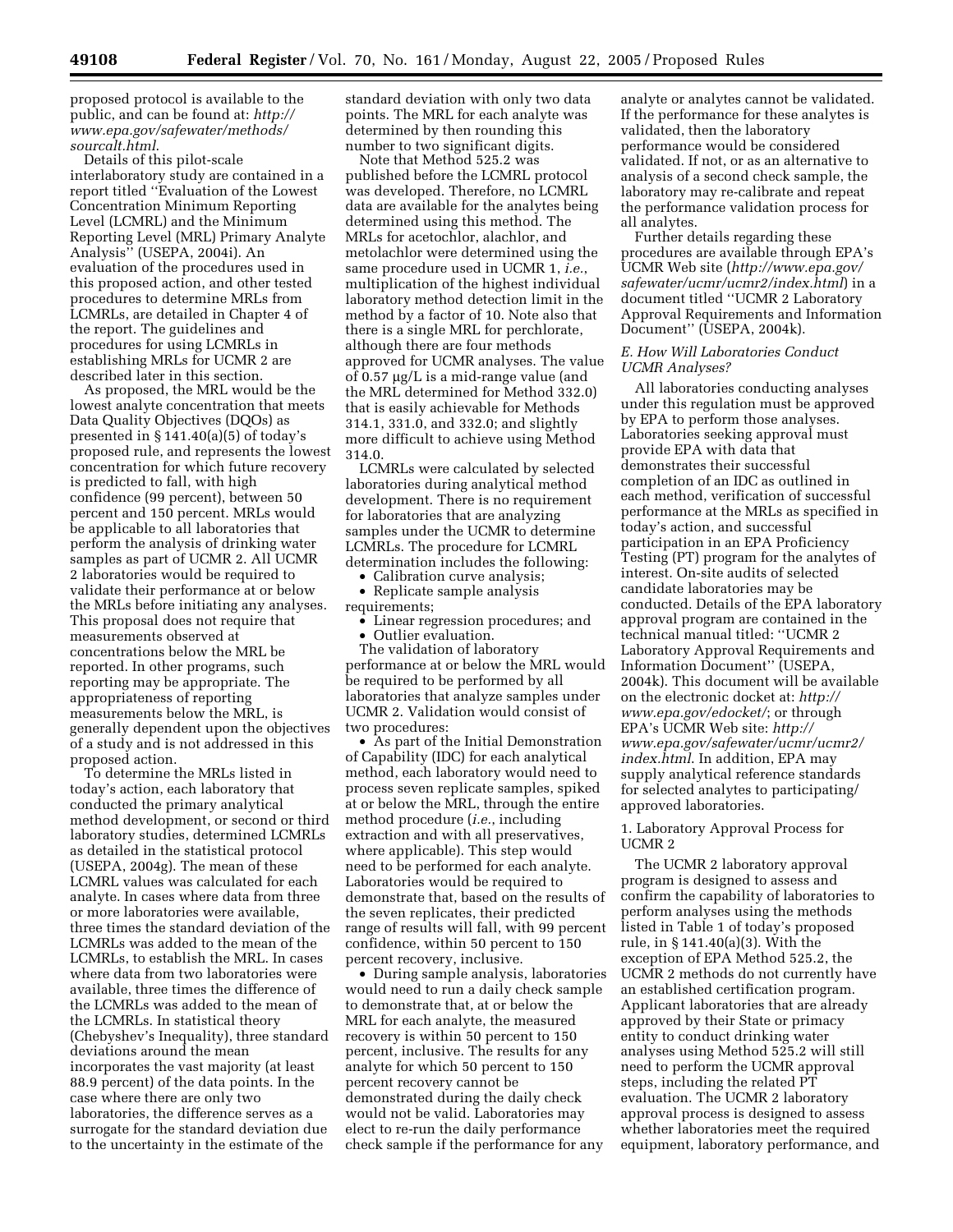data reporting criteria described in today's action. This evaluation program is voluntary in that it only applies to laboratories intending to analyze UCMR 2 drinking water samples. However, EPA will require systems to use UCMR 2-approved laboratories when conducting monitoring for those analytes listed in Table 1 of § 141.40(a)(3) of this rule. A list of laboratories approved for UCMR 2 will be posted to EPA's UCMR Web site: *http://www.epa.gov/safewater/ucmr/ ucmr2/labs.html*. Laboratories are encouraged to apply for UCMR 2 approvals as early as possible, as schedules for large PWS sampling will be completed soon after the final rule is promulgated. The steps for the laboratory approval process are as follows:

*a. Request to Participate.* The laboratory must contact EPA requesting to participate in the UCMR 2 laboratory approval process. Laboratories must send this request to: UCMR 2 Laboratory Approval Coordinator, USEPA, Technical Support Center, 26 West Martin Luther King Drive (MS 140), Cincinnati, OH 45268; or e-mail at: *UCMR*\_*Sampling*\_*Coordinator@epa.gov*. EPA will begin accepting requests for registration forms for the methods associated with the UCMR Contaminant List (including List 1, Assessment Monitoring, and List 2, Screening Survey) beginning August 22, 2005. The laboratory must request the necessary registration forms within 90 days after final rule publication.

*b. Registration.* EPA will send each laboratory that requests registration forms to conduct UCMR 2 analysis a list of information that EPA will need to process that application. This registration information will provide EPA with the basic information about the candidate laboratory: Laboratory name; mailing address; shipping address; contact name; phone number; fax number; e-mail address; and UCMR 2 methods for which the laboratory is seeking approval. Thus, the purpose of the registration step is to ensure that EPA has all of the necessary contact information, and that each laboratory receives a customized application package that will include materials and instructions for the methods that it plans to use.

*c. Application Package.* When EPA receives the registration information, an application package will be sent to the laboratory for completion. This application package will be customized to address only those EPA methods selected in the laboratory's registration information. EPA may provide analytical standards to be used when

conducting monitoring; however, laboratories will be required to procure their own standards, where commercially available, to be used to complete the application process. Information requested in the application will include:

• IDC data, including precision, accuracy, and MRL studies;

• Information regarding analytical equipment;

• Proof of current drinking water laboratory certification; and

• Example chromatograms for each method under review.

The laboratory must also confirm that it will post UCMR 2 monitoring results (on behalf of its PWS clients) to EPA's UCMR electronic data reporting system.

*d. EPA Review of Application Package.* EPA will review the application package and, if necessary, request follow-up information. Satisfactory completion of this portion of the process will allow the laboratory to participate in the UCMR 2 PT program.

*e. Proficiency Testing.* A PT sample is a synthetic sample containing a concentration of an analyte that is known to EPA, but unknown to the laboratory being tested. To complete the initial laboratory approval process, a laboratory must successfully analyze UCMR 2 PT sample(s) for each method for which the laboratory is seeking approval. EPA intends to offer up to four opportunities for a laboratory to successfully analyze the UCMR 2 PT samples. Up to three of these studies will be conducted prior to the publication of the final rule, but at least one study will be conducted after publication of the final rule. When a laboratory passes a PT for one of the UCMR 2 methods, EPA will not send a PT sample for that method in later PT opportunities. Laboratories applying for UCMR 2 approval, and laboratories conducting UCMR 2 analyses, may be subject to on-site laboratory audits. No PT studies will be conducted after the start of monitoring. No laboratories will be approved that did not successfully complete a PT study.

*f. Written EPA Approval.* After the first five steps (a. through e.) have been successfully completed, EPA will send the laboratory a letter listing the methods for which approval is pending (if the PT study and laboratory evaluation is conducted prior to promulgation of the final rule) or approval is granted (after promulgation of the final rule). Laboratories receiving a pending approval may be automatically approved following promulgation of the final rule, or they may need to repeat all or part of the

approval process, contingent upon what changes are applied to the rule between proposal of the draft rule and promulgation of the final rule. These letters will also include a reminder that the laboratory may be subject to on-site audits.

#### 2. Quality Control Requirements

For UCMR 2, EPA has made several changes to the quality control requirements, which were previously located in § 141.40, Appendix A. The quality control steps in Appendix A information will be moved to § 141.40(a)(5). Requirements related to MRLs and to laboratory approvals will be incorporated into this section of the proposed rule, and are discussed in sections III.D and III.E.1, respectively. Changes related to the quality control requirements include:

• The language regarding Detection Limits will be replaced with the requirement to validate each laboratory's performance at or below the MRL. Since UCMR 1 was promulgated, EPA has developed new MRL and LCMRL procedures. The MRL procedures are now described in § 141.40(a)(5). Guidelines and procedures for using LCMRLs in establishing MRLs for UCMR 2 are described in this preamble, and in a document entitled: ''Statistical Protocol for the Determination of the Single-Laboratory Lowest Concentration Minimum Reporting Level (LCMRL) and Validation of the Minimum Reporting Level (MRL)'' (USEPA, 2004j).

• The calibration step will be changed to remove the requirement for acceptance ranges for each analytical method. Because all of the methods approved for UCMR 2 monitoring specify calibration acceptance criteria, it is not necessary to specify criteria in this rule.

• The requirement to analyze a field reagent blank (Reagent Blank Analysis) will be removed because the analysis of a field reagent blank is not required in any of the methods proposed for UCMR 2. None of the analytes being proposed are sufficiently hydrophobic or volatile enough for there to be a serious concern about sample contamination during shipping.

• The requirement to analyze Quality Control Samples will be removed since they are not available for the majority of the analytes contained in this rule.

• The terms Matrix Spike and Matrix Spike Duplicate will be replaced with Laboratory Fortified Sample Matrix and Laboratory Fortified Sample Matrix Duplicate, respectively, to be consistent with the terms specified in the data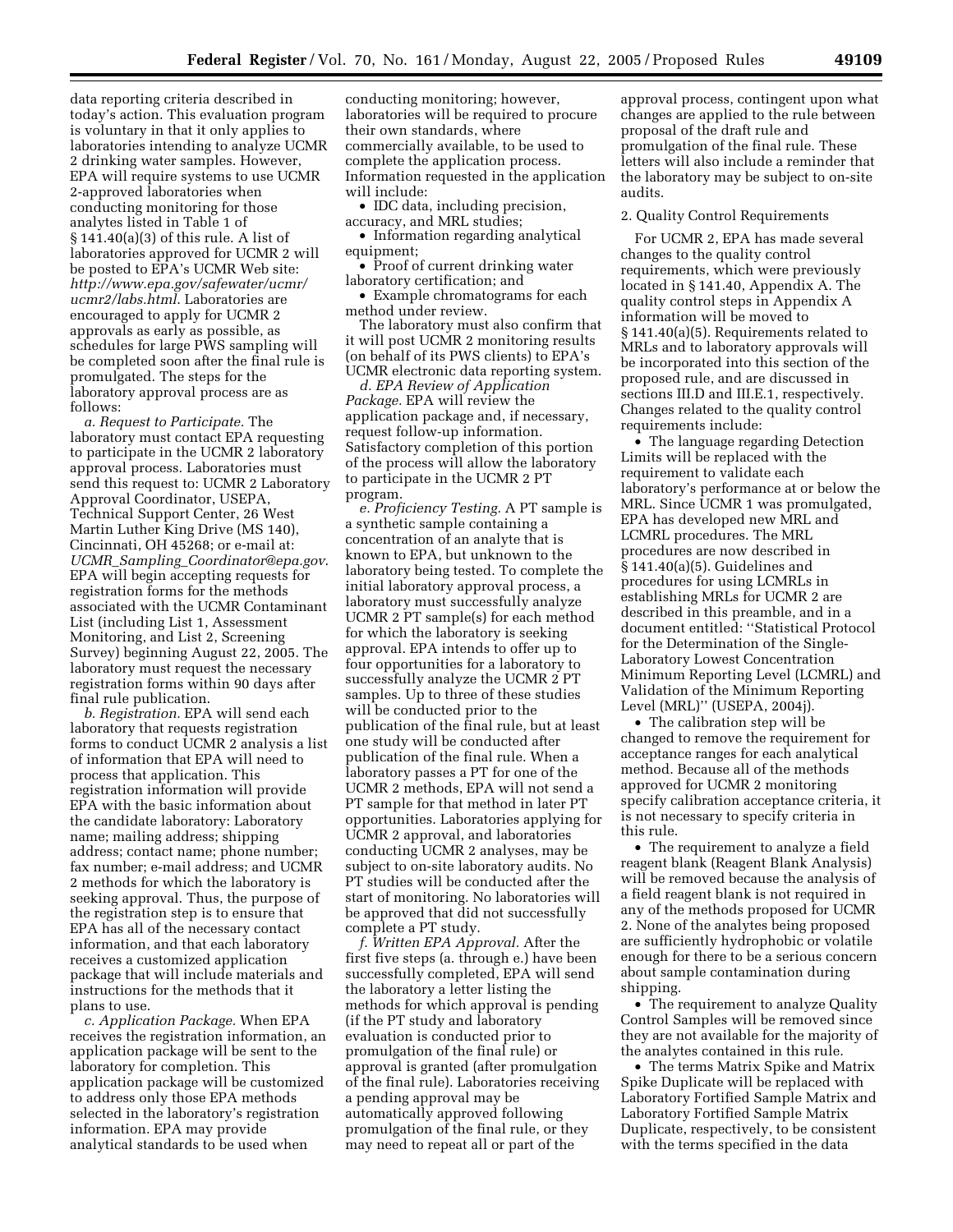elements table in § 141.35(e) of today's proposed action.

• The language to describe Internal Standard Calibration will be modified to more clearly describe the requirements.

• The requirements regarding the Method Performance Test will not be changed.

• The requirements related to Detection Confirmation will be revised to be consistent with the methods being approved in this rule. Analytical results for perchlorate determined to be at or above the MRL using Methods 314.0 and 314.1 are required to be confirmed by a second chromatographic column, or by confirmation using Method 331.0 or 332.0, before being reported. Alternatively, the primary analysis of perchlorate may be conducted using either Method 331.0 or 332.0.

• Reporting requirements will be clarified and modified such that laboratories will be required to report their data to EPA's electronic data reporting system (*http://www.epa.gov/ safewater/ucmr/ucmr2/reporting.html*) within 120 days of sample collection. PWSs have 60 days from the laboratory posting to review, approve, and submit the data to the State and EPA via the electronic reporting system. After 60 days from the laboratory's posting, if the PWS has not approved and submitted the data, the data will be considered approved and final for EPA review.

No changes will be made to the requirements related to Sample Collection and Preservation other than the addition of the requirement for laboratories using Method 314.0 for the analysis of perchlorate to preserve their samples as required in the other approved perchlorate analysis methods. In addition, the requirements concerning Method Defined Quality Control will not be changed.

#### *F. How Are Systems Selected for UCMR Monitoring?*

1. How Are Systems Selected for Assessment Monitoring?

*a. Original Assessment Monitoring Statistical Approach for UCMR 1.* Under UCMR 1, Assessment Monitoring was specified to be conducted by all large CWSs and NTNCWSs serving more than 10,000 people (*e.g.*, a census of large systems, totaling approximately 3,100), and by a statistically representative sample of 800 small systems (systems serving 10,000 or fewer people). The large size of the stratified random sample allowed for a high level of confidence in the resulting monitoring data and low error or uncertainty within the sample. The List 1 contaminants monitored under Assessment Monitoring are the priority contaminants for which analytical methods have already been developed.

EPA identified DQOs for the representative sample of small systems to include the following: data must provide unbiased national exposure estimates; and margins of error must be kept to ±1 percent with 99 percent confidence for CWSs and ±2.5 percent with 95 percent confidence for NTNCWSs. Use of a standard statistical design formula to estimate the minimum sample size and an assumed estimated occurrence of approximately 1 percent resulted in a minimum sample size of 659 systems. The sample size was then adjusted upwards to account for additional DQOs. Furthermore, the sample was stratified across system size, water source, and type to account for differences in vulnerability, differential occurrence, and management capacity, as outlined below.

The small system representative sample was designed to account for different system sizes, types of systems, sources of water supply, contaminants likely to be found, and geographic location (*e.g.*, States), as outlined in SDWA section 1445(a)(2)(A). The

sample was stratified considering the proportion of the population served by CWSs and NTNCWSs by water source type (*i.e.*, ground or surface water) and system size category (*i.e.*, serves 25 to 500 people, 501 to 3,300 people, and 3,301 to 10,000 people) within the water source type. This stratification allowed EPA to account for different exposure risks of contaminant occurrence that may be related to the differential vulnerability of water sources and differing management and financial capacity that can vary across system types and sizes.

EPA also allocated the selection of small systems across all the States and territories to account for differences in spatial vulnerability and contaminant occurrence and made adjustments to ensure equity in participation. Because contaminant exposure assessment was a primary goal of UCMR 1, EPA began with a base design that allocated systems to States in proportion to the population served. This populationweighted allocation leads to the best estimates of national exposure. However, this approach, when strictly applied, assigns small numbers of systems, or even zero systems, to the smallest States and territories. To ensure the sample was fully representative of the nation and to provide equity across States for involvement in the UCMR, EPA adjusted the population-based design to include at least two systems from each State and territory in the United States (with the exception of Guam, which had only one PWS that qualified). Small Tribal water systems in each of the 10 EPA Regions were grouped into a single category for the representative sample. Thus, the Tribal category was equivalent to a ''State'' for the statistical selection process, which ensured that Tribal systems would be selected. Exhibit 7 summarizes the system allocation across system sizes and water sources, including the adjustment for a minimum of two systems per State.

EXHIBIT 7.—APPROXIMATE SAMPLE ALLOCATION FOR ASSESSMENT MONITORING: EXPECTED NUMBER OF SYSTEMS SELECTED BY SYSTEM SIZE AND WATER SOURCE<sup>1</sup>

| Size category | Ground water<br>systems | Surface water<br>(and GWUDI) | Total             |
|---------------|-------------------------|------------------------------|-------------------|
|               | 103<br>250<br>230       | 57<br>50<br>110              | 160<br>300<br>340 |
| Total         | 583                     | 217                          | 800               |

<sup>1</sup> For more information see "Statistical Design and Sample Selection for UCMR 1" (USEPA, 2001c).<br><sup>2</sup>GWUDI = ground water under the influence of surface water.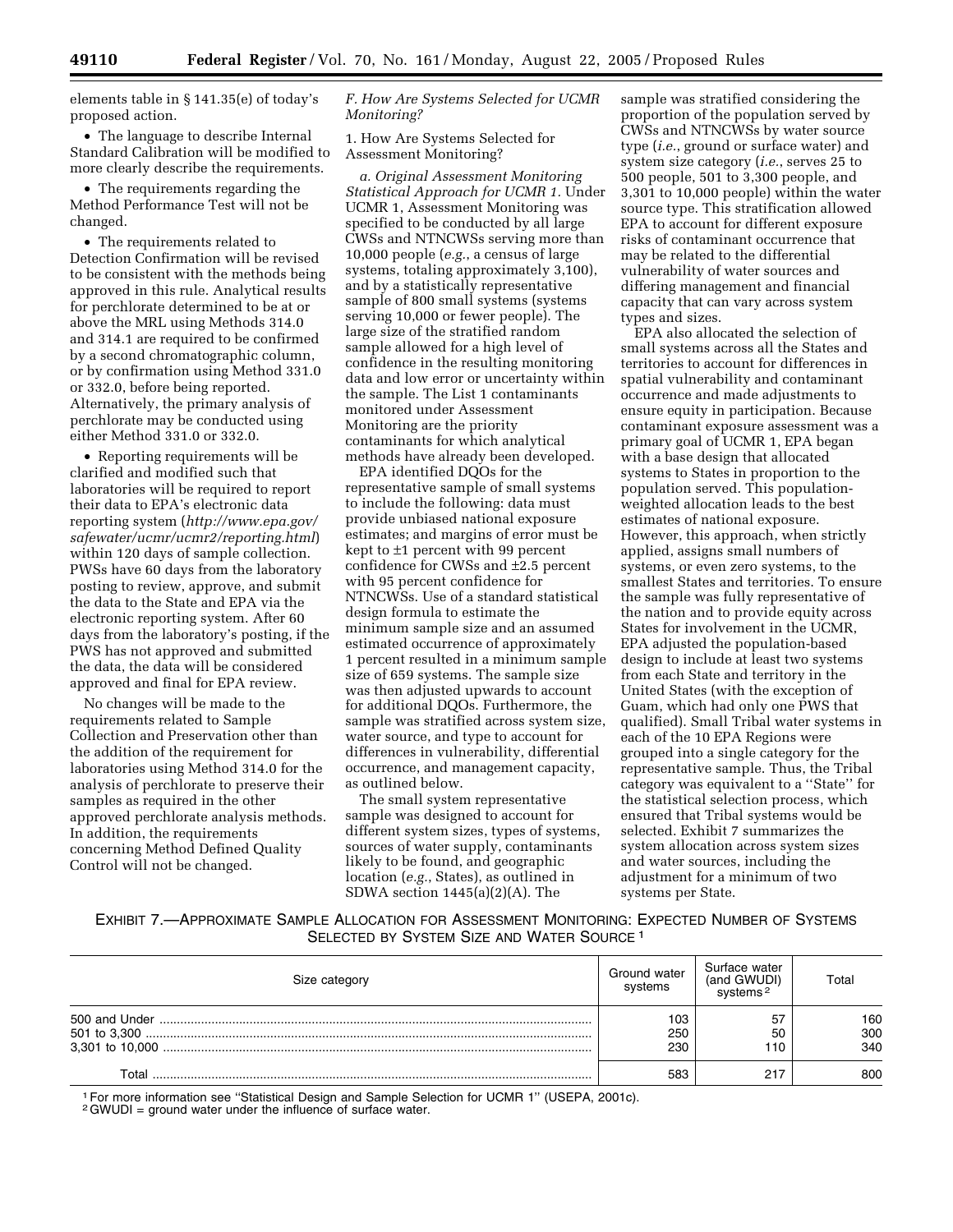To provide an improved understanding of contaminants and conditions affecting small systems in UCMR 1, EPA selected 30 small PWSs from the systems in State Monitoring Plans as ''Index Systems'' at which contaminants would be monitored every year during the five-year cycle. EPA conducted the sampling and testing for the Index Systems. At the time of sampling, EPA also gathered other data to characterize the environmental setting affecting the system including precipitation, land and water resource use, and environmental data (such as soil type and geology).

The details of the design are included in ''Statistical Design and Sample Selection for the UCMR 1" (USEPA, 2001c). The design of UCMR 1 was subjected to peer review and improved by recommendations of the peer reviewers, as well as from suggestions made during the public comment and response process in developing UCMR 1.

b. *Proposed Assessment Monitoring Statistical Approach for UCMR 2.* EPA proposes to maintain the same basic statistical design for its UCMR 2 national representative sample of 800 small systems and to continue with a census of large water systems for Assessment Monitoring. EPA believes that the combination of a nationally representative sample of small systems and a census of large systems provides a powerful tool for assessing contaminant occurrence in PWSs, and believes that this is the most effective and accurate survey approach, as long as methods, laboratory capacity, and cost issues allow for its implementation.

EPA is proposing to eliminate Index System monitoring at small systems under UCMR 2 based on the lack of contaminant occurrence observed at Index Systems monitored in UCMR 1.

2. How Are Systems Selected for the Screening Survey?

a. *Original Screening Survey Statistical Approach for UCMR 1.* The

Screening Survey tier of UCMR 1 was designed as a statistical sample to assess contaminant occurrence in PWSs. However, because of the small number of systems, the resulting data were only designed to be used for national estimates. Individual strata had too large a variance to provide meaningful estimates. The Screening Survey, List 2 contaminants were those for which uncommon analytical methods were used. To ensure there was enough laboratory capacity to conduct these new, specialized analyses, the Screening Survey sample size was limited to 300 systems (120 large and 180 small PWSs). Screening Survey results from UCMR 1 were generally expected to provide only enough information for EPA to determine whether a contaminant should be elevated to future Assessment Monitoring because at low occurrence there would be considerable uncertainty. Only at a relatively high level of occurrence could a contaminant be moved directly to regulatory determination using the UCMR 1 Screening Survey data.

The Screening Survey sample of systems was randomly selected from the Assessment Monitoring sample pool to allow systems some efficiency in conducting sampling for both tiers of monitoring. Screening Surveys and Assessment Monitoring were scheduled to coincide for those small system systems selected for both. By design, large Screening Survey systems were selected from the pool of all large systems, as all were required to conduct Assessment Monitoring. However, there were difficulties with the sample selection for small systems because the sample pool was small. During either of the two UCMR 1 Screening Survey years, the sample pool was restricted to one-third of the Assessment Monitoring systems (approximately 267). Thus, the Screening Survey sample of 180 small systems represented approximately 67 percent of the available sample pool in a given year.

In general, the smaller sample size of the Screening Surveys is associated with higher margins of error and lower confidence in estimating contaminant occurrence (compared to the larger Assessment Monitoring sample). Although the sample as a whole can provide nationally representative estimates, sample results cannot be subdivided to be representative of individual strata, as they can be with the larger Assessment Monitoring sample. In addition, uncertainty is high for low occurrence contaminants. The samples for each Screening Survey under UCMR 1 were allocated across five system size categories, as well as across ground water and surface water (and ground water under the direct influence of surface water (GWUDI)) systems, to provide coverage of differences in vulnerability that may exist. See Exhibit 8 for the sample allocation across system size and source water categories. Each size category was given equal importance with 60 systems selected from each size category, and with the selected systems distributed evenly between surface water and ground water systems wherever possible (*i.e.*, 30 ground water and 30 surface water systems were targeted to be selected to monitor for each Screening Survey). However, when there were not enough systems in a given size/source category, systems were allocated to the other source within that same size category. This was the case for small systems because of the restricted sample pool. This resulted in a uniform sample allocation across all size categories, with 180 small systems and 120 large systems in each of the two Screening Surveys. This distribution was used to provide a balance between population served and the number of systems. A sampling scheme weighted by population cannot include many small and very small systems; a scheme weighted by the number of systems served can include too many small systems at the expense of large systems (USEPA, 2001c).

EXHIBIT 8.—UCMR 1 DESIGN ALLOCATION OF SYSTEMS FOR SCREENING SURVEYS, BY SIZE CATEGORY

| Size category                                            | Ground water<br>systems <sup>1</sup> | Surface water<br>(and GWUDI)<br>systems <sup>2</sup> | Total |  |  |
|----------------------------------------------------------|--------------------------------------|------------------------------------------------------|-------|--|--|
| Sample of Small Systems (serving 10,000 or fewer people) |                                      |                                                      |       |  |  |
|                                                          | 30                                   | 30                                                   | 60    |  |  |
|                                                          | 30                                   | 30                                                   | 60    |  |  |
|                                                          | 30                                   | 30                                                   | 60    |  |  |
|                                                          | 90                                   | 90                                                   | 180   |  |  |
| Large Systems (serving more than 10,000 people)          |                                      |                                                      |       |  |  |
|                                                          | 30                                   | 30                                                   | 60    |  |  |
|                                                          | 30                                   | 30                                                   | 60    |  |  |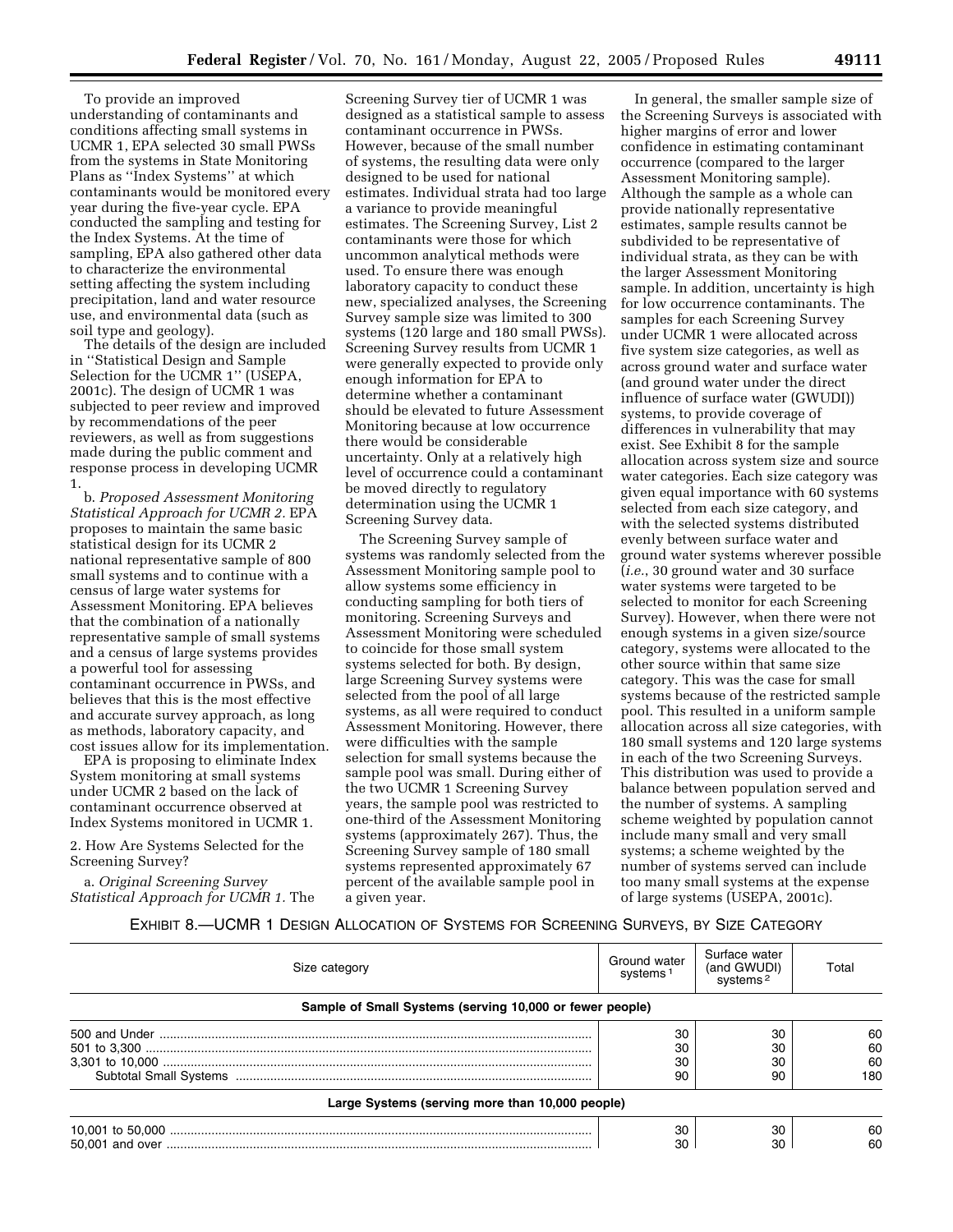# EXHIBIT 8.—UCMR 1 DESIGN ALLOCATION OF SYSTEMS FOR SCREENING SURVEYS, BY SIZE CATEGORY—Continued

| Size category | Ground water<br>systems <sup>1</sup> | Surface water<br>(and GWUDI)<br>systems <sup>2</sup> | Total |
|---------------|--------------------------------------|------------------------------------------------------|-------|
|               | 60                                   | 60                                                   | 120   |
| Total         | 150                                  | 150                                                  | 300   |

<sup>1</sup> Includes systems with all of their water supplied by a ground water source.

2 Includes systems with all or part of their source water supplied by surface water or GWUDI.

*b. Proposed Screening Survey Statistical Approach for UCMR 2.* To increase the statistical strength of the Screening Survey sample, EPA proposes to include additional PWSs in the Screening Survey under UCMR 2. The sample size will be increased in two ways to ensure the data can be used to support regulatory determinations and rule development, if warranted. Thus, if a contaminant of concern is found to occur with some significance during the Screening Survey, EPA may choose not to conduct Assessment Monitoring and move to make a regulatory determination based on these data to protect public health more quickly.

The proposed new Screening Survey design also accounts for possible laboratory capacity issues related to the use of uncommon methods. The Screening Survey will be conducted across two years, rather than the oneyear implementation period that was established under UCMR 1. Spreading the monitoring across two years will reduce the burden on the limited

number of laboratories that will be capable of using these uncommon methods. In today's proposed rule, only one Screening Survey list is included, as compared to UCMR 1, in which separate Screening Survey lists were issued for chemical and microbial monitoring. As shown in the UCMR 2 time line in section III.K, Exhibit 10, EPA has left open the possibility of a second Screening Survey later in the UCMR 2 monitoring cycle, if necessary.

The proposed design increases confidence in the sampling results in two ways. First, the Screening Survey would use a larger stratified random sample of approximately 800 systems (compared to 300 under UCMR 1), allocated across five strata for systems serving 100,000 or fewer people. The sample size is derived from the same rationale as that for Assessment Monitoring, but the sample frame is expanded to include large systems serving between 10,001 and 100,000 people. Second, the Screening Survey will include a census of the largest

PWSs, those serving more than 100,000 people (322 systems), referred to within this section as ''very large'' systems. Using a census of these very large systems will minimize the possibility of missing contaminant occurrence at the systems that serve the largest portion of the population, while keeping the number of systems required to conduct the Screening Survey relatively small. No small systems (those serving 10,000 or fewer people) will be selected to participate in more than one component of UCMR 2 (*i.e.*, will monitor for only Assessment Monitoring or the Screening Survey).

The sample of 800 systems serving 100,000 or fewer people will be divided uniformly among 10 strata (as used in past Screening Surveys under UCMR 1; see Exhibit 8). With the census of the systems serving 100,001 people or more (approximately 322), plus the sample of 800 systems, 1,122 water systems will monitor for the Screening Survey under UCMR 2.

#### EXHIBIT 9.—ALLOCATION OF SYSTEMS FOR SCREENING SURVEY, LIST 2 CONTAMINANTS

| Size category                                                      | Ground water<br>systems <sup>1</sup> | Surface water | Total systems<br>(including<br>GWUDI) <sup>2</sup> |
|--------------------------------------------------------------------|--------------------------------------|---------------|----------------------------------------------------|
| Sample of Small Systems (serving 10,000 or fewer people)           |                                      |               |                                                    |
|                                                                    | 80                                   | 80            | 160                                                |
|                                                                    | 80<br>80                             | 80<br>80      | 160<br>160                                         |
|                                                                    |                                      |               |                                                    |
|                                                                    | 240                                  | 240           | 480                                                |
| Sample of Large Systems (serving 10,001 to 100,000 people)         |                                      |               |                                                    |
|                                                                    | 80                                   | 80            | 160                                                |
|                                                                    | 80                                   | 80            | 160                                                |
|                                                                    | 160                                  | 160           | 320                                                |
|                                                                    | 400                                  | 400           | 800                                                |
| Census of Very Large Systems (serving greater than 100,000 people) |                                      |               |                                                    |
|                                                                    | 61                                   | 261           | 322                                                |
|                                                                    | 461                                  | 661           | 1,122                                              |

<sup>1</sup>Includes systems with all of their water supplied by a ground water source.

2Includes systems with all or part of their source water supplied by surface water or GWUDI.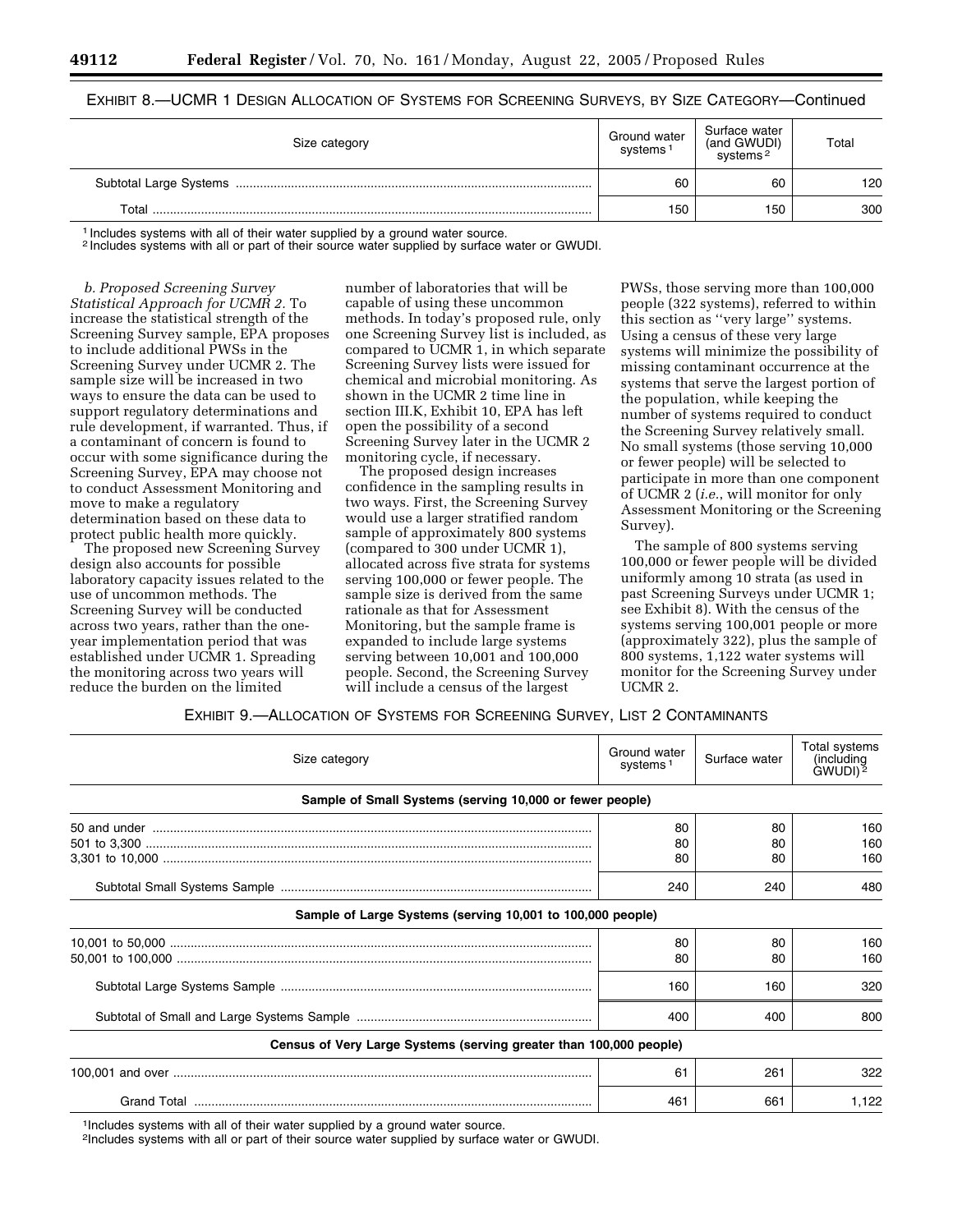#### 3. What Is UCMR Pre-Screen Testing?

The third tier of UCMR 1, Pre-Screen Testing, was envisioned for use with methods that were in the early stages of development, and/or methods that were very specialized or limited in applicability. It was to be conducted by up to 200 PWSs that would be identified by State agencies as vulnerable to the List 3 contaminants. This testing would be a targeted sampling to assess occurrence in the most vulnerable settings, and could help to guide the next steps for contaminant evaluation as well as methods development. Although no Pre-Screen Testing has been scheduled to date, nor has any been proposed in this action, the Pre-Screen Testing design could still be a useful way to monitor for emerging contaminants with highly technical, specialized methods. Therefore, the rule retains the language related to Pre-Screen Testing that was part of the original rule.

# 4. What Are the Other Applicability Considerations?

Applicability criteria for UCMR 2 remain similar to those under UCMR 1. The survey design for the Screening Survey is slightly different than that under UCMR 1, as described in section III.F.2. Specific UCMR 2 applicability criteria are described in §§ 141.40(a)(1) and (2) of today's proposed action. Notable changes or clarifications to the applicability criteria include the establishment of a clear date for rule applicability; a requirement to notify EPA in the case of changes to applicability; and clarification regarding the definition of system population, as follows:

a. *New Applicability Date.* The applicability requirements for PWSs under UCMR 1 provided distinct criteria (*e.g.*, system size, water source, etc.) which helped determine whether a system could be subject to UCMR monitoring requirements. However, a specific date was not prescribed in the UCMR 1 regulation to establish a cutoff date by which systems did or did not fit these criteria. This created uncertainty defining applicability over the course of the three-year monitoring period (2001– 2003). EPA is proposing in § 141.40(a) to establish the UCMR 2 applicability criterion that includes a specific applicability date of June 30, 2005, at which point a defined list of PWSs will be established as subject to the rule requirements.

b. *Notice Regarding Changes to Applicability Required.* The proposed rule also includes an allowance for adjustments to a system's applicability

status through reporting requirements in § 141.35(b)(2). During the course of UCMR 2 implementation, if a change occurs at a system that affects UCMR applicability or specific monitoring requirements (such as a change of source water, or closure of a sampling location), the system can send a letter to EPA explaining the changes and requesting appropriate changes to its monitoring requirements. However, to ensure that a system does not mistakenly discontinue monitoring, today's proposed action specifies that the system must continue to monitor according to established requirements until it receives written approval from EPA to change its requirements. EPA will address these requests on a case-bycase basis.

c. *Definition of System Population.* Under UCMR 1, large PWSs were defined as those systems that served a population of more than 10,000 individuals and small PWSs were those that served 10,000 or fewer people. While this included the sum of the population served by the combined distribution system this requirement was occasionally misunderstood. In today's proposed action EPA has explained more clearly that ''population served'' is the sum of the retail population served directly by the PWS plus the population served by any consecutive system(s) receiving all or part of its finished water from that PWS. As was established in the proposed Stage 2 Disinfectants and Disinfection Byproducts Rule (68 FR 49547, August 18, 2003 (USEPA, 2003b)) EPA defines a ''consecutive system'' as a public water system that buys or otherwise receives some or all of its finished water from one or more wholesale systems.

#### *G. When Must Monitoring Be Conducted?*

#### 1. Timing of Monitoring

The timing of monitoring is a critical aspect of UCMR implementation. Similar to UCMR 1, the UCMR 2 program will have two components: Assessment Monitoring for List 1 contaminants, to be conducted July 2007–June 2010; and the Screening Survey for List 2 contaminants, to be conducted July 2007–June 2009.

For each component of UCMR 2, participating systems will collect samples as follows:

• Surface water sampling locations (including all sampling locations for which some or all of the water comes from a surface water or GWUDI source) will be sampled four times, three months apart, during a continuous 12 month period. These locations must be

sampled in either the first, second, or third month of four consecutive quarters. Therefore, a system could conduct monitoring in either: (1) January, April, July, October; (2) February, May, August, November; or (3) March, June, September, December.

• Ground water sampling locations (including only those sampling locations at which all of the water comes from a ground water source) will be sampled two times, for six months apart, during a continuous 12-month period.

The specific days of the week for sample collection and shipping are limited to ensure sample quality. Under both UCMR 1 and today's proposed UCMR 2, systems cannot collect samples on Friday, Saturday, or Sunday. The reason stated within the UCMR 1 language was that samples needed to be shipped and received at the laboratory within 30 hours of sampling to accommodate requirements for the sampling of microbiological parameters, as well as to assure that the samples were received within the required temperature range. A 30-hour turnaround time is sometimes not possible to achieve and there are no microbiological parameters included in this action. Therefore today's action proposes to replace the 30-hour turnaround time with the requirement that samples be shipped and received at the laboratory at the required temperature to maintain sample quality.

## 2. Individual PWS Monitoring Schedules

Based on lessons learned during UCMR 1 implementation, EPA intends to establish schedules for large system monitoring to ensure adequate laboratory capacity for the analysis of UCMR contaminants, and to improve the oversight of monitoring and data reporting. Under UCMR 1, EPA specified the year and months in which small systems would monitor, for both Assessment Monitoring and the Screening Surveys, to ensure coverage related to spatial and temporal monitoring, and to enable scheduling of laboratory analyses and shipping of sampling materials (all of which EPA paid for). However, schedules for large systems only specified a particular year for Screening Surveys. For Assessment Monitoring, large systems could select their year and months of monitoring, within a three-year window. Large systems were not required to notify EPA of their Assessment Monitoring schedule, and many opted to conduct monitoring during the last possible year, which created some implementation problems. EPA was not able to project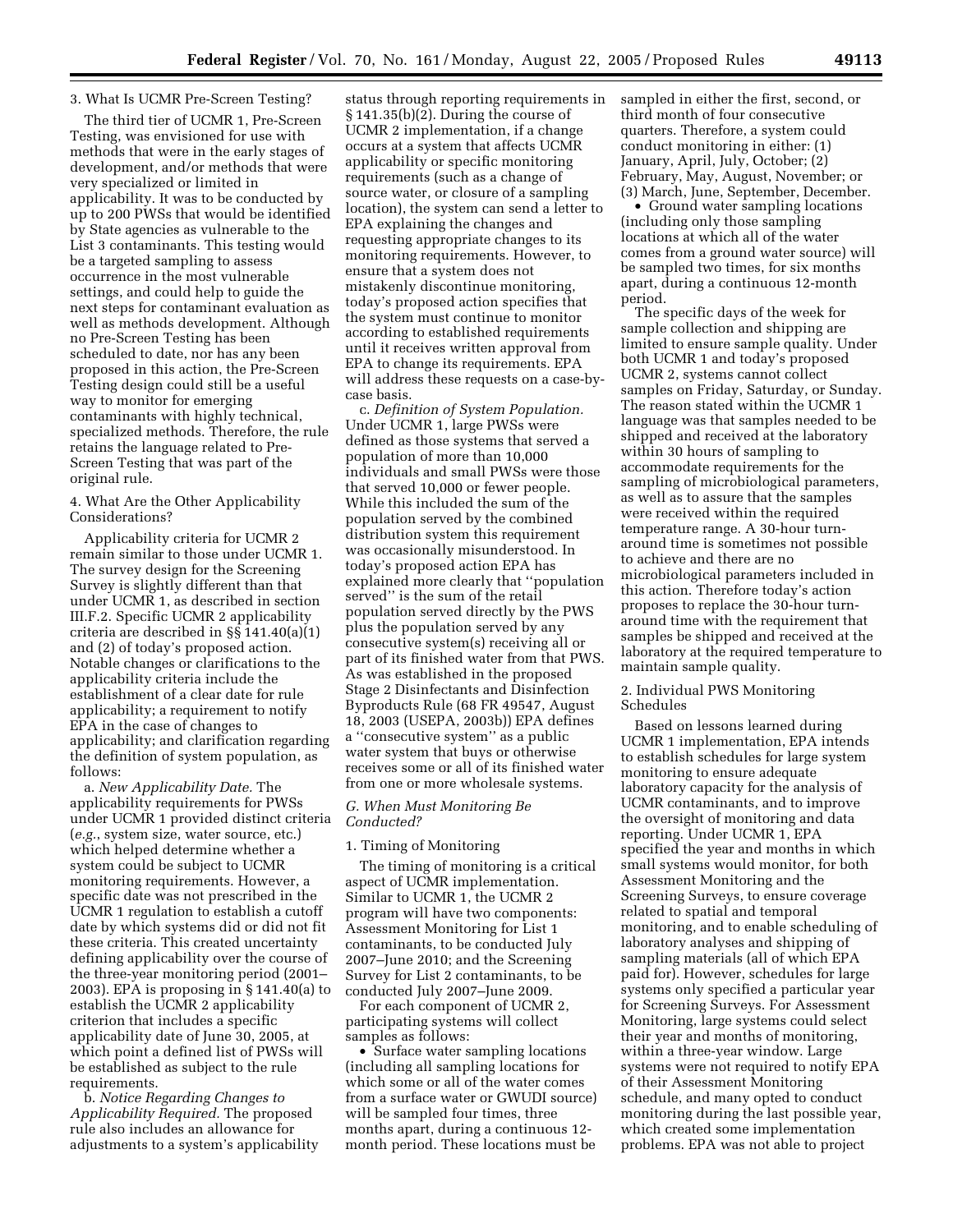the numbers of PWSs or identify the individual PWSs that had failed to comply with the UCMR 1 requirements until well into the final monitoring year, making compliance assistance more difficult. Greater scheduling flexibility was believed justified for UCMR 1 because the majority of the approved UCMR 1 analytical methods were also approved for established compliance monitoring. This flexibility allowed for possible cost savings on laboratory fees and sample collection burden. In contrast, UCMR 2 methods are not appropriate for compliance monitoring (with the exception of Method 525.2, which has been added to allow for the monitoring of both the acetanilide degradates, and the parent compounds).

EPA will use the State Monitoring Plans 4 to identify all small and large systems that will participate in the UCMR program, and to identify the monitoring schedule for each system. More specifically, EPA will send each State an initial State Monitoring Plan that lists all small and large systems that are subject to the UCMR requirements, and an initial schedule for sampling (year and months) for each system. In the initial State Monitoring Plans for each State, approximately one-third of the PWSs will be scheduled to conduct Assessment Monitoring in each continuous 12-month period during July 2007 through June 2010 and approximately one-half of the PWSs will be scheduled to conduct the Screening Survey in each continuous 12-month period during July 2007 through June 2009. States that enter into Partnership Agreements (PAs) with EPA will have the option to review and revise PWS monitoring schedules as part of their modifications to the State Monitoring Plans.

EPA will incorporate State revisions to the final State Monitoring Plans, including the sampling schedule revisions, if system participation is allocated approximately evenly across the years of monitoring. PWSs will be notified of their schedules by either EPA or the State, as determined through PAs (see section III.I of today's action for discussion of PAs). Large PWSs that meet the UCMR 2 applicability criteria will be required to conduct UCMR 2 Assessment Monitoring, regardless of

whether they are notified of a sampling schedule by EPA or the State.

Large systems will have 210 days from the publication of the final rule to revise their schedule using the EPA electronic data reporting system. Following this 210-day period, if a large PWS cannot sample according to the required schedule (e.g., if a sampling location is closed for more than 15 days before and after the scheduled monitoring), the PWS must send a letter to EPA explaining the reason samples cannot be taken according to the assigned schedule, and requesting an alternative schedule, either: (1) To UCMR Sampling Coordinator, USEPA, Technical Support Center, 26 West Martin Luther King Drive (MS 140), Cincinnati, OH 45268; or (2) by e-mail at

# *UCMR*\_*Sampling*\_*Coordinator@epa.gov.*

#### *H. Where Are Samples Collected?*

For UCMR 2 monitoring, EPA proposes that all Assessment Monitoring sampling locations be entry points to the distribution system (EPTDSs). Under UCMR 1, ''raw source water'' sampling was allowed (if required by the State for compliance monitoring of regulated contaminants). However, if a system monitoring its source water detected any contaminants above the MRL concentration during UCMR 1 (and treatment was subsequently applied), the system was required to initiate monitoring at EPTDSs. EPA proposes to eliminate the option of source water monitoring under UCMR 2 (except for source water that leaves the EPTDS untreated) because:

• This created confusion and errant reporting for systems during UCMR 1; and

• The methods being proposed for UCMR 2 are generally not applicable to regulated contaminant monitoring, with the exception of Method 525.2; thus, UCMR 2 samples cannot be used to meet regulatory requirements, and no savings can be realized through use of multi-analyte methods that coincide with those for regulated contaminants.

EPA is proposing that the List 2 Screening Survey sampling locations be a combination of EPTDSs and distribution system sampling points. Monitoring for all the List 2 contaminants would be conducted at EPTDS sampling points. In addition to the EPTDS sampling location, monitoring for the nitrosamines would also be conducted at a sampling point location in the distribution system in order to capture the occurrence of NDMA as a disinfection byproduct (DBP). Both free chlorine and chloramines have been shown to form

NDMA, but the rate of formation is slow, making it likely that NDMA concentrations will increase in the distribution system (Mitch and Sedlak, 2002). Thus, EPA is proposing that systems use their Stage 1 Disinfection Byproduct Rule (DBPR) maximum residence time sampling locations for the collection of distribution system samples for nitrosamine analyses. Systems with multiple treatment plants or sources of disinfected water will have a distribution system maximum residence time (DSMRT) sampling point associated with each plant/water source as defined in the Stage 1 DBPR (§ 141.132(b)(1)(i)). However, for some of the water systems that are required to conduct Screening Survey monitoring, the DSMRT sampling location may not be previously defined. Water systems that do not apply a chemical disinfectant, and wholesalers who do not have retail customers may not have defined DSMRT sampling points in the distribution system. For those cases, EPA is proposing that the nitrosamine samples be collected only at EPTDSs. EPA is requesting comment on whether or not nitrosamine samples should be collected at both the DSMRT sampling location and the EPTDS location or only at the DSMRT sampling location.

EPA is also proposing language to allow large systems that use ground water sources and have multiple EPTDSs to conduct monitoring at representative entry point(s) rather than at each EPTDS. Many systems with multiple ground water EPTDSs suggested to EPA during UCMR 1 that these wells are often representative of the same source of ground water (e.g., because they come from the same aquifer in the same well field). To monitor at representative EPTDSs, systems must meet the criteria specified in § 141.35(c)(3), and receive approval from EPA or the State (refer to section III.J.1 for a discussion of the criteria and necessary documentation).

#### *I. What Is the States' Role in the UCMR Program?*

Under UCMR 2, EPA is clarifying States' potential role in rule implementation. EPA will narrow the optional activities under Partnership Agreements (PAs), formerly referred to as ''Memoranda of Agreement,'' so that implementation responsibilities will be clearer. Under UCMR 1, EPA included regulatory language that described some implementation and oversight activities that States could agree to through the PA process. However, because the UCMR is a direct implementation rule, State participation is voluntary. Specific activities for individual States are

<sup>4</sup>Under UCMR 1, initial State Monitoring Plans included tabular listings of the small systems selected to conduct Assessment Monitoring and listings of all systems (small and large) selected to conduct Screening Survey monitoring. Initial State Monitoring Plans also included instructions to States for revising and/or correcting their State Monitoring Plans, including modifications to sampling schedules for small systems. EPA incorporated revisions from States and returned the final State Monitoring Plans to each State.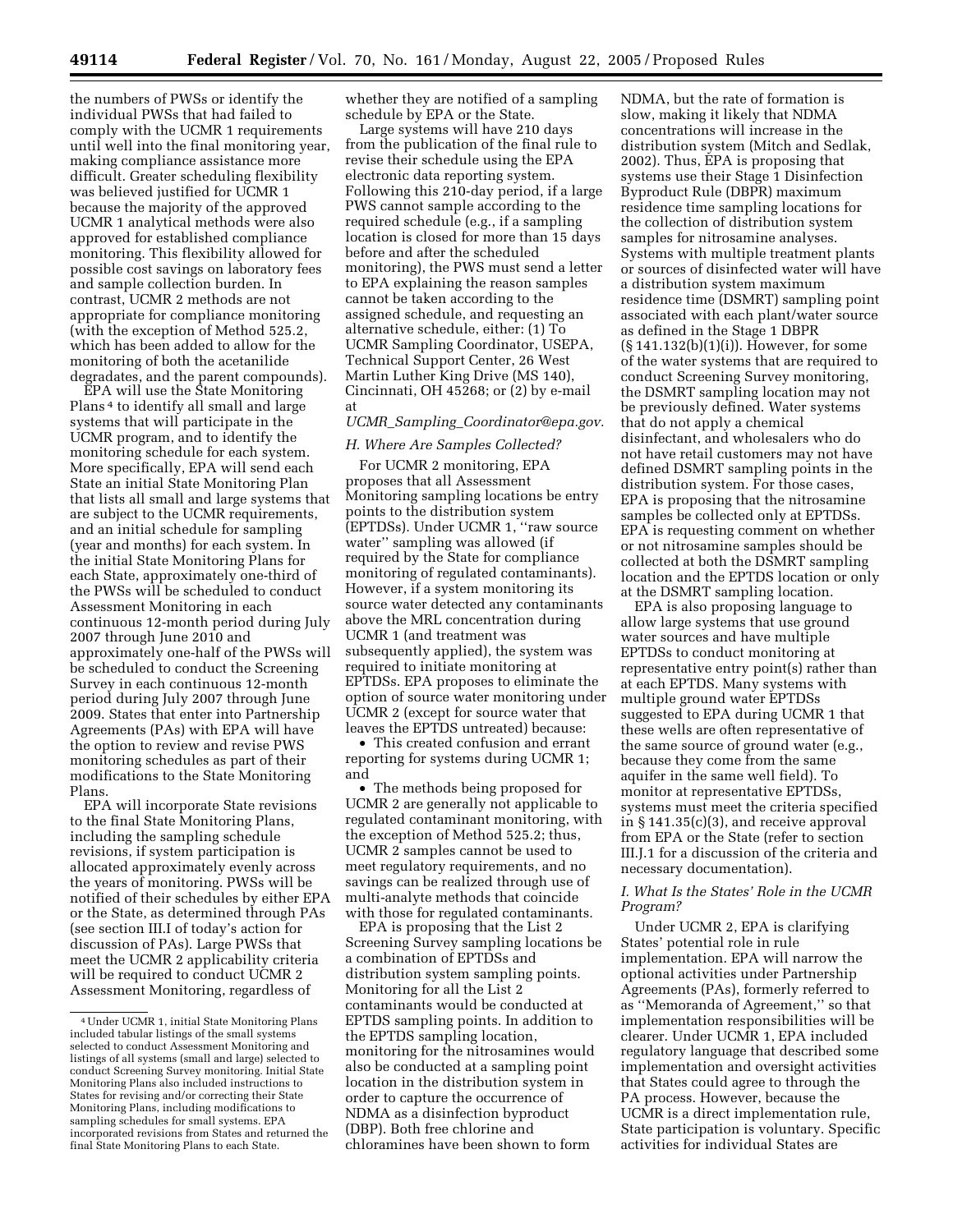identified and established through the PAs, not through rule language. Thus to streamline the language for UCMR 2, EPA has deleted this non-rule language. EPA has retained the language related to the Governors' petition process (see § 141.40(b)(1)), and the State-wide waiver provision (see § 141.40(b)(2)).

One new responsibility under the PAs that States may choose to accept will be the review and approval of proposals for representative EPTDSs that are submitted by ground water systems. In addition, EPA will expand the State Monitoring Plans to include all PWSs that are subject to UCMR (as compared to UCMR 1 State Monitoring Plans, which included just those selected for the statistical samples). These changes are described further below.

#### 1. State Participation in Partnership Agreements (PAs)

The statute provides a role for States in developing a representative monitoring plan for small systems  $(SDWA section 1445(a)(2)(C(i))$ . In addition, States/Primacy agencies most often have the best information about PWSs in their State. Through PAs, States can help EPA implement the UCMR program and help ensure that the UCMR data used for future regulatory determinations will be of the highest quality possible. During UCMR 1 implementation, State assistance with implementation was critical to the success of the program and was greatly appreciated by the Agency. EPA would like to continue to build upon these partnerships by soliciting participation from the States through the PA vehicle for UCMR 2. However, under UCMR 2, EPA plans to simplify the PAs. The UCMR 1 PA was complex, with 43 assistance tasks that States could perform or defer to EPA to act on.

#### 2. Activities To Be Included in the UCMR 2 PAs

The PA activity list under UCMR 2 is substantially shorter than that under UCMR 1 and will include a list of key activities for partnering States to perform, as discussed in this section. All States that agree to partner with EPA will be asked to review and provide any needed revisions to the State Monitoring Plan. Each State may agree to accept additional responsibilities as documented through each State's final PA with EPA. The primary potential State activities are discussed in sections a through c below. In addition, States that have assumed full partnership responsibilities may assist systems with their monitoring and reporting requirements, though the systems are

ultimately responsible for compliance with their UCMR requirements.

a. *Review and Revision of the Initial State Monitoring Plan.* EPA will send each State an initial State Monitoring Plan that will identify the statistically selected systems for Assessment Monitoring and Screening Survey monitoring, and all other large systems that are subject to UCMR 2 requirements and applicability criteria (see discussion of UCMR 2 system selection in section III.F of today's action). For the statistically selected systems, EPA will provide a list of similar replacement systems from which States can select to replace systems that may not have been appropriately specified in the initial plan. If the State agrees to partner with EPA, the State will be asked to notify EPA that it either accepts the State Monitoring Plan as is, or provide a written request with proposed modifications to the plan. Specific timing of the State Monitoring Plan coordination will be addressed in the PAs. State modifications can include any or all of the following allowed changes:

• *Replace or update information on systems.* A State can modify its State Monitoring Plan by removing systems that have closed, merged, or are purchasing all of their water from another system. If a State believes there are other reasons for removal from the initial plan, it will be asked to identify those systems, and provide an explanation for removal, in the request to modify the initial plan. If a State believes there are large systems (those serving more than 10,000 people) within their State that have not been included on the list of Assessment Monitoring systems, the State will be asked to identify those systems, and provide an explanation for their inclusion in the request to modify the initial plan. Information about the actual or potential occurrence or non-occurrence of contaminants at a system, or a system's vulnerability to contamination cannot be used as a basis for removal from or addition to the plan. For the set of statistically selected systems, a State will be asked to replace any system it removes with systems from the replacement list, selecting replacements in the order they are listed.

• *Modify the timing of monitoring for systems.* A State may also modify the plan by recommending changes to the timing of monitoring for any system by selecting an alternative schedule (year and months) within the years specified for Assessment Monitoring or the Screening Survey. One reason a State may chose to modify the timing for system sampling could be to coordinate monitoring with regulated contaminant compliance monitoring. As long as system participation is allocated approximately evenly across the years of monitoring, the schedule can be modified for any system in the initial plan.

b. *Review and Approval of PWS Proposed Representative EPTDS.* As discussed in section III.H, some large systems that use ground water as a source and have multiple EPTDSs may propose monitoring at representative entry point(s) rather than at each EPTDS. Large PWSs that have Stateapproved alternate EPTDS sampling locations, as provided for under §§ 141.23(a)(1), 141.24(f)(1), and 141.24(h)(1), may submit a copy of documentation from their State that approves their alternative sampling plan for EPTDSs. PWSs that do not have an approved alternative EPTDS sampling plan may submit a proposal to sample at representative EPTDS(s) rather than at each individual EPTDS if: They use ground water as a source; all of their well sources have either the same treatment or no treatment; and they have an EPTDS for each well within a well field (resulting in multiple EPTDSs from the same source, such as an aquifer). The existing approval documentation from the State or the representative well proposal, as appropriate, must be submitted to the UCMR Sampling Coordinator within 120 days after publication of the final UCMR 2 regulation. EPA or the State will review the proposal, coordinate any necessary changes with the system, and approve the final list of EPTDSs where the system will be required to monitor. No plan will be final until the system receives written approval from EPA or the State.

c. *Notification and Instructions for Systems.* If a State agrees to notify their systems, then within 30 days of receiving their final State Monitoring Plan, the State will be asked to notify all systems in that final plan of their monitoring and reporting requirements under UCMR, including sampling schedules. In addition, for each small system in the plan (i.e., those serving 10,000 or fewer people), the State will be asked to provide instructions on location, frequency, timing of sampling, use of sampling equipment, and handling and shipment of samples based on these regulations. EPA will provide States with guidance and templates for these small system instructions. States that perform the sampling or change the arrangements for the monitoring at the small systems in the plan will be asked to address these alternative monitoring arrangements in their PAs.

As part of the agreement to conduct system notification, partnering States will be asked to provide an electronic listing of all PWSs that have been notified within 30 days of that notification. The list should be e-mailed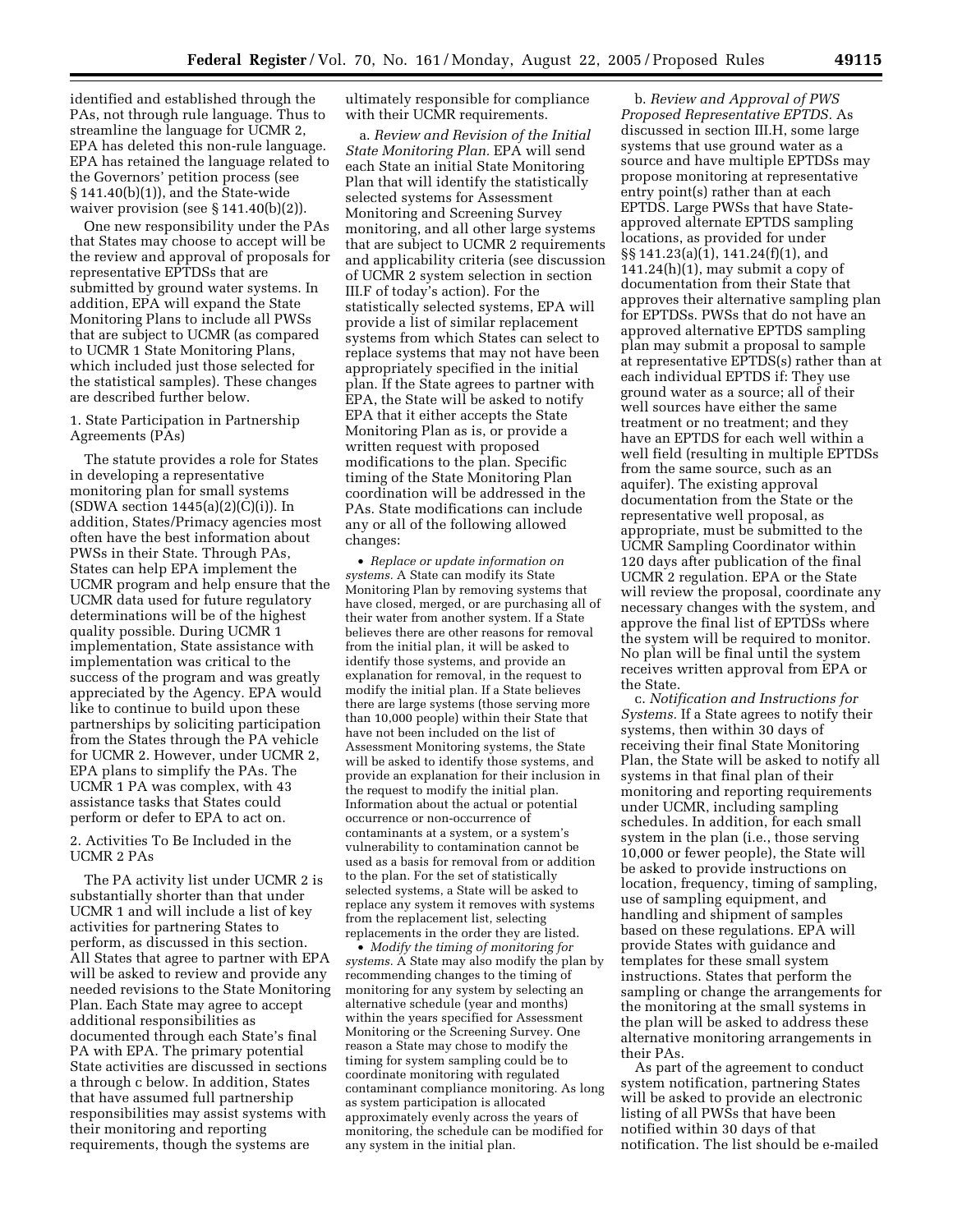in flat file or standard spreadsheet format (such as Microsoft® Excel) to: *UCMR*\_*Sampling*\_*Coordinator@epa.gov,* and should include the PWS identification (PWSID) code and the date notification was sent to each system. A representative sample of the notice letter should also be included.

3. What If States Do Not Participate in a PA?

Although EPA encourages each State to participate in a PA, States can choose not to enter into this agreement with EPA. In this event, the initial State Monitoring Plan that EPA sends the State will become the final State Monitoring Plan for that State and EPA will manage all UCMR-related activities, coordinating directly with affected PWSs in that State.

#### *J. What Are the Data Reporting Requirements?*

Under the current unregulated contaminant monitoring program, reporting requirements exist at § 141.35. Today's proposed action modifies those requirements to make reported results most useful for sound scientific analyses of the occurrence of unregulated contaminants. The proposed UCMR program identifies 15 data elements in § 141.35(e), Table 1, that must be reported with unregulated contaminant sample test results. Large systems conducting Assessment Monitoring must include data elements 1 through 5, and 7 through 15 with each sample result. Large systems conducting Screening Survey must include elements 1 through 15 with each result. Small systems must record key data elements on each sample form and bottle. Small systems conducting Assessment Monitoring must include elements 1 through 5, and 7; and those conducting Screening Survey must include elements 1 through 7. With today's proposed changes to Table 1 in § 141.35(e), some of the reporting requirements will remain the same, a few are clarified, some have been removed, and three new additional data elements are being proposed. A minor change that has been applied to many of the data elements is a change in nomenclature from ''identification numbers'' to ''identification codes'' to allow for the instances when alphanumeric identifiers are necessary.

Other additions and clarifications to § 141.35 are proposed for reporting that is required prior to and during monitoring. The purpose of these changes is to establish clear, enforceable locations and time frames for each system's UCMR monitoring, and to ensure that other critical rule-related

information is communicated to EPA, such as changes to a system's applicability under the rule.

Requirements in today's proposed action that are intended to ensure communication regarding rule applicability and compliance include reporting of changes in system status or other factors that affect a system's requirements under the rule (such as if a system believes it does not meet the applicability criteria for UCMR); reporting to EPA if a system believes it is subject to UCMR requirements, yet has not been notified by either EPA or the State regarding requirements; and reporting to EPA if a system cannot sample according to its assigned schedule (*e.g.*, budget constraints, unavailability of sampling location during scheduled month of monitoring).

Requirements and restrictions in today's proposed action related to reporting of monitoring data are as follows: Systems cannot report previously collected sampling data (because compliance with UCMR 2 requires the use of uncommon analytical methods, most of which have been developed specifically for UCMR 2 contaminants); and systems reporting more than one set of results for the same sampling location and event will have the highest of the reported values as the official result.

EPA is proposing through today's action that large systems report contact information, sampling location inventory information, and monitoring results to EPA's electronic data reporting system: *http://www.epa.gov/ safewater/ucmr/ucmr2/reporting.html*. Today's proposed action also specifies that communications requiring written explanations or copies of documentation be sent either: (1) To UCMR Sampling Coordinator, USEPA, Technical Support Center, 26 West Martin Luther King Drive (MS 140), Cincinnati, OH 45268; or (2) by e-mail at

*UCMR*\_*Sampling*\_*Coordinator@epa.gov*. This information may be entered by the PWS, their State, laboratory, or other representative of the PWS; however, the PWSs is ultimately responsible for compliance with this requirement.

# 1. What Information Is Required Prior To Monitoring?

a. *Contact Information.* As with UCMR 1, large systems are required to report contact information to EPA. Today's proposed action clarifies that this information must be sent within 90 days of final rule publication, and specifies that the information must be submitted to EPA's electronic data reporting system. Today's proposed

action also specifies that for small systems, EPA will send a letter requesting specific contact information. Those small systems, or the partnered State, must fill in the required information and return it within 90 days of receiving the request.

b. *Sampling Location and Inventory Information.* EPA is proposing that large PWSs provide inventory information for each applicable sampling location. This information must be reported through EPA's electronic reporting system within 210 days of final rule publication. For each sampling location, or for each approved representative sampling location (see the following section, III.J.1.c for information about representative sampling locations), large PWSs must submit the following information: PWSID code; PWS facility identification code; sampling point identification code; sampling point type identification code; and sampling location water type.

In addition, large systems that are required to conduct Screening Survey monitoring must also report the disinfectant(s) used to maintain a residual in the distribution system for each distribution system sampling location (see section III.J.3.a for discussion of these reporting elements). All systems serving more than 10,000 people must ensure that the information concerning the disinfectants used, are submitted along with the sample results.

c. *Proposals for Ground Water Representative Sampling Locations.* Some large systems that use ground water as a source and have multiple EPTDSs may propose monitoring at representative entry point(s) rather than at each EPTDS. Large PWSs that have State-approved alternate EPTDS sampling locations, as provided for under §§ 141.23(a)(1), 141.24(f)(1), and  $141.24(h)(1)$ , may submit a copy of documentation from their State that approves their alternative sampling plan for EPTDSs. PWSs that do not have an approved alternative EPTDS sampling plan may submit a proposal to sample at representative EPTDS(s) rather than at each individual EPTDS if: They use ground water as a source; all of their well sources have either the same treatment or no treatment; and they have an EPTDS for each well within a well field (resulting in multiple EPTDSs from the same source, such as an aquifer). The existing approval documentation from the State or the representative well proposal, as appropriate, must be submitted to the UCMR Sampling Coordinator within 120 days after publication of the final UCMR 2 regulation. EPA or the State will review the proposal, coordinate any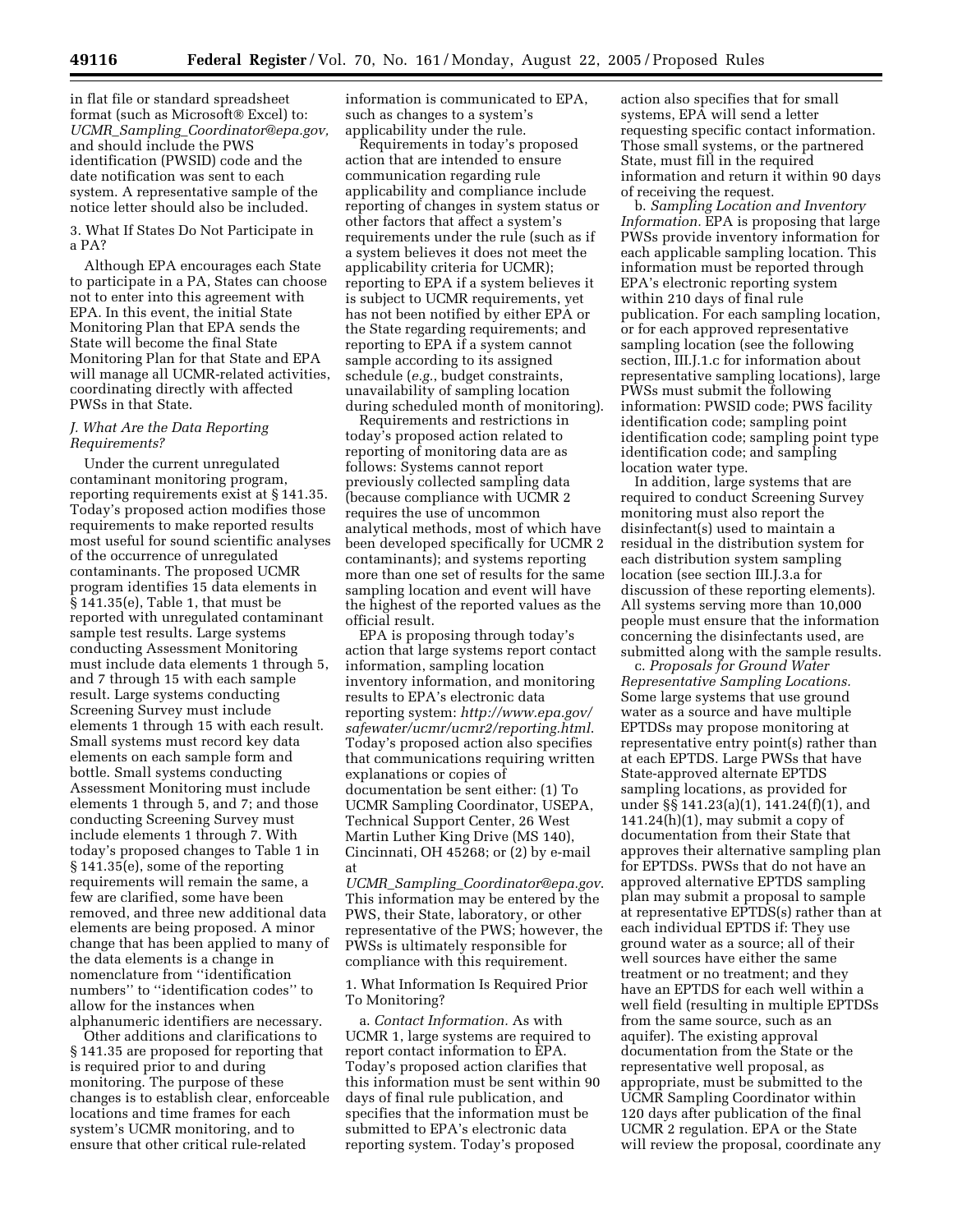necessary changes with the system, and approve the final list of EPTDSs where the system will be required to monitor. No plan will be final until the system receives written approval from EPA or the State.

The proposal must demonstrate that any EPTDS selected as representative of the ground water supplied from multiple wells is associated with an individual well that draws from the same aquifer as the multiple wells (*i.e.*, those being represented). For each representative sampling location in the proposal, systems must include the following information: PWSID, facility identification code, and sampling point identification code. In addition, the proposal must include supporting documentation, which can include system-maintained well logs or construction drawings indicating comparable depths (relative to elevation datum) of screened intervals and details of well casings and grouting; data demonstrating relative homogeneity of water quality constituents (*e.g.*, pH, dissolved oxygen, conductivity, iron, manganese) in samples drawn from each well; and data showing that the wells are located in a limited geographic area (*e.g.*, all wells within a 0.5 mile radius) and/or, if available, the hydrogeologic data indicating time of travel separating the representative well from each of the individual wells it represents (*e.g.*, all wells within a five-year time of travel delineation).

2. When Must Monitoring Results Be Reported?

a. *Large Systems*. Today's proposed action establishes the timing of large system review and approval of monitoring data, as follows: Systems must ensure that their laboratory posts the data in EPA's electronic data reporting system (*http://www.epa.gov/ safewater/ucmr/ucmr2/reporting.html*) within 120 days from the sample collection date; systems then have 60 days from when the laboratory posts the data in EPA's electronic data reporting system to review, approve, and submit the data to the State and EPA via the EPA electronic reporting system; if systems do not take action on the data within 60 days of the laboratory's posting to the electronic reporting system, the data will be considered approved by the system, and available for EPA review, prior to public release.

b. *Small Systems.* Because EPA pays for and organizes the small system testing program, the review and approval step for small systems differs. Under today's proposed action, small systems would only be required to record system and sample location

information on the sampling forms and bottles that are sent to them by the UCMR Sampling Coordinator. Procedures for submitting this information will be specified in the instructions sent to the system. Small systems will not be required to review monitoring results, although they will be given a 60-day opportunity to review such results prior to their results being posted to the publicly available Web site.

3. What Data Elements Are Required With the Monitoring Results?

a. *New Data Elements.* EPA is proposing to add three new data elements: Water Source Type, Disinfectant Type, and Sample Event Code. Each is discussed in more detail as follows:

• *Water Source Type:* A system's water source type dictates the monitoring frequency (*i.e.*, monitoring is conducted during four consecutive quarters for surface water/GWUDI sampling locations and twice during the monitoring year for ground water sampling locations). Reporting of this data element will help EPA ensure that systems are collecting samples at the required frequency. Systems are required to report either of the following codes for each sampling location:

- —SW = surface water (to be reported if the sampling location is served all or in part by a surface water source);
- —GW = ground water (to be reported if the sampling location is served entirely by a ground water source); and
- —GU = GWUDI (to be reported for water facilities that are served all or in part by ground water under the direct influence of surface water).

• *Disinfectant Residual Type:* This data element will identify the type of disinfectant used to maintain a residual in the distribution system. The nitrosamine, NDMA (one of the Screening Survey contaminants), has been shown to form in chlorinated or chloraminated water as a DBP. Thus, EPA is interested in identifying the type of disinfectant used to maintain a disinfection residual in the distribution system, including whether a disinfectant residual is applied. Reporting of this data element only applies to those systems that are subject to Screening Survey monitoring. These systems will be required to verify that each of the disinfectant code(s) that indicate the type or types of treatment used to maintain a disinfectant residual in the distribution system be reported for each Screening Survey sampling location, as follows:

- $-CL =$ chlorine:
- —CA = chloramine; —OT = all other types of disinfectant
- (*e.g.*, chlorine dioxide); and
- $-MD = no$  disinfectant used.

• *Sample Event Code:* This code will provide EPA with a unique identifier to associate reported field sample analytical results with a sampling event and, thus, allow the Agency to track whether scheduled monitoring has been completed. Using this code, PWSs will be required to keep EPA informed of any problems with their monitoring schedule for any given sampling event. For example, if resampling was needed due to problems with laboratory analyses, the system must inform EPA of which scheduled sampling event was being fulfilled by the results of the (unscheduled) resampling by using the Sample Event Code.

b. *Unchanged Data Elements.* There will be no changes to the reporting requirements for the following data elements: Public Water System Identification (PWSID) code, Sample Collection Date, Analytical Method Code, and Analytical Results—Sign.

c. *Modified Data Elements.* The following data reporting elements have been modified.

• *Public Water System Facility Identification Code—Sampling Point Identification Code and Sampling Point Type Identification:* During UCMR 1, Public Water System Facility Identification Code—Sampling Point Identification Code, and Sampling Point Type Identification were all contained in the same data element. EPA is proposing to separate these into three individual data elements, and to clarify the meaning of each, with changes that include:

- —for Public Water System Facility Identification Code, a shorter, clearer definition, with length of the code specified as five digits;
- —for Sample Point Identification Code, a revised definition which specifies that the same identification code must be used consistently for all current and future unregulated contaminant monitoring to represent the UCMR sampling location; and
- —for Sampling Point Type Identification Code, a limitation for UCMR 2 to ''EP'' for entry point to the distribution system and ''MR'' for Stage 1 DBPR maximum residence time in distribution system because sampling under UCMR 2 will be limited to those two sampling locations. Eliminating codes for other sampling point types is intended to reduce confusion.

• *Sample Identification Code:* The size of the Sample Identification Code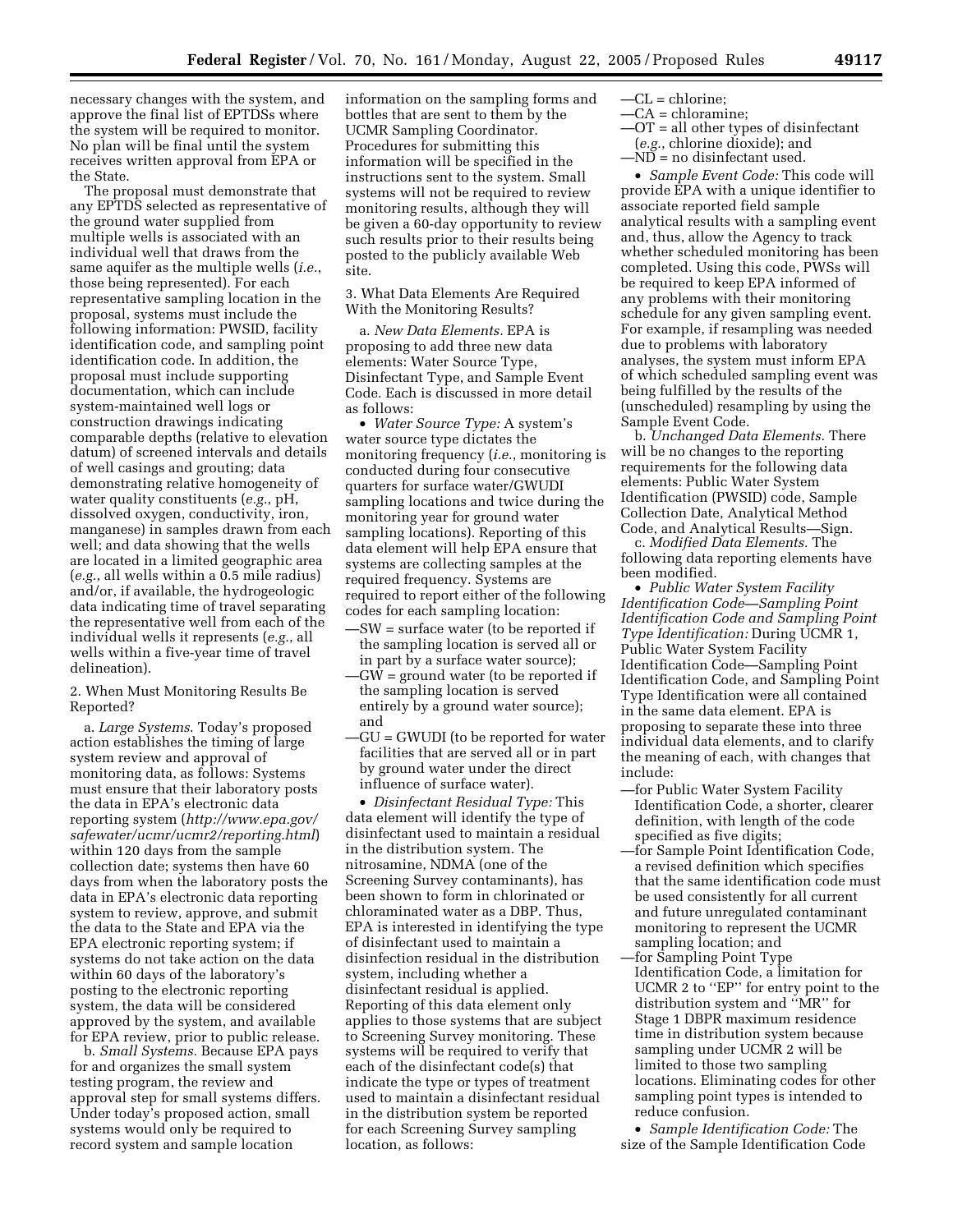has been expanded to include an alphanumeric value of up to 30 characters (formerly capped at 15) assigned by the laboratory. The sample identification code will uniquely identify containers, or groups of containers, which hold the water samples collected at the same PWS/ facility/sampling location during the same sample collection date. This proposed action clarifies that the sample identification code must be unique to the sampling event within a PWS for each laboratory. A laboratory may not use the same sample identification code for more than one sampling event.

• *Contaminant/Parameter:* Because there are no water quality parameters being monitored in this proposed regulation, the Contaminant/Parameter data element is being revised to remove ''Parameter'' from the data element name, and the definition is being revised to reflect this change.

• *Analytical Result—Value:* Because the requirement to report the MRL is being removed, the definition of Analytical Result—Value is being revised to remove the requirement to report the MRL when the analytical result is less than the MRL.

• *Sample Analysis Type:* Sample Analysis Type is proposed to be revised to better reflect the type of sample collected. Previously, this data element could have four values: RFS (raw field sample), RDS (raw duplicate sample), TFS (treated field sample), or TDS (treated duplicate sample). These values were reported by the laboratory, which proved to be problematic, since the laboratory did not possess enough knowledge about the PWS treatment system or the location from which the sample was taken to be able to properly assign the correct sample analysis type. EPA is proposing to change the reporting requirements such that laboratories will be able to better define the sample analysis type with the following:

- —FS = Field Sample, collected to fulfill the UCMR monitoring requirements;
- —LFSM = Laboratory Fortified Sample Matrix, UCMR field sample with a known amount of the contaminant of interest added, associated with precision and accuracy;
- —LFSMD = Laboratory Fortified Sample Matrix Duplicate, duplicate of the

laboratory fortified sample matrix; and

—CF = Concentration Fortified, the concentration of a known

contaminant added to a field sample. This change will allow EPA to collect quality control information at the FS level instead of a laboratory batch level, and will allow EPA to know which UCMR FS was fortified. One UCMR FS should be fortified in duplicate within each analytical batch containing a UCMR sample. EPA will calculate precision and accuracy of the aggregate UCMR 2 monitoring data using the individual quality control data reported by systems.

• *Laboratory Identification Code:* This data element was formerly part of the Sample Batch Identification Code. Since batch identification is being eliminated, Laboratory Identification Code is being kept as a stand-alone data element. The value will be an EPAassigned laboratory identification code.

d. *Data Elements No Longer Reported.* EPA is proposing to no longer use the following eight data elements: Analytical Result—Unit of Measure; Minimum Reporting Level (MRL); MRL Unit of Measure; Sample Batch Identification Code; Analytical Precision; Analytical Accuracy; and Presence/Absence.

• *Analytical Result—Unit of Measure, Minimum Reporting Level (MRL), and MRL Unit of Measure:* Each of these data elements are predefined by today's proposed action. All laboratories analyzing UCMR samples will use the same MRL and unit of measure for UCMR analyses. EPA's electronic data reporting system will be populated with the correct values for MRL and unit of measure, so there is no need to report these data elements.

• *Sample Batch Identification Code, Analytical Precision, and Analytical Accuracy:* These data elements are related to laboratory quality control information and laboratory batches. To simplify reporting, EPA is removing requirements to report batches. With the removal of batches, the reporting of associated quality control data such as accuracy and precision will change. Accuracy and precision will be automatically calculated by the data system as follows:

—Precision: Analytical precision will be calculated from reported results for

LFSM and LFSMD. Precision is the degree of agreement between two repeated measurements and is monitored through the use of duplicate fortified samples. For purposes of the UCMR, analytical precision is defined as the relative percent difference (RPD) between spiked duplicates analyzed in the same batch of samples as the analytical result. Precision is calculated as RPD between fortified matrix duplicates using:

 $RPD = [(X_1 - X_2) / {(X_1 + X_2) / 2}] \times 100$ Where:

- $X_1$  is the measured concentration of the LFSM; and
- $X<sub>2</sub>$  is the measured concentration of the LFSMD.
- —Accuracy: Analytical accuracy will be calculated from reported results for FS, LFSM, and CF. For purposes of the UCMR, analytical accuracy is defined as the percent recovery of the contaminant in the LFSM analyzed in the same analytical batch as the associated FS result and calculated using:
- $%$  recovery =  $[$ (concentration found in fortified sample  $-$  concentration found in sample)/ concentration fortified]  $\times$  100.

• *Presence/Absence:* This previously reserved data element was removed from the required list, as there are no analyses currently proposed on UCMR 2 that would require a presence/absence indicator.

#### *K. Time Line of UCMR Activities*

Monitoring under UCMR 2 is scheduled for July 2007 through June 2010. Preparation will begin prior to 2007 and will include coordination of laboratory approval, selection of representative samples of systems, development of State Monitoring Plans, and notification of participating PWSs. Assessment Monitoring for List 1 contaminants will be conducted from July 2007 through June 2010. The Screening Survey for List 2 contaminants will be conducted from July 2007 through June 2009. Exhibit 10 illustrates the major activities that will take place in preparation for and during implementation of UCMR 2. **BILLING CODE 6560–50–P**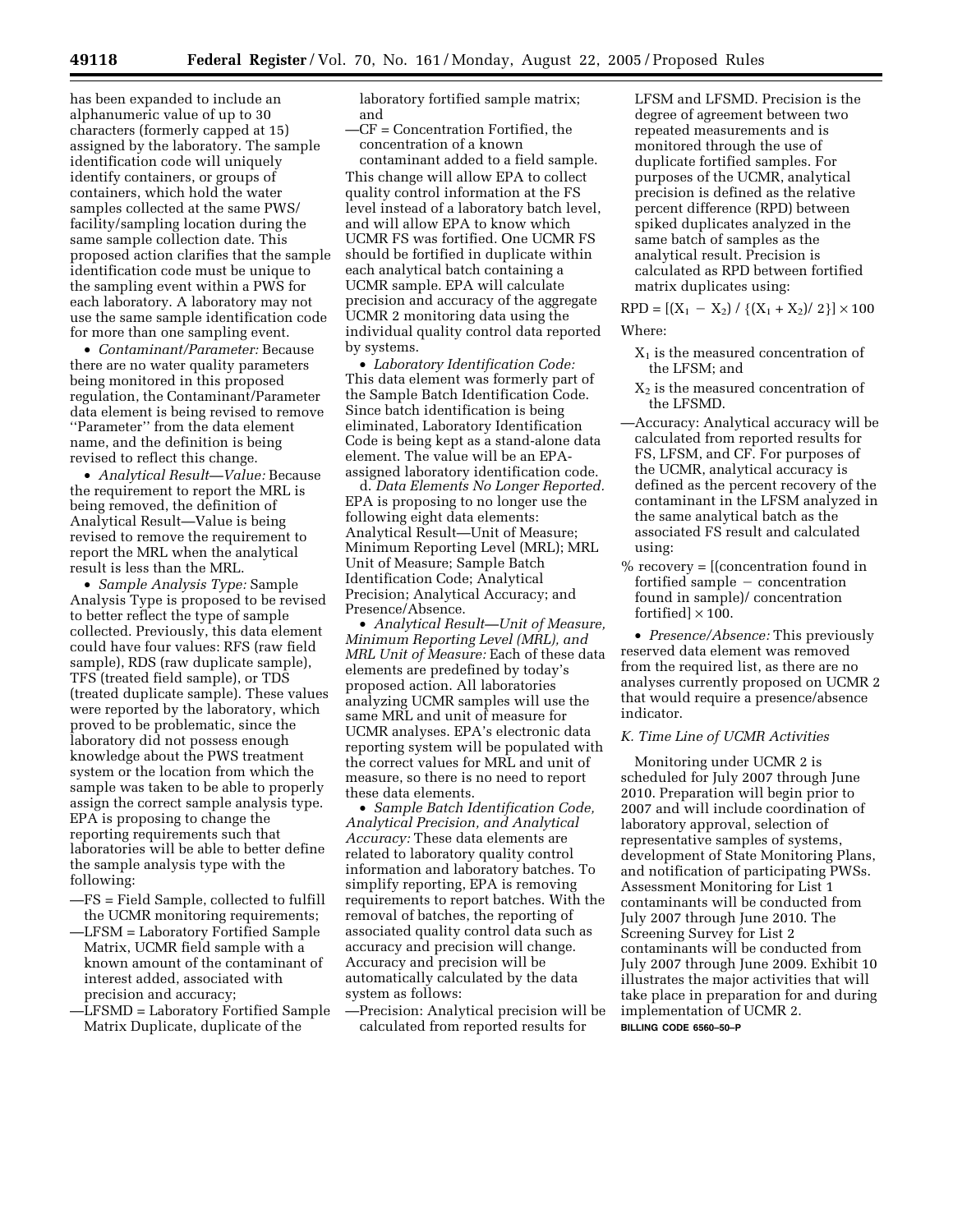

 $RegDet = Regularory Determination$ 

**BILLING CODE 6560–50–C**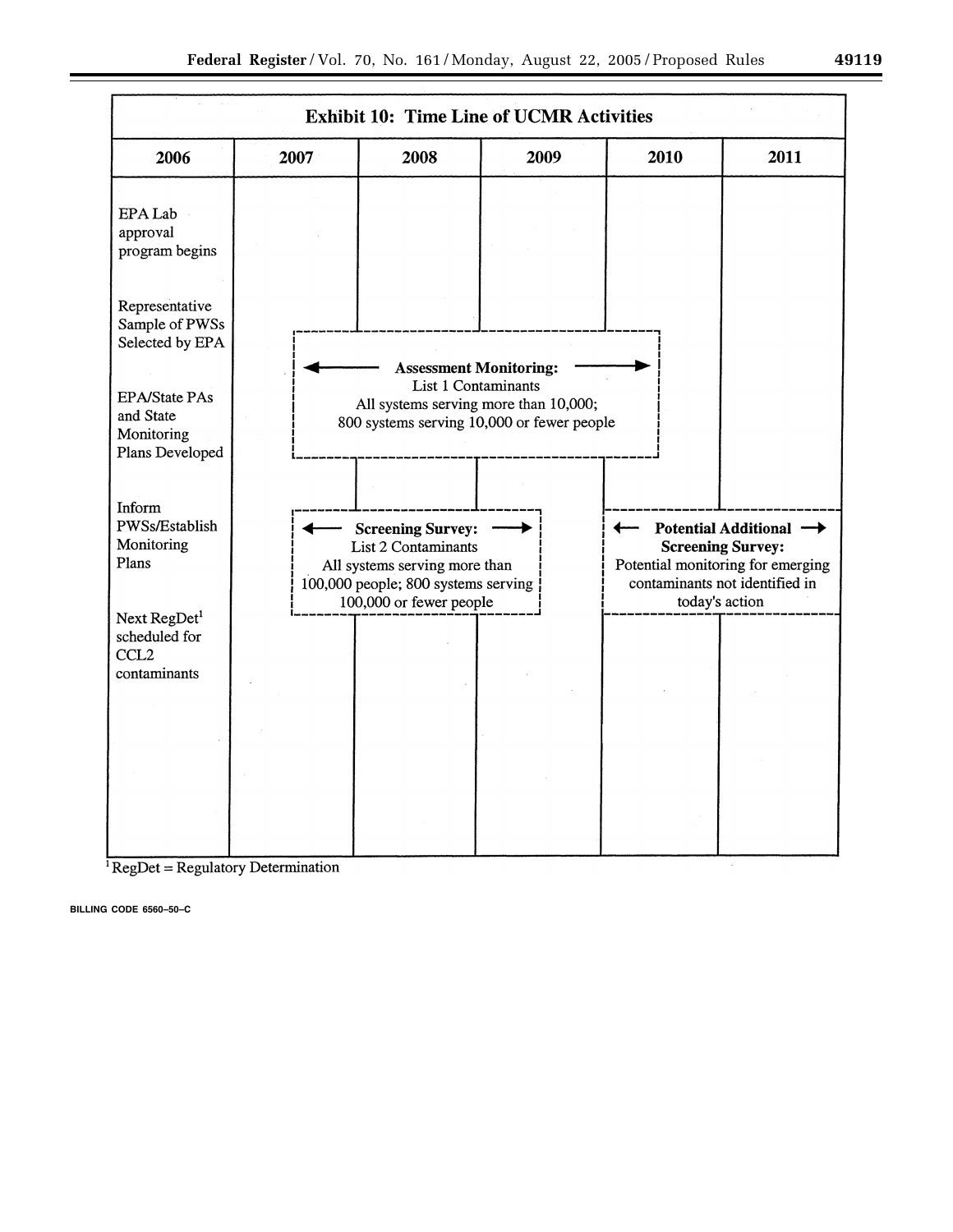To minimize the impact of the rule on small systems (those serving 10,000 or fewer people), EPA will pay for the sample kit preparation, sample shipping fees, and analysis costs for these systems. In addition, no small system will be required to monitor for more than one monitoring list of UCMR 2. Large systems (those serving more than 10,000 people) will pay for the cost of shipping and laboratory testing. Large systems will be responsible for reviewing, approving, and submitting (*i.e.*, ''reporting'') monitoring results to EPA. Large systems have 60 days from when the laboratory posts the data to then review, approve, and submit the data to the State and EPA, via EPA's electronic data reporting system. If they do not electronically approve the laboratory data within 60 days of the laboratory's posting to EPA's electronic reporting system, the data will be considered approved and final for EPA review. EPA and the State will conduct its quality control review of the data for 60 days after the system reports the data. This will also allow for quality control review by States. After the quality control review, EPA will place the data in the national NCOD at the time of the next database update.

#### 1. Assessment Monitoring

Assessment Monitoring for List 1 contaminants will conducted from July 2007 through June 2010 by all large systems (those systems serving more than 10,000 people), and by a nationally representative sample of 800 small systems (those serving 10,000 people or fewer). Samples will be collected from EPTDSs. However, as clarified in today's proposed action, large ground water systems with multiple EPTDSs may be permitted to sample at representative sampling locations for each ground water source, as long as

those sites have been approved by EPA or the State. Samples at ground water locations will be collected twice during a designated consecutive 12-month period. Samples at locations that are fed in whole or part by a surface water or GWUDI source will be collected quarterly during a designated consecutive 12-month period. Large system schedules (year and months of monitoring) will be determined by EPA in conjunction with the States (as described in section III.G.2 of today's action). The Agency will schedule and coordinate small system monitoring, working closely with partnering States. State Monitoring Plans will provide a venue for States to review and revise the initial sampling schedules that EPA proposes. The 11 proposed List 1 contaminants to be monitored under Assessment Monitoring are:

#### 1,3-dinitrobenzene

- 2,2',4,4'-tetrabromodiphenyl ether (BDE–47)
- 2,2′,4,4′,5-pentabromodiphenyl ether (BDE–99)
- 2,2′,4,4′,5,5′-hexabromobiphenyl (245– HBB)
- 2,2′,4,4′,5,5′-hexabromodiphenyl ether (BDE–153)
- 2,2′,4,4′,6-pentabromodiphenyl ether (BDE–100)
- 2,4,6-trinitrotoluene (TNT)
- Dimethoate
- Hexahydro-1,3,5-trinitro-1,3,5-triazine (RDX)
- Perchlorate
- Terbufos sulfone
- 2. Screening Survey

Sampling under the Screening Survey for List 2 contaminants will be conducted from July 2007 through June 2009 by all PWSs serving more than 100,000 people, and by a stratified random sample of 800 PWSs serving 100,000 or fewer people. Samples collected at EPTDSs will be analyzed for

the 15 contaminants listed below. Because the nitrosamine NDMA can be formed in chlorinated or chloraminated water as a DBP, the concentration may increase as the water travels through the distribution system (Mitch and Sedlak, 2002). Thus, EPA proposes an additional sampling location for the nitrosamines at the DSMRT sampling point defined under the Stage 1 DBPR for each treatment plant that is required to sample for DBPs. For plants that are not required to monitor for DBPs either because the water is not chemically disinfected or because the water is sold directly to another water system, the sampling location for the nitrosamines will be at the EPTDS; no DSMRT sample will be required. Samples at ground water locations will be collected twice during a designated consecutive 12 month period. Samples at locations that are fed in whole or part by a surface water or GWUDI source will be collected quarterly during a designated consecutive 12-month period. The 15 proposed List 2 contaminants to be monitored under the Screening Survey are:

Acetochlor

Acetochlor ESA Acetochlor OA Alachlor Alachlor ESA Alachlor OA Metolachlor Metolachlor ESA Metolachlor OA N-nitroso-diethylamine (NDEA) N-nitroso-dimethylamine (NDMA) N-nitroso-di-n-butylamine (NDBA) N-nitroso-di-n-propylamine (NDPA) N-nitroso-methylethylamine (NMEA) N-nitroso-pyrrolidine (NPYR)

A summary of the estimated number of systems to monitor under each UCMR 2 component is listed in Exhibit 11.

# EXHIBIT 11.— SYSTEMS TO PARTICIPATE IN UCMR 2 MONITORING

|                       | Assessment<br>monitoring           | Screening<br>survey                                        | Pre-screen<br>testing |                     |
|-----------------------|------------------------------------|------------------------------------------------------------|-----------------------|---------------------|
| System size           | List 1<br>(July 2007-June<br>2010) | List 2<br>(July 2007-June 2009)                            | List 3<br>(TBD 1)     | Total <sup>2</sup>  |
| <b>Small Systems:</b> | 800 selected systems               | 480 selected systems (different than those<br>for List 1). | TBD                   | 1.280               |
| Large Systems:        |                                    |                                                            | TBD<br>  TBD          | $-2,788$<br>$~-322$ |
|                       |                                    |                                                            | TBD                   | $-4.390$            |

 $1TBD = To$  be determined

<sup>2</sup> Totals are not additive for large systems because all large systems conduct Assessment Monitoring, and a subset of these will also conduct Screening Survey monitoring.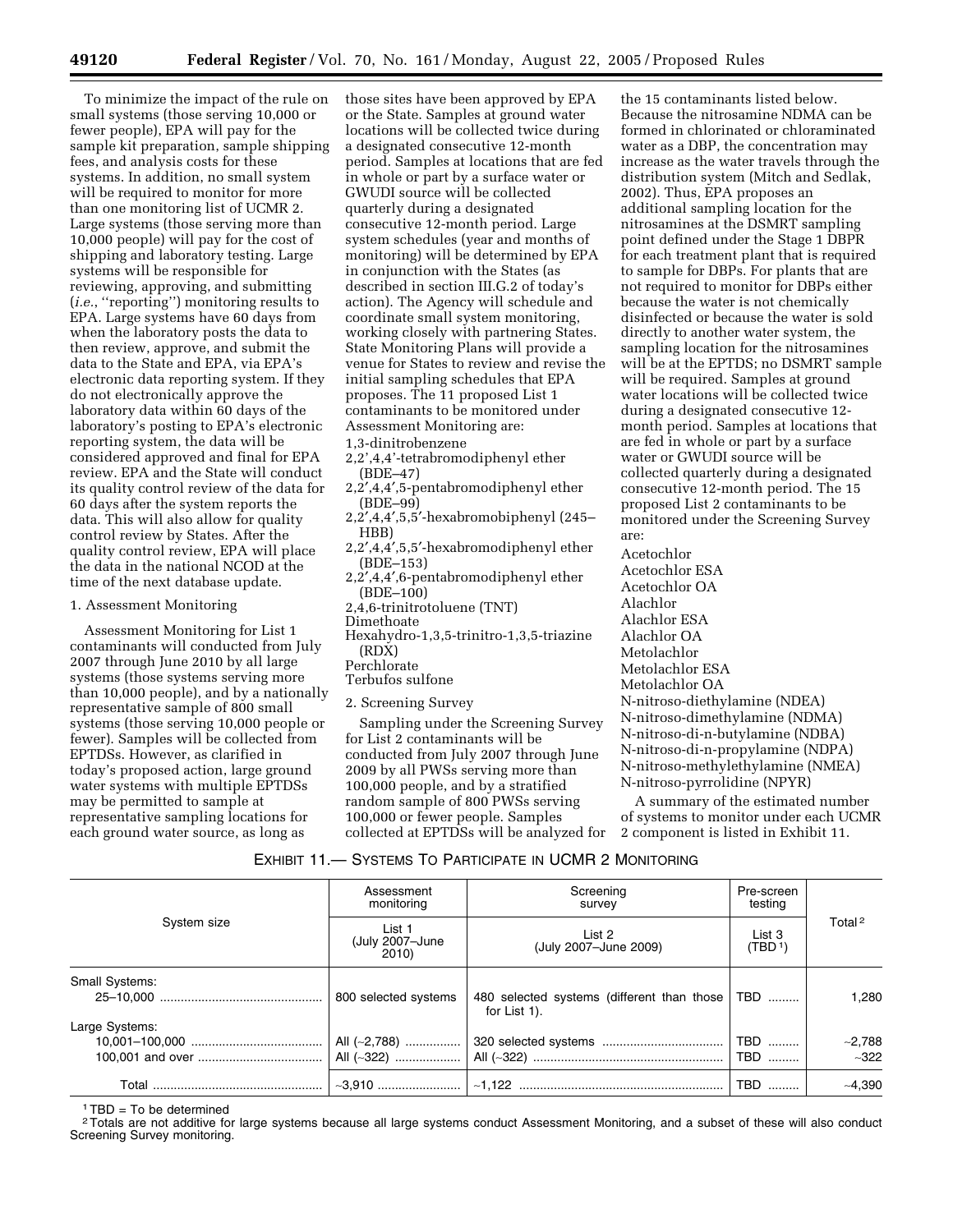# **IV. Cost and Benefits of Today's Proposed Action**

In today's action, EPA proposes a new set of contaminants for monitoring in the second five-year UCMR monitoring cycle. In addition, UCMR 2 makes some modifications to the rule design. UCMR 2 Assessment Monitoring (for List 1 contaminants) will be conducted from July 2007 through June 2010 by 800 systems serving 10,000 or fewer, and by all systems serving more than 10,000 people. It is assumed for this cost estimation that one-third of systems will monitor during each of the three Assessment Monitoring years. The Screening Survey for List 2 contaminants will be conducted from July 2007 through June 2009 by 800 systems serving 100,000 or fewer, and all systems serving more than 100,000 (approximately 320 systems). Small systems (those serving 10,000 or fewer people) will not be subject to more than one component of UCMR 2 monitoring.

Labor costs pertain to systems, States, and EPA. They include activities such as reading the regulation, notifying systems selected to participate, sample collection, data review, reporting, and record keeping. Non-labor costs will be incurred primarily by EPA and by large PWSs. They include the cost of shipping samples to laboratories for testing and the cost of the actual laboratory analyses.

In today's action, EPA proposes nine analytical methods to monitor for 26 new UCMR contaminants (including four method options for perchlorate). Estimated system and EPA costs are based on the analytical costs for these methods. With the exception of Method 525.2, these methods are comparatively new and will not coincide with other compliance monitoring (e.g., no cost savings for coincident monitoring can be realized). Laboratory analysis and shipping of samples account for approximately 73 percent of the

national cost for UCMR 2 implementation. These costs are calculated as follows: The number of systems, multiplied by the number of sampling locations, multiplied by the sampling frequency, multiplied by the cost of laboratory analysis. Under UCMR 2, surface water (and GWUDI) sampling points will be monitored four times during the applicable year of monitoring, and ground water sampling points will be monitored twice during the applicable year of monitoring. Screening Survey systems that are required to monitor for DBPs will be required to sample for nitrosamines at one distribution system sampling point per treatment plant (i.e., at the DSMRT), as well as their EPTDS sampling locations. EPA estimates of laboratory fees are based on consultations with national drinking water laboratories and the costs of analytical methods similar to those proposed in today's action, unit costs are as follows:

| Assessment Monitoring (List 1): |     |
|---------------------------------|-----|
| Perchlorate (for 1 contaminant) | 150 |
| Explosives (for 3 contaminants) | 225 |
|                                 |     |
| T∩tal                           | റെറ |
| Screening Survey (List 2):      |     |
|                                 | 300 |
|                                 | 350 |
|                                 | 125 |
|                                 |     |
|                                 |     |

Shipping is added to the calculated costs to derive the total direct analytical non-labor costs. Estimated shipping costs were based on the average cost of shipping of a 15-pound package.

Additional changes to the rule are expected to affect costs to small systems as compared to costs under UCMR 1.

• There will be no ''Index System'' component to the UCMR 2 program. Under UCMR 1, samples were taken from a group of 30 small Index Systems during all five years of the monitoring cycle to assess any trends in temporal occurrence, other data variability, or program problems. Based on its experience with UCMR 1, EPA is not proposing Index System monitoring for UCMR 2.

• Small systems will only be involved in one component of monitoring during the five-year cycle. Since there will be a greater number of systems involved in the program, less monitoring will be required of each participating system, thus reducing the average cost per small system.

In preparing the UCMR 2 information collection request (ICR), EPA relied on standard assumptions and data sources used in the preparation of other drinking water program ICRs. These include the PWS inventory, number of sampling points per system, and labor rates. EPA expects that States will incur only labor costs associated with UCMR 2 implementation. State costs were estimated using the relevant modules of the State Resource Model that was

recently developed by the Association of State Drinking Water Administrators (ASDWA) in conjunction with EPA (ASDWA, 2003) to help States forecast resource needs. Model estimates were adjusted to account for actual levels of State participation under UCMR 1. Because State participation is determined through the PAs, level of effort will vary across States and depend on their individual agreements with EPA.

Over the UCMR implementation period of 2007–2011, EPA estimates that nationwide, the average annual cost of UCMR 2 is approximately \$8.42 million. These total estimated annual costs (labor and non-labor) are incurred as follows:

| Respondent | Average annual<br>cost for all re-<br>spondents<br>$(2007 - 2011)$<br>(millions) |
|------------|----------------------------------------------------------------------------------|
|            | \$0.05                                                                           |
|            | 4.03                                                                             |
|            | 1.53                                                                             |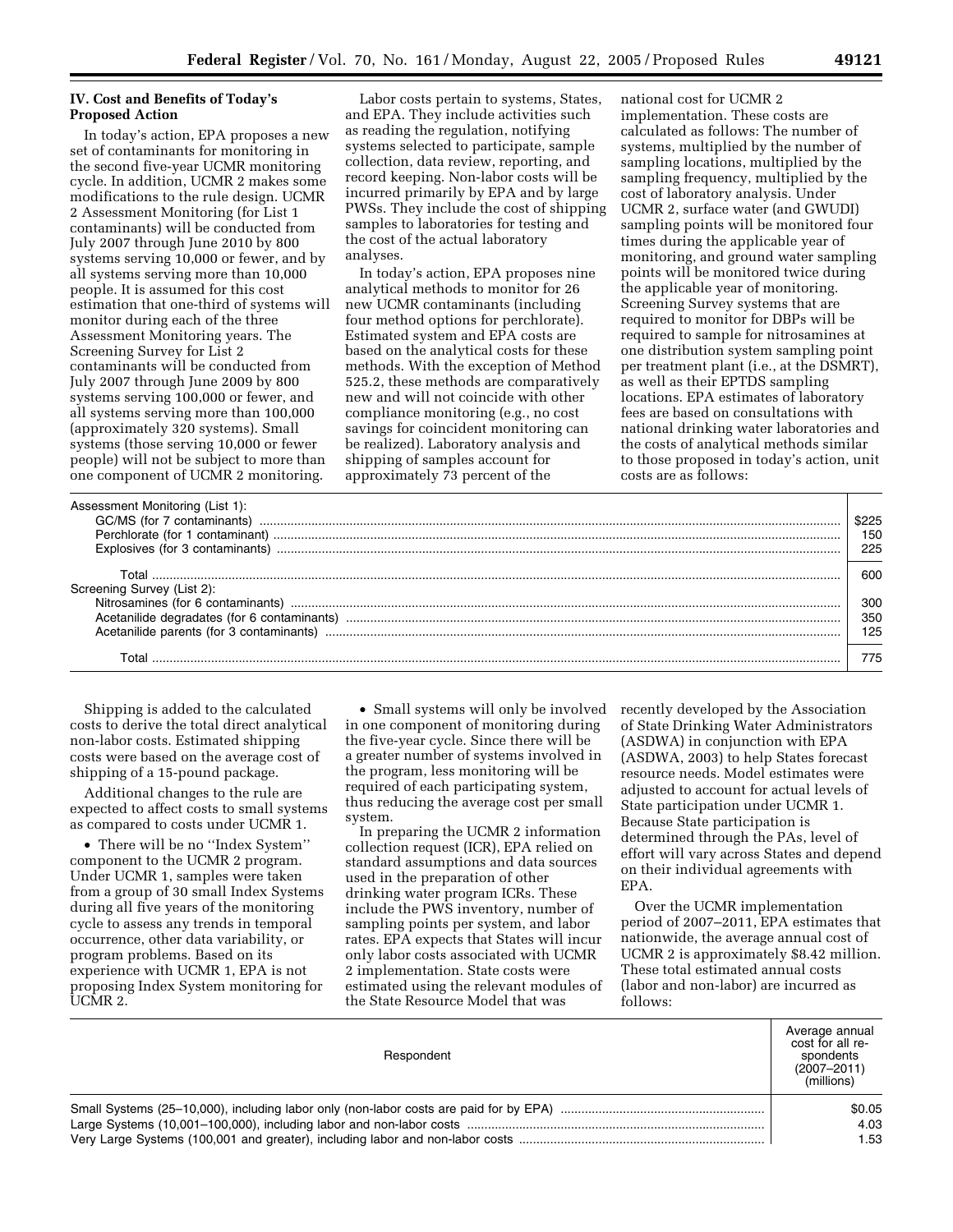| Respondent     | Average annual<br>cost for all re-<br>spondents<br>$(2007 - 2011)$<br>(millions) |
|----------------|----------------------------------------------------------------------------------|
|                |                                                                                  |
| National total | 8.42                                                                             |

Additional details regarding EPA's cost assumptions and estimates can be found in the ICR Number 2192.01 amendment prepared for this proposed rule which presents estimated cost and burden for the 2007–2009 period. Estimates of costs over the entire second five-year UCMR cycle of 2007–2011 are attached as an appendix to the ICR. Copies of the ICR and its amendment may be obtained from the EPA public docket for this proposed rule, which includes this ICR, under Docket ID Number OW–2004–0001.

#### **V. Technical Corrections**

When EPA published ''Revisions to the Unregulated Contaminant Monitoring Regulation for Public Water Systems; Final Rule,'' on September 17, 1999 (64 FR 50556, (USEPA, 1999c)), two references to § 141.40 in § 141.24 became obsolete, but were not corrected in the 1999 rule. EPA is proposing to correct this technical error by eliminating the reference to requirements for monitoring for aldicarb, aldicarb sulfone, and aldicarb sulfoxide in § 141.24(h) and  $§ 141.24(h)(7)(v).$ 

#### **VI. Statutory and Executive Order Reviews**

# *A. Executive Order 12866: Regulatory Planning and Review*

Under Executive Order 12866, [58 FR 51735, (October 4, 1993)] the Agency must determine whether a regulatory action is ''significant'' and therefore subject to Office of Management and Budget (OMB) review and the requirements of the Executive Order. The Order defines ''significant regulatory action'' as one that is likely to result in a rule that may:

(1) Have an annual effect on the economy of \$100 million or more or adversely affect in a material way the economy, a sector of the economy, productivity, competition, jobs, the environment, public health or safety, or State, local, or Tribal governments or communities;

(2) Create a serious inconsistency or otherwise interfere with an action taken or planned by another agency;

(3) Materially alter the budgetary impact of entitlements, grants, user fees, or loan programs or the rights and obligations of recipients thereof; or

(4) Raise novel legal or policy issues arising out of legal mandates, the President's priorities, or the principles set forth in the Executive Order.

It has been determined that this rule is not a ''significant regulatory action'' under the terms of Executive Order 12866 and is therefore not subject to OMB review.

#### *B. Paperwork Reduction Act*

The information collection requirements in this proposed rule have been submitted for approval to the OMB under the *Paperwork Reduction Act,* 44 U.S.C. 3501 *et seq.* The ICR document prepared by EPA has been assigned EPA ICR number of 2192.01.

The information to be collected under today's proposed rule fulfills the statutory requirements of section 1445(a)(2) of SDWA, as amended in 1996. The data to be collected will describe the source of the water, location, and test results for samples taken from PWSs. The concentrations of any identified UCMR contaminants will be evaluated regarding health effects and will be considered for future regulation accordingly. Reporting is mandatory. The data are not subject to confidentiality protection.

The annual burden and cost estimates described below are for the implementation assumptions described in section IV, Cost and Benefits of the Rule, of today's proposed action. Respondents to the UCMR 2 will include 1,280 small water systems (800 for Assessment Monitoring, and 480 for Screening Survey monitoring), the 3,110 large PWSs, and the 56 States and Primacy agencies (4,446 total respondents). The frequency of response varies across respondents and years. System costs (particularly laboratory analytical costs) vary depending on the number of sampling locations. Most Assessment Monitoring systems will conduct sampling evenly across July 2007-June 2010 (*i.e.*, one-third in each of the 3 consecutive 12-month periods). Because the applicable ICR period is 2007–2009, there is one-half year of

Assessment Monitoring activity (*i.e.*, January through June of 2010) that is not captured in the ICR estimates.

Small systems (those serving 10,000 or fewer) that are selected for UCMR 2 monitoring will sample an average of 2.2 times per system (*i.e.*, number of responses per system) across the threeyear ICR period of 2007–2009. The average burden per response for small systems is estimated to be 3.1 hours. Large systems (those serving 10,001 to 100,000 people) and very large systems (those serving more than 100,000 people) will sample and report an average of 2.5 and 3.6 times per system, respectively, across the three-year ICR period of 2007–2009. The average burden per response for large and very large systems are estimated to be 8.9 and 12.9 hours, respectively. The larger burden per response for the very large systems reflects the fact that these systems typically have more sampling locations than large systems. States are assumed to have an average of 1.0 response per year, related to coordination with EPA and systems, with an average burden per response of 203.2 hours. In aggregate, during the ICR period of 2007–2009, the average response (*e.g.*, responses from systems and States) is associated with a burden of 10.7 hours, with a labor plus nonlabor cost of \$1,609 per response.

The annual average per respondent burden hours and costs for the ICR period of 2007–2009 are: Small systems—2.3 hour burden at \$57 for labor; large systems—7.5 hours at \$204 for labor, and \$1,894 for analytical costs; very large systems—15.6 hours at \$512 for labor, and \$7,392 for analytical costs; and States—203.2 hours at \$11,107 for labor. Annual average burden and cost per respondent (including both systems and States) is estimated to be 9.02 hours, with a labor plus non-labor cost of \$1,355 per respondent (note that small systems do not pay for testing costs, so they only incur labor costs).

The Agency estimates the annual burden to EPA for proposed UCMR program activities during the ICR years of 2007–2009 to be approximately 9,533 hours, at an annual labor cost of \$0.60 million. EPA's annual non-labor costs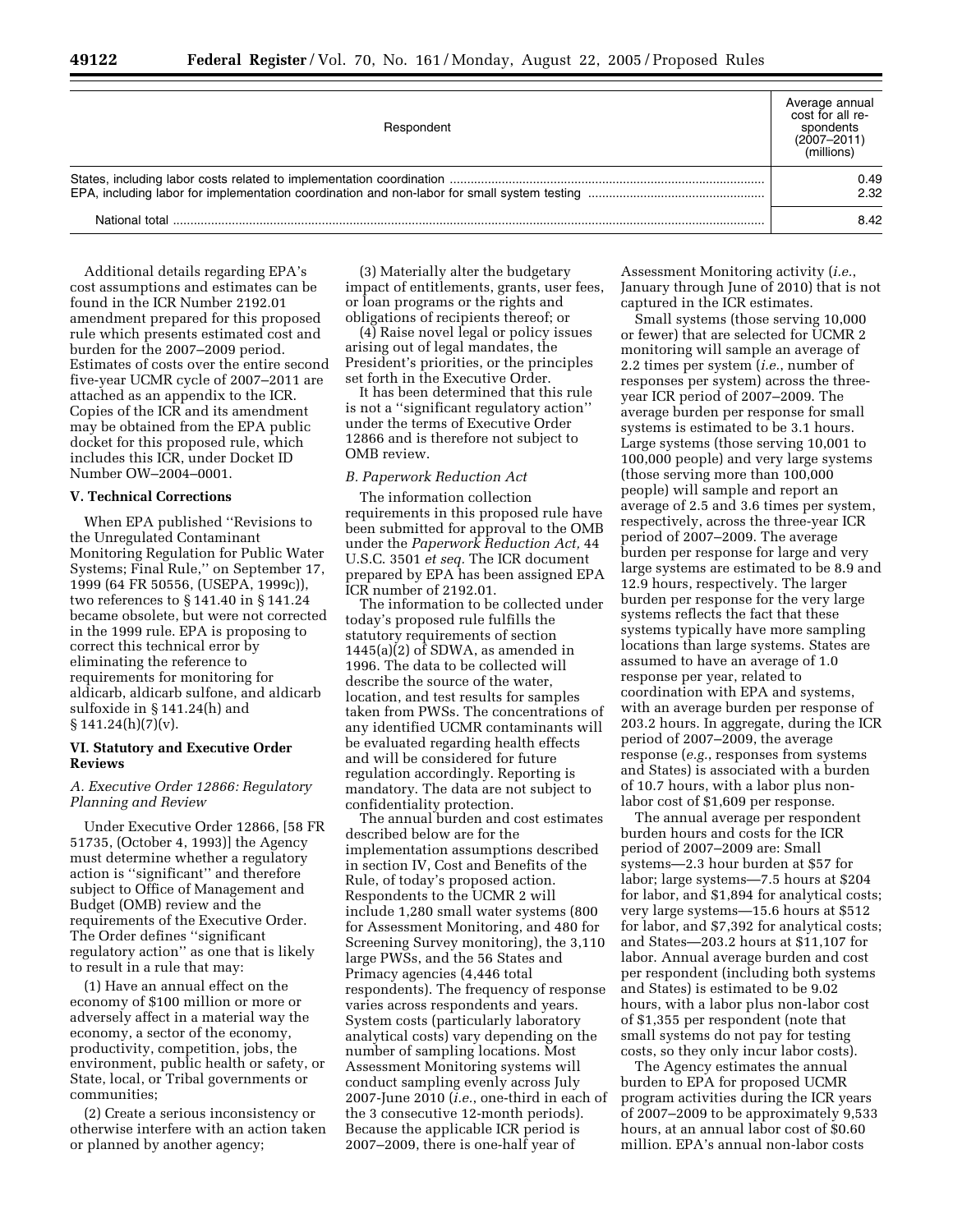are estimated to be \$2.8 million. EPA's non-labor costs are primarily attributed to the cost of sample testing for small systems (testing is just under 90 percent of non-labor cost).

Burden means the total time, effort, or financial resources expended by persons to generate, maintain, retain, disclose or provide information to or for a Federal agency. This includes the time needed to review instructions; develop, acquire, install, and utilize technology and systems for the purposes of collecting, validating and verifying information, processing and maintaining information, and disclosing and providing information; adjust the existing ways to comply with any previously applicable instructions and requirements; train personnel to be able to respond to a collection of information; search data sources; complete and review the collection of information; and transmit or otherwise disclose the information.

An agency may not conduct or sponsor, and a person is not required to respond to, a collection of information unless it displays a currently valid OMB control number. The OMB control numbers for EPA's regulations in 40 CFR are listed in 40 CFR Part 9.

To comment on the Agency's need for this information, the accuracy of the provided burden estimates, and any suggested methods for minimizing respondent burden, including the use of automated collection techniques, EPA has established a public docket for this rule, which includes this ICR, under Docket ID No. OW–2004–0001. Submit any comments related to the ICR for this proposed rule to EPA and OMB. See **ADDRESSES** section at the beginning of this action for where to submit comments to EPA. Send comments to OMB at the Office of Information and Regulatory Affairs, Office of Management and Budget, 725 17th Street, NW., Washington, DC 20503, Attention: Desk Office for EPA. Since OMB is required to make a decision concerning the ICR between 30 and 60 days after August 22, 2005, a comment to OMB is best assured of having its full effect if OMB receives it by September 21, 2005. The final rule will respond to any OMB or public comments on the information collection requirements contained in this proposed action.

#### *C. Regulatory Flexibility Act*

The Regulatory Flexibility Act (RFA) generally requires an agency to prepare a regulatory flexibility analysis of any

rule subject to notice and comment rulemaking requirements under the Administrative Procedure Act or any other statute unless the agency certifies that the rule will not have a significant economic impact on a substantial number of small entities. Small entities include small businesses, small organizations, and small governmental jurisdictions.

The RFA provides default definitions for each type of small entity. Small entities are defined as: (1) A small business as defined by the Small Business Administration's (SBA) regulations at 13 CFR 121.201; (2) a small governmental jurisdiction that is a government of a city, county, town, school district or special district with a population of less than 50,000; and (3) a small organization that is any ''not-forprofit enterprise which is independently owned and operated and is not dominant in its field.'' However, the RFA also authorizes an agency to use alternative definitions for each category of small entity, ''which are appropriate to the activities of the agency'' after proposing the alternative definition(s) in the **Federal Register** and taking comment 5 U.S.C. 601(3)–(5). In addition, to establish an alternative small business definition, agencies must consult with SBA's Chief Counsel for Advocacy.

For purposes of assessing the impacts of today's proposed rule on small entities, EPA considered small entities to be PWSs serving 10,000 or fewer people, because this is the system size specified in SDWA as requiring special consideration with respect to small system flexibility. As required by the RFA, EPA proposed using this alternative definition in the **Federal Register**, (63 FR 7605, February 13, 1998 (USEPA, 1998a)), requested public comment, consulted with the Small Business Administration (SBA), and finalized the alternative definition in the Consumer Confidence Reports rulemaking, (63 FR 44511, August 19, 1998 (USEPA, 1998c)). As stated in that Final rule, the alternative definition would be applied to this regulation as well.

After considering the economic impacts of today's proposed rule on small entities, I certify that this action will not have a significant economic impact on a substantial number of small entities. The small entities directly regulated by this proposed rule are PWSs serving 10,000 or fewer people. EPA has determined that the small

entities subject to the requirements of this proposed rule are a subset of the small PWSs (those serving 10,000 or fewer people). The Agency has determined that 1,280 small PWSs (across Assessment Monitoring and the Screening Survey), or approximately 2 percent of small systems, will experience an impact of less than 0.6 percent of revenues/sales; the remainder of systems will not be impacted.

Although this proposed rule will not have a significant economic impact on a substantial number of small entities, EPA nonetheless has tried to reduce the impact of this rule on small entities. To ensure that this proposed rule will not have a significant economic impact on a substantial number of small entities, EPA will assume all costs for analyses of the samples and for shipping the samples from these systems to the laboratories contracted by EPA to analyze UCMR 2 samples. EPA has set aside \$2.0 million each year from the State Revolving Fund (SRF) with its authority to use SRF monies for the purposes of implementing this provision of SDWA. Thus, the costs to these small systems will be limited to the labor hours associated with collecting a sample and preparing it for shipping.

The Agency continues to be interested in the potential impacts of the proposed rule on small entities and welcomes comments on issues related to such impacts.

The evaluation of the overall impact on small systems, summarized in the preceding discussion, is further described as follows. EPA analyzed the impacts for privately-owned and publicly-owned water systems separately, due to the different economic characteristics of these ownership types. For publicly-owned systems, EPA used the ''revenue test,'' which compares annual system costs attributed to the rule to the system's annual revenues. EPA used a ''sales test'' for privately-owned systems, which involves the analogous comparison of UCMR-related costs to a privately-owned system's sales. EPA assumes that the distribution of the sample of participating small systems will reflect the proportions of publiclyand privately-owned systems in the national inventory. The estimated distribution of the representative sample, categorized by ownership type, source water, and system size, is presented below in Exhibit 12.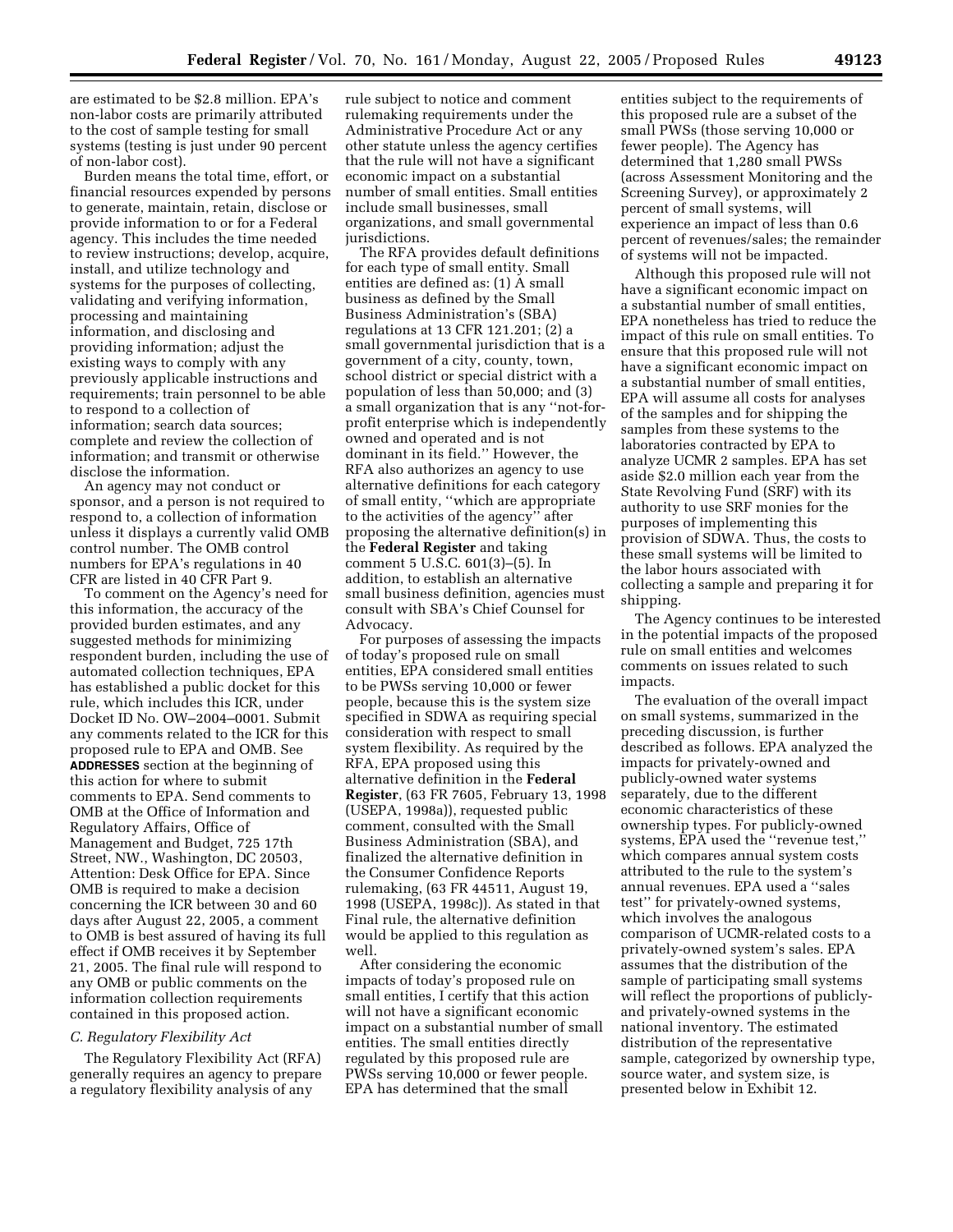# EXHIBIT 12.—NUMBER OF PUBLICLY- AND PRIVATELY-OWNED SYSTEMS SUBJECT TO UCMR 2

| System size                  | Publicly-owned            | Privately-owned | Total             |  |  |
|------------------------------|---------------------------|-----------------|-------------------|--|--|
| <b>Ground Water</b>          |                           |                 |                   |  |  |
|                              | 102<br>179<br>95          | 528<br>61<br>19 | 630<br>240<br>114 |  |  |
|                              | 376                       | 608             | 984               |  |  |
|                              | Surface Water (and GWUDI) |                 |                   |  |  |
|                              | 48<br>95<br>87            | 53<br>6         | 101<br>101<br>94  |  |  |
|                              | 230                       | 66              | 296               |  |  |
| Total of Small Water Systems | 606                       | 674             | 1,280             |  |  |

The basis for the UCMR 2 RFA certification for this proposed rule is as follows: For the 1,280 small water systems that will be affected, the average annual costs for complying with this rule represent less than 0.6 percent

of system revenues or sales (the highest estimated percentage is for surface water/GWUDI systems serving 500 or fewer people, at 0.53 percent of its median sales). Exhibit 13 presents the yearly costs to small systems, and to

EPA for the small system sampling program, along with an illustration of system participation for each year of the UCMR 2 program.

| EXHIBIT 13.—EPA AND SMALL SYSTEMS COSTS FOR IMPLEMENTATION UCMR 2 |  |
|-------------------------------------------------------------------|--|
|-------------------------------------------------------------------|--|

| 2007        | 2008        | 2009        | 2010      | 2011                                                                                                 | Total                                                                                                                                                                                   |
|-------------|-------------|-------------|-----------|------------------------------------------------------------------------------------------------------|-----------------------------------------------------------------------------------------------------------------------------------------------------------------------------------------|
|             |             |             |           |                                                                                                      |                                                                                                                                                                                         |
| \$1,747,951 | \$3,495,903 | \$2,278,325 | \$530,374 | \$0                                                                                                  | \$8,052,553                                                                                                                                                                             |
|             |             |             |           |                                                                                                      |                                                                                                                                                                                         |
| \$122,838   | \$56,789    | \$37,731    | \$9,337   | \$0                                                                                                  | \$226,695                                                                                                                                                                               |
|             |             |             |           |                                                                                                      |                                                                                                                                                                                         |
| \$1,870,789 | \$3,552,692 | \$2,316,056 | \$539,711 | \$0                                                                                                  | \$8,279,248                                                                                                                                                                             |
|             |             |             |           |                                                                                                      |                                                                                                                                                                                         |
|             |             |             |           |                                                                                                      |                                                                                                                                                                                         |
|             |             |             |           | Total Costs to EPA and Small Systems for UCMR 2<br>System Monitoring Activity Time Line <sup>1</sup> | Costs to EPA for Small System Program (including Assessment Monitoring, and the Screening Survey)<br>Costs to Small Systems (including Assessment Monitoring, and the Screening Survey) |

| Monitorina<br>Assessment | $\frac{1}{3}$ PWSs $\frac{1}{3}$<br>Sample | 1/ <sub>3</sub> PWSs Sample | PWSs J<br>Sample<br>1/2<br> | 800 |
|--------------------------|--------------------------------------------|-----------------------------|-----------------------------|-----|
| Screening<br>Survey      | $1/2$ PWSs<br>Sample                       | PWSs Sample<br>1/2          |                             | 480 |

1Total number of systems is 1,280. No small system conducts both Assessment Monitoring and Screening Survey.

System costs are attributed to the additional labor required for reading about their requirements, monitoring, reporting, and record keeping. The estimated average annual burden across the five-year UCMR 2 implementation period of 2007–2011 is estimated to be 1.4 hours at \$35 per small system. Average annual cost, in all cases, is less

than 0.6 percent of system revenues/ sales. As required by the SDWA, the Agency specifically structured the rule to avoid significantly affecting small entities by assuming all costs for laboratory analyses, shipping, and quality control for small entities. As a result, EPA incurs the entirety of the non-labor costs associated with UCMR 2

small system monitoring, or 97 percent of small system testing costs. Exhibits 14 and 15 present the estimated economic impacts in the form of a revenue test for publicly-owned systems and a sales test for privately-owned systems, respectively.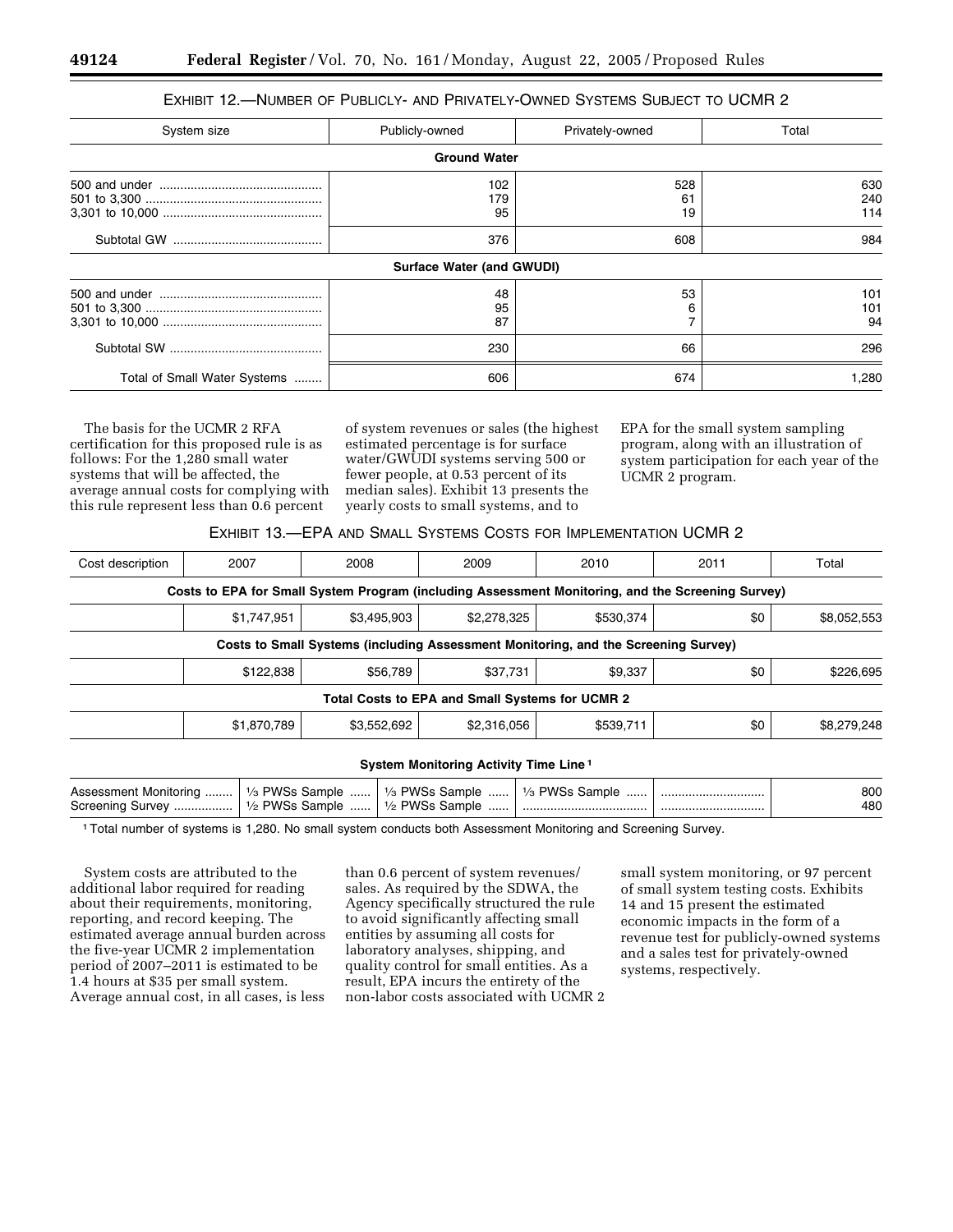# EXHIBIT 14.—UCMR 2 RELATIVE COST ANALYSIS FOR PUBLICLY-OWNED SYSTEMS (2007–2011)

| System size                              | Annual<br>number of<br>systems im-<br>pacted | Average an-<br>nual hours<br>per system<br>$(2007 -$<br>2011 | Average an-<br>nual cost<br>per system<br>$(2007 -$<br>2011) | "Revenue<br>Test" <sup>1</sup><br>(percent) |
|------------------------------------------|----------------------------------------------|--------------------------------------------------------------|--------------------------------------------------------------|---------------------------------------------|
| <b>Ground Water Systems</b>              |                                              |                                                              |                                                              |                                             |
|                                          | 20                                           | 1.1                                                          | \$26.38                                                      | 0.11                                        |
|                                          | 36                                           | 1.3                                                          | 33.43                                                        | 0.02                                        |
|                                          | 19                                           | 1.8                                                          | 46.50                                                        | 0.01                                        |
| <b>Surface Water (and GWUDI) Systems</b> |                                              |                                                              |                                                              |                                             |
|                                          |                                              | 2.0                                                          | 47.45                                                        | 0.20                                        |
|                                          | 19                                           | 2.0                                                          | 50.63                                                        | 0.04                                        |

3,301 to 10,000 ................................................................................................................ 17 2.2 58.46 0.01 1The ''Revenue Test'' was used to evaluate the economic impact of an information collection on small government entities (*e.g.*, publiclyowned systems); costs are presented as a percentage of median annual revenue in each size category.

#### EXHIBIT 15.—UCMR 2 RELATIVE COST ANALYSIS FOR PRIVATELY-OWNED SYSTEMS (2007–2011)

| System size                              | Annual num-<br>ber of systems<br>impacted | Average an-<br>nual hours per<br>system<br>$(2007 - 2011)$ | Average an-<br>nual cost per<br>system<br>$(2007 - 2011)$ | "Sales Test" <sup>1</sup><br>(percent) |
|------------------------------------------|-------------------------------------------|------------------------------------------------------------|-----------------------------------------------------------|----------------------------------------|
| <b>Ground Water Systems</b>              |                                           |                                                            |                                                           |                                        |
|                                          | 105                                       | 1.1<br>1.3<br>1.8                                          | \$26.38<br>33.43<br>46.50                                 | 0.30<br>0.02<br>.01                    |
| <b>Surface Water (and GWUDI) Systems</b> |                                           |                                                            |                                                           |                                        |
|                                          |                                           | 2.0<br>2.0<br>2.2                                          | 47.45<br>50.63<br>58.46                                   | 0.53<br>0.03<br>0.01                   |

<sup>1</sup>The "Sales Test" was used to evaluate the economic impact of an information collection on small private entities (e.g., privately-owned systems); costs are presented as a percentage of median annual sales in each size category.

#### *D. Unfunded Mandates Reform Act*

Title II of the Unfunded Mandates Reform Act of 1995 (UMRA), Public Law 104–4, establishes requirements for Federal agencies to assess the effects of their regulatory actions on State, local, and Tribal governments and the private sector. Under section 202 of the UMRA, EPA generally must prepare a written statement, including a cost-benefit analysis, for proposed and final rules with ''Federal mandates'' that may result in expenditures to State, local, and Tribal governments, in the aggregate, or to the private sector, of \$100 million or more in any 1 year. Before promulgating an EPA rule for which a written statement is needed, section 205 of the UMRA generally requires EPA to identify and consider a reasonable number of regulatory alternatives and adopt the least costly, most cost-effective, or least burdensome alternative that achieves the objectives of the rule. The provisions of section 205 do not apply when they are inconsistent with applicable law. Moreover, section 205 allows EPA to

adopt an alternative other than the least costly, most cost-effective, or least burdensome alternative if the Administrator publishes with the final rule an explanation of why that alternative was not adopted. Before EPA establishes any regulatory requirements that may significantly or uniquely affect small governments, including Tribal governments, it must have developed under section 203 of the UMRA a small government agency plan. The plan must provide for notifying potentially affected small governments, enabling officials of affected small governments to have meaningful and timely input in the development of EPA regulatory proposals with significant Federal intergovernmental mandates, and informing, educating, and advising small governments on compliance with the regulatory requirements.

EPA has determined that this rule does not contain a Federal mandate that may result in expenditures of \$100 million or more for State, local, and tribal governments, in the aggregate, or the private sector in any one year. Total

annual costs of today's proposed rule (across the implementation period of 2007–2011), for State, local, and Tribal governments and the private sector, are estimated to be \$8.42 million, of which EPA will pay \$2.32 million, or approximately 28 percent. Thus, today's rule is not subject to the requirements of sections 202 and 205 of the UMRA.

EPA has determined that this rule contains no regulatory requirements that might significantly or uniquely affect small governments. The Agency will pay for the reasonable costs of sample analysis for the small PWSs required to monitor for unregulated contaminants under this proposed rule, including those owned and operated by small governments. The only costs that small systems will incur are those attributed to collecting the UCMR samples and packing them for shipping to the laboratory (EPA will pay for shipping). These costs are minimal. They are not significant or unique. Thus, today's rule is not subject to the requirements of UMRA section 203.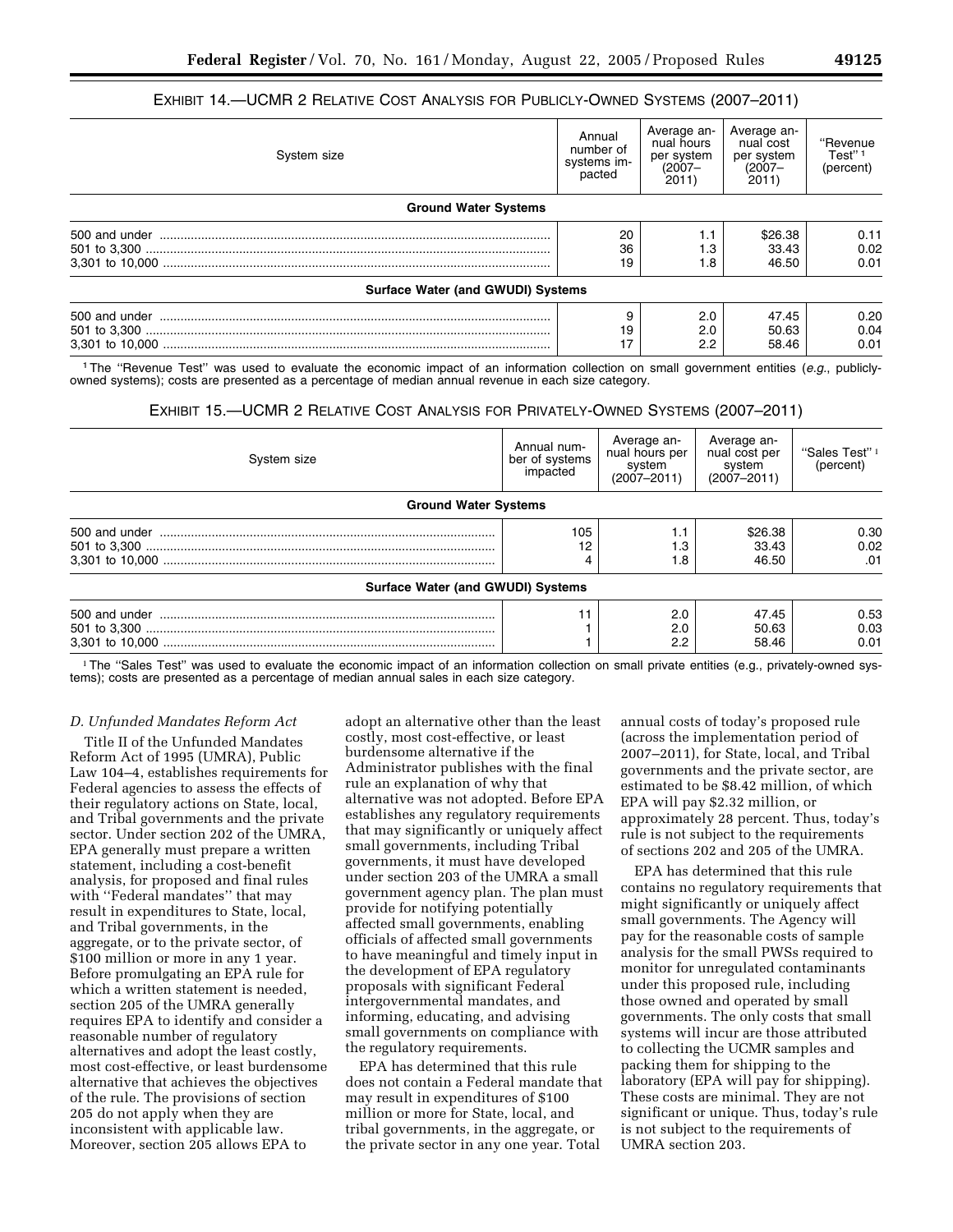# *E. Executive Order 13132: Federalism*

Executive Order 13132, entitled ''Federalism'' (64 FR 43255, August 10, 1999), requires EPA to develop an accountable process to ensure ''meaningful and timely input by State and local officials in the development of regulatory policies that have federalism implications.'' ''Policies that have federalism implications'' is defined in the Executive Order to include regulations that have ''substantial direct effects on the States, on the relationship between the national government and the States, or on the distribution of power and responsibilities among the various levels of government.''

This proposed rule does not have Federalism implications. It will not have substantial direct effects on the States, on the relationship between the national government and the States, or on the distribution of power and responsibilities among the various levels of government, as specified in Executive Order 13132.

The cost to State and local governments is minimal, and the rule does not preempt State law. Thus, Executive Order 13132 does not apply to this rule. In the spirit of Executive Order 13132, and consistent with EPA policy to promote communications between EPA and State and local governments, EPA specifically solicits comment on the proposed rule from State and local officials.

# *F. Executive Order 13175: Consultation and Coordination With Indian Tribal Governments*

Executive Order 13175, entitled ''Consultation and Coordination with Indian Tribal Governments'' (65 FR 67249, November 9, 2000), requires EPA to develop an accountable process to ensure ''meaningful and timely input by tribal officials in the development of regulatory policies that have tribal implications.''

EPA has concluded that this proposed rule will have Tribal implications. However, it will neither impose substantial direct compliance costs on Tribal governments, nor preempt Tribal law. As described previously, this proposed rule requires monitoring by all large systems (i.e., those serving more than 10,000 people); one Tribal water system (the Navajo Tribal Utility Authority) has been identified as a large system. This proposal rule also requires monitoring by a nationally representative sample of small systems (i.e., those serving 10,000 or fewer people). EPA estimates that approximately one percent of small

Tribal systems will be selected as part of such sample.

With regard to the single large Tribal system, EPA estimates the average annual cost for a large system over the five-year rule period to be less than \$1,500. Such cost is based on a labor component (associated with the collection of samples) and a non-labor component (associated with shipping and laboratory fees) and represents less than 0.05 percent of average revenue/ sales for large systems.

With regard to small Tribal systems that may be selected as part of the nationally representative sample, EPA estimates the average annual cost over the five-year rule period to be \$35. Such cost is based on the labor associated with collecting a sample and preparing it for shipping and represents less than 0.6 percent of average revenue/sales for small systems. All other small-system expenses (associated with shipping and laboratory fees) are paid by EPA.

EPA consulted with Tribal officials early in the process of developing the UCMR program to permit them to have meaningful and timely input into its development. In developing the original UCMR rule, EPA held stakeholder meetings and prepared background information for stakeholder review. EPA sent requests for review of stakeholder documents to nearly 400 Tribes, Tribal organizations, and small systems organizations to obtain their input. Representatives from the Indian Health Service (IHS) Sanitary Deficiency System (SDS) and Tribes were consulted regarding decisions on rule design, the design for the statistical selection of small systems, and potential costs.

Tribes raised issues concerning the selection of the nationally representative sample of small systems, particularly the manner in which Tribal systems would be considered under the sample selection process. EPA developed the sample frame for Tribal systems and Alaska Native water systems in response to those concerns. EPA worked with the Tribes, Alaska Natives, the IHS, and the States to determine how to classify each Tribal system for consideration in the statistically-based selection of the nationally representative sample of small systems. As a result of those discussions, small PWSs that are located in Indian country in each of the EPA Regions containing Indian country were evaluated as part of a Tribal category that receives selection consideration comparable to that of small systems outside of Indian country. Thus, Tribal systems have the same probability of being selected as other water systems in the stratified selection process that

weighs systems by water source and size class by population served.

Today's proposed rule, addressing the next UCMR period, maintains the basic program design of the original UCMR, building upon the structure established by the original rule for this cyclical program. The primary changes include: (1) Improving the design of the Screening Survey for List 2 contaminants to increase the statistical strength of the sampling results; (2) updating the lists of contaminants to be monitored and the analytical methods approved to conduct that monitoring; (3) revising the ''data elements'' required to be reported; and (4) revising the implementation of the monitoring program to reflect ''lessons learned'' during UCMR 1.

As part of the development of this proposed rule, EPA held a public stakeholder meeting on October 23, 2003. This meeting was announced to the public in a **Federal Register** notice dated September 11, 2003. Prior to the meeting, background materials and rule development information were sent to specific stakeholders, including representatives from the Indian Health Service and the Native American Water Association.

EPA specifically solicits additional comment on this proposed rule from Tribal officials.

# *G. Executive Order 13045: Protection of Children From Environmental Health and Safety Risks*

Executive Order 13045, ''Protection of Children from Environmental Health Risks and Safety Risks'' (62 FR 19885, April 23, 1997), applies to any rule that: (1) Is determined to be ''economically significant'' as defined under Executive Order 12866, and (2) concerns an environmental health or safety risk that EPA has reason to believe may have a disproportionate effect on children. If the regulatory action meets both criteria, the Agency must evaluate the environmental health or safety effects of the planned rule on children, and explain why the planned regulation is preferable to other potentially effective and reasonably feasible alternatives considered by the Agency.

This proposed rule is part of the Agency's overall strategy for deciding whether to regulate the contaminants identified on the CCL (63 FR 10274, March 2, 1998 (USEPA, 1998b)). The purpose of today's proposed rule is to ensure that EPA has data on the occurrence of contaminants on the CCL where those data are lacking. EPA is also taking steps to ensure that the Agency will have data on the health effects of these contaminants on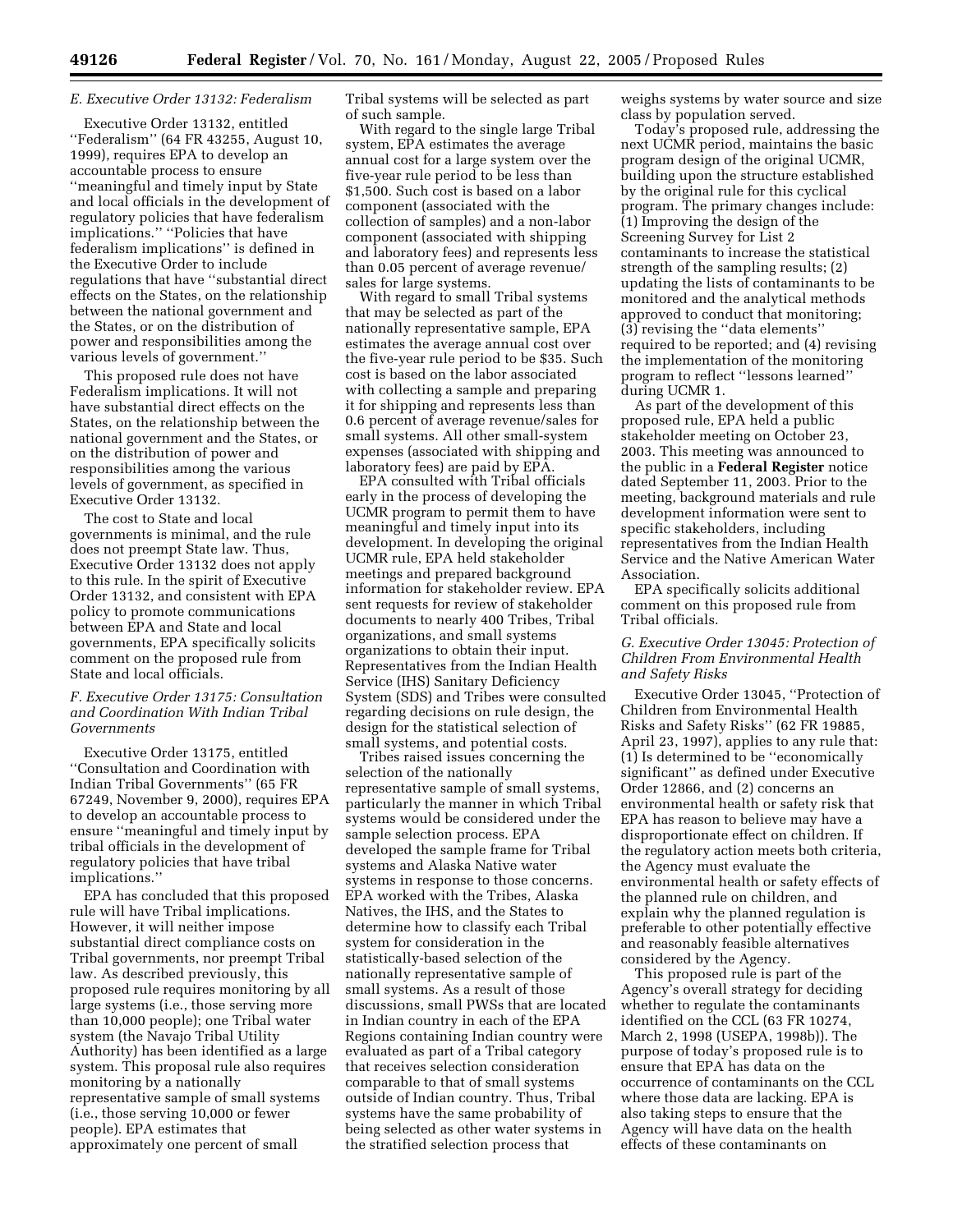children through its research program. The Agency will use these data (both contaminant occurrence and health effects) to help decide whether or not to regulate any of these contaminants.

This proposed rule is not subject to the Executive Order because it is not economically significant as defined in Executive Order 12866, and because the Agency does not have reason to believe the environmental health or safety risks addressed by this action present a disproportionate risk to children. However, given EPA's interest in protecting children's health, as part of the provisions in the rule allowing State Governors to petition EPA to add contaminants to the UCMR Contaminant List, EPA is specifically asking Governors to include any information that might be available regarding disproportional risks to the health or safety of children. Such information would help inform EPA's decision making regarding the UCMR Contaminant List.

#### *H. Executive Order 13211: Actions That Significantly Affect Energy Supply, Distribution, or Use*

This rule is not subject to Executive Order 13211, ''Actions Concerning Regulations That Significantly Affect Energy Supply, Distribution, or Use'' (66 FR 28355, May 22, 2001) because it is not a significant regulatory action under Executive Order 12866.

# *I. National Technology Transfer and Advancement Act*

Section 12(d) of the National Technology Transfer and Advancement Act of 1995 (NTTAA), Public Law 104– 113, Section 12(d) (15 U.S.C. 272 note) directs EPA to use voluntary consensus standards in its regulatory activities unless to do so would be inconsistent with applicable law or otherwise impractical. Voluntary consensus standards are technical standards (e.g., materials specifications, test methods, sampling procedures, and business practices) that are developed or adopted by voluntary consensus standards bodies. The NTTAA directs EPA to provide Congress, through OMB, explanations when the Agency decides not to use available and applicable voluntary consensus standards.

This proposed rulemaking involves technical standards. Therefore, the Agency conducted a search to identify potentially applicable voluntary consensus standards. In preparing this proposed action, EPA searched for consensus methods published by the three major voluntary consensus method organizations, Standard Methods, Association of Analytical

Communities International, and American Society for Testing and Materials, that would be acceptable for compliance determinations under SDWA for the Unregulated Contaminant Monitoring List. However, EPA identified no such standards. For those parameters included in this proposed action, EPA was unable to use methods from either EPA or voluntary consensus method organizations that were applicable to the monitoring required. Therefore, EPA proposes to use the methods development that the Agency conducted (described in section III.B), which was necessary to establish acceptable methods for the determination of these UCMR 2 parameters.

# *J. Executive Order 12898: Federal Actions To Address Environmental Justice in Minority Populations and Low-Income Populations*

Executive Order 12898, ''Federal Actions to Address Environmental Justice in Minority Populations and Low-Income Populations'' (February 11, 1994), focuses Federal attention on the environmental and human health conditions of minority and low-income populations with the goal of achieving environmental protection for all communities.

By seeking to identify unregulated contaminants that may pose health risks via drinking water from all PWSs, UCMR furthers the protection of public health for all citizens, including minority and low-income populations using public water supplies. Using a statistically-derived set of systems for the nationally representative sample that is population-weighted within each system size category in each State, the proposed rule ensures that no group within the population is underrepresented.

# **VII. Public Involvement in Regulation Development**

EPA's Office of Ground Water and Drinking Water has developed a process for stakeholder involvement in its regulatory activities for the purpose of providing early input to regulation development. When designing and developing the UCMR program, in the late 1990s, EPA held meetings for developing the CCL, establishing the information requirements of the NCOD, and selecting priority contaminants for monitoring. During the initial development of the UCMR program, stakeholders, including PWSs, States, industry, and other organizations attended meetings to discuss the UCMR. Seventeen other meetings were held specifically concerning UCMR

development. For a description of public involvement activities related to the UCMR, please see the discussion in the September 1999 UCMR Final Rule **Federal Register** at 64 FR 50556 (USEPA, 1999c).

Specific to the development of UCMR 2, a stakeholder meeting was held on October 29, 2003, in Washington, DC. There were 25 attendees, representing State agencies, federal agencies, laboratories, PWSs, and drinking water associations. The topics of presentations and discussions included: Rationale for selecting a new list of proposed contaminants; analytical methods to be used in measuring these contaminants; sampling design, particularly for the Screening Survey monitoring; procedure for determining LCMRLs; validation of laboratory performance at or below the MRL; revisions to data elements; and other proposed revisions based on lessons learned during implementation of UCMR 1.

#### **VIII. References**

Agency for Toxic Substances and Disease Registry (ATSDR). 1989. Toxicological Profile for N-Nitrosodimethylamine. Atlanta, GA: Agency for Toxic Substances and Disease Registry, Public Health Service, U.S. Department of Health and Human Services. Available on the Internet at: *http:// www.atsdr.cdc.gov/toxprofiles/tp141.pdf.*

ATSDR. 1995a. Toxicological Profile for 1,3-Dinitrobenzene and 1,3,5- Trinitrobenzene. Available on the Internet at: *http://www.atsdr.cdc.gov/toxprofiles/ tp74.html.*

ATSDR. 1995b. Toxicological Profile for RDX. Available on the Internet at: *http:// www.atsdr.cdc.gov/toxprofiles/tp78.html.*

ATSDR. 1995c. Toxicological Profile for 2,4,6-Trinitrotoluene. Available on the Internet at: *http://www.atsdr.cdc.gov/ toxprofiles/tp81.html.*

ATSDR. 2002. Toxicological Profile for Polybrominated Biphenyls and Polybrominated Diphenyl Ethers (PBBs AND PBDEs)—Draft for Public Comment. September 2002. Available on the Internet at: *http://www.atsdr.cdc.gov/toxprofiles/ tp68.html.*

Association of State Drinking Water Administrators (ASDWA). 2003. Public Health Protection Threatened by Inadequate Resources for State Drinking Water Programs—An Analysis of State Drinking Water Programs Resources, Needs, and Barriers. April 2003. Available on the Internet at: *http://www.asdwa.org/.*

Burrows, W. D. 1982. Tertiary treatment of effluent from Holston AAP industrial liquid waste treatment facility I. Batch carbon adsorption studies: TNT, RDX, HMX, TAX, and SEX. Technical Report 8207. Document no. ADA121244. U.S. Army Armament Research and Development Command, NJ.

California Department of Health Services (CADHS). 2002. Studies on the Occurrence of NDMA in Drinking Water. Available on the Internet at: *http://www.dhs.ca.gov/ps/ ddwem/chemicals/NDMA/studies.htm.*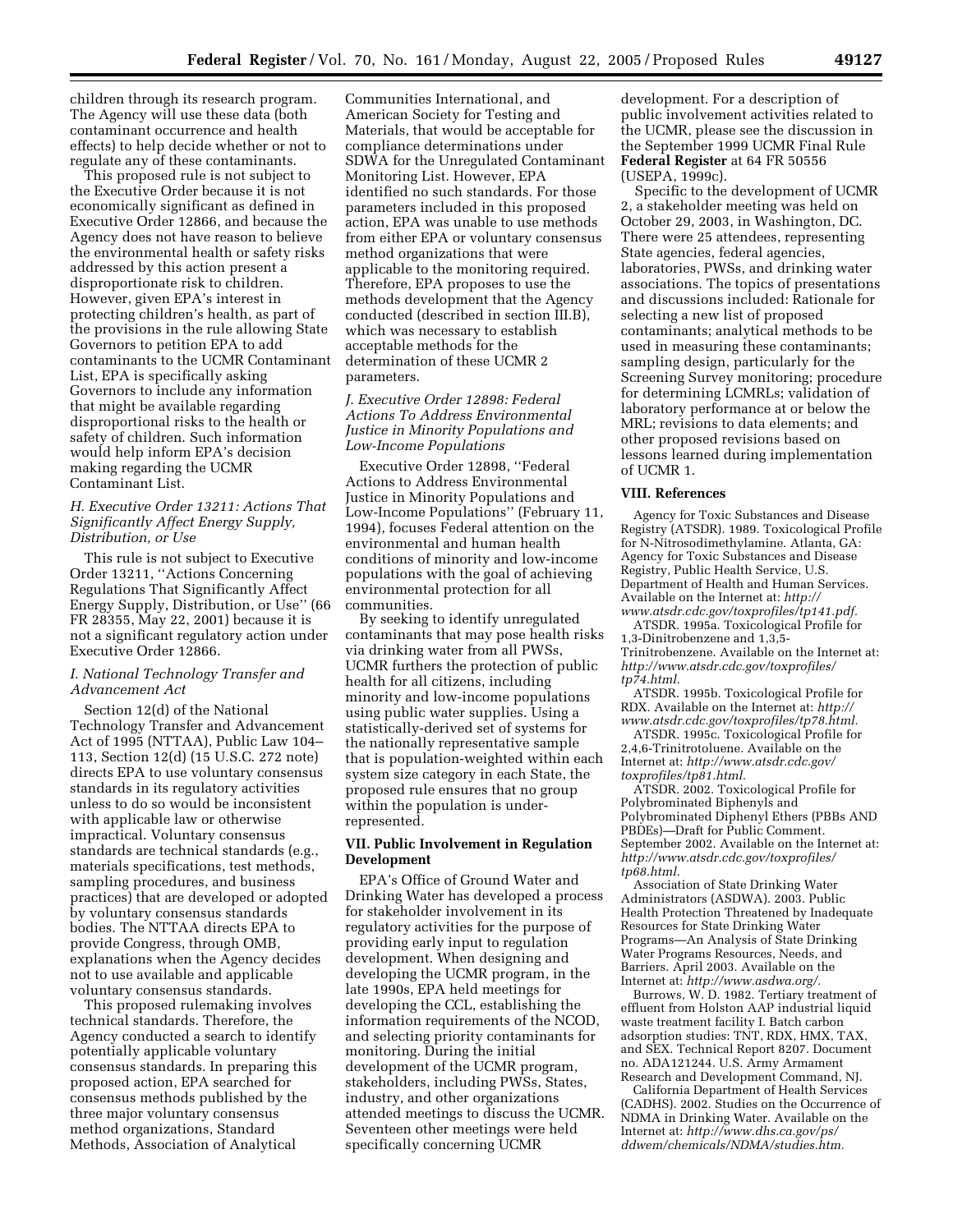California Environmental Protection Agency (CAEPA). 2002. Draft Groundwater Information Sheet: N-Nitrosodimethylamine (NDMA). Prepared By: John Borkovitch, R.G., Revised: October 23, 2002. Available on the Internet at: *http://www.swrcb.ca.gov/gama/ docs/ndma*\_*oct2002*\_*rev3.pdf.*

Choi, J., S.E. Duirk, and R.L. Valentine. 2002. Mechanistic studies of Nnitrosodimethylamine (NDMA) formation in chlorinated drinking water. Journal of Environmental Monitoring. Vol. 4, No. 2. pp. 249–52.

Choi, J., and R.L. Valentine. 2002a. Formation of N-nitrosodimethylamine (NDMA) from reaction of monochloramine: a new disinfection by-product. Water Research. Vol. 36, No. 4. pp. 817–824.

Choi, J., and R.L. Valentine. 2002b. A kinetic model of N-nitrosodimethylamine (NDMA) formation during water chlorination/chloramination. Water Science and Technology. Vol. 46, No. 3. pp. 65–71.

Darnerud, P.O., G.S. Erickson, T. Johannesson, P.B. Larson, and M. Viluksela. 2001. Polybrominated Diphenyl Ethers: Occurrence, Dietary Exposure, and Toxicology. Environmental Health Perspectives Supplements. Vol. 109, No. S1. Available on the Internet at: *http:// ehp.niehs.nih.gov/members/2001/suppl-1/ 49-68darnerud/darnerud-full.html.*

Hazardous Substances Database (HSDB). 1986. Complete Record for Dimethoate. Available on the Internet at: *http:// toxnet.nlm.nih.gov/cgi-bin/sis/ htmlgen?HSDB.*

Hites, R. 2004. Polybrominated Diphenyl Ethers in the Environment and in People: A Meta-Analysis of Concentration. Environmental Science and Technology. Vol. 38, No. 4. pp. 945–956.

Mitch, W.A., and D.L. Sedlak. 2002. Formation of N-Nitrosodimethylamine (NDMA) from Dimethylamine during Chloramination. Environmental Science and Technology. Vol. 36, No. 4. pp. 588–595.

Scribner, E.A., E.M. Thurman, and L.R. Zimmerman. 2000. ''Analysis of Selected Herbicide Metabolites in Surface and Ground Water of the United States.'' Kolpin, D.W. (ed.), Special Issue: Fate and Transport of Agricultural Chemicals in the Mississippi River Basin: Science of the Total Environment. 248(2,3):159–168. Available on the Internet at: *http://ks.water.usgs.gov/ Kansas/pubs/reports/wrir.99- 4018B.toxicss2.pdf.*

USEPA. 1994. Pesticide Tolerances for Acetochlor; Rules and Regulations. **Federal Register**. Vol. 59, No. 56. p. 13654, March 23, 1994.

USEPA. 1995. Method 525.2— Determination of Organic Compounds in Drinking Water by Liquid-Solid Extraction and Capillary Column Gas Chromatography/ Mass Spectrometry. Available on the Internet at: *http://www.NEMI.gov.*

USEPA. 1996a. Pesticide Tolerances for Dimethenamid. **Federal Register**. Vol. 61, No. 52. p. 10681, March 15, 1996.

USEPA. 1996b. National Primary Drinking Water Regulations: Monitoring Requirements for Public Drinking Water Supplies: Cryptosporidium, Giardia, Viruses, Disinfection Byproducts, Water Treatment

Plant Data and Other Information Requirements. **Federal Register**. Vol. 61, No. 94. p. 24354, May 14, 1996.

USEPA. 1997. Announcement of the Draft Drinking Water Contaminant Candidate List; Notice. **Federal Register**. Vol. 62, No. 193. p. 52194, October 6, 1997.

USEPA. 1998a. National Primary Drinking Water Regulations: Consumer Confidence Reports; Final Rule. **Federal Register**. Vol. 63, No. 30. p. 7605, February 13, 1998.

USEPA. 1998b. Announcement of the Drinking Water Contaminant Candidate List; Notice. **Federal Register**. Vol. 63, No. 40. p. 10274, March 2, 1998.

USEPA. 1998c. National Primary Drinking Water Regulations: Consumer Confidence Reports. **Federal Register**. Vol. 63, No. 160. p. 44511, August 19, 1998.

USEPA. 1999a. Federal Facilities Forum Issue: Field Sampling and Selecting On-site Analytical Methods for Explosives in Water. Office of Research and Development, Office of Solid Waste and Emergency Response. Prepared by A.B. Crickett, H.D. Craig, and T.F. Jenkins. EPA 600–S–99–002. May 1999. Available on the Internet at: *http:// www.epa.gov/tio/tsp/download/water.pdf.*

USEPA. 1999b. Human Health Risk Assessment: Terbufos. Office of Prevention, Pesticides and Toxic Substances. September 2, 1999. Available on the Internet at: *http://www.epa.gov/pesticides/op/terbufos/* \_*revrisk.pdf.*

USEPA. 1999c. Revisions to the Unregulated Contaminant Monitoring Regulation for Public Water Systems; Final Rule. **Federal Register**. Vol. 64, No. 180. p. 50556, September 17, 1999.

USEPA. 1999d. Dimethoate Revised Risk Assessment. Office of Prevention, Pesticides and Toxic Substances. December 16, 1999. Available on the Internet at: *http:// www.epa.gov/pesticides/op/dimethoate/ hedrra.pdf.*

USEPA. 1999e. EPA Method 314.0— Determination of Perchlorate in Drinking Water Using Ion Chromatography. Available on the Internet at: *http://www.epa.gov/ safewater/methods/sourcalt.html.*

USEPA. 1999f. Revised Chapter for Dimethoate RED. Available on the Internet at: *http://www.epa.gov/pesticides/op/ dimethoate/efedrra.pdf.*

USEPA. 2000a. Unregulated Contaminant Monitoring Regulation for Public Water Systems: Analytical Methods for Perchlorate and Acetochlor; Announcement of Laboratory Approval and Performance Testing (PT) Program for the Analysis of Perchlorate; Final Rule and Proposed Rule. **Federal Register**. Vol. 65, No. 42. p. 11372, March 2, 2000.

USEPA. 2000b. Science Policy Council Handbook, Peer Review. EPA 100–B–00–001. December 2000. Available on the Internet at: *http://epa.gov/osa/spc/htm/rchandbk.pdf.*

USEPA. 2001a. Unregulated Contaminant Monitoring Regulation for Public Water Systems; Analytical Methods for List 2 Contaminants; Clarifications to the Unregulated Contaminant Monitoring Regulation. **Federal Register**. Vol. 66, No. 8. p. 2273, January 11, 2001.

USEPA. 2001b. Unregulated Contaminant Monitoring Regulation for Public Water

Systems; Analytical Methods of List 2 Contaminants; Clarifications to the Unregulated Contaminant Monitoring Regulation; Correction. **Federal Register**. Vol. 66, No. 95. p. 27215, May 16, 2001.

USEPA. 2001c. Statistical Design and Sample Selection for the UCMR 1. EPA 815-R–01–004. August 2001. Available on the Internet at: *http://www.epa.gov/safewater/ ucmr/ucmr1/pdfs/*

*guidance*\_*ucmr1*\_*statistical*\_*design.pdf.* USEPA. 2001d. Unregulated Contaminant Monitoring Regulation for Public Water Systems; Amendment to the List 2 Rule and Partial Delay of Reporting of Monitoring Results. **Federal Register**. Vol. 66, No. 171. p. 46221, September 4, 2001.

USEPA. 2002a. 2002 Edition of the Drinking Water Standards and Health Advisories. EPA 822–R–02–038.

USEPA. 2002b. Unregulated Contaminant Monitoring Regulation for Public Water Systems; Establishment of Reporting Date. **Federal Register**. Vol. 67, No. 48. p. 11043, March 12, 2002.

USEPA. 2002c. EPA Dockets; EPA's New Electronic Public Docket and Comment System; Notice of Availability. **Federal Register**. Vol. 67, No. 105. p. 38102, May 31, 2002.

USEPA. 2002d. Unregulated Contaminant Monitoring Regulation: Approval of Analytical Method for Aeromonas; National Primary and Secondary Drinking Water Regulations: Approval of Analytical Methods for Chemical and Microbiological Contaminants. **Federal Register**. Vol. 67, No. 209. p. 65888, October 29, 2002.

USEPA. 2003a. Dimethoate Summary. Office of Prevention, Pesticides and Toxic Substances. Last updated January 6, 2003. Available on the Internet at: *http:// www.epa.gov/pesticides/op/dimethoate/ dimethsumm.htm.*

USEPA. 2003b. National Primary Drinking Water Regulations: Stage 2 Disinfectants and Disinfection Byproducts Rule; National Primary and Secondary Drinking Water Regulations: Approval of Analytical Methods for Chemical Contaminants; Proposed Rule. **Federal Register**. Vol. 68, No. 159. p. 49547, August 18, 2003.

USEPA. 2003c. EPA Method 529— Determination of Explosives and Related Compounds in Drinking Water by Solid Phase Extraction and Capillary Column Gas Chromatography/Mass Spectrometry (GC/ MS). Available on the Internet at: *http:// www.epa.gov/nerlcwww/ordmeth.htm.*

USEPA. 2003d. USEPA Integrated Risk Information System. Available on the Internet at: *http://www.epa.gov/iris/ index.html.* Accessed for the following contaminants: Acetochlor—CASRN 34256– 82–1; Alachlor—CASRN 15972–60–8; Dimethoate—CASRN 60–51–5; m-Dinitrobenzene—CASRN 99–65–0; Hexahydro-1,3,5-trinitro-1,3,5-triazine (RDX)—CASRN 121–82–4; Metolachlor— CASRN 51218–45–2; N–

Nitrosodimethylamine—CASRN 62–75–9; and, 2,4,6-Trinitrotoluene (TNT)—CASRN 118–96–7.

USEPA. 2003e. UCMR 2: Contaminant Selection Rationale. Draft background documentation presented at the UCMR 2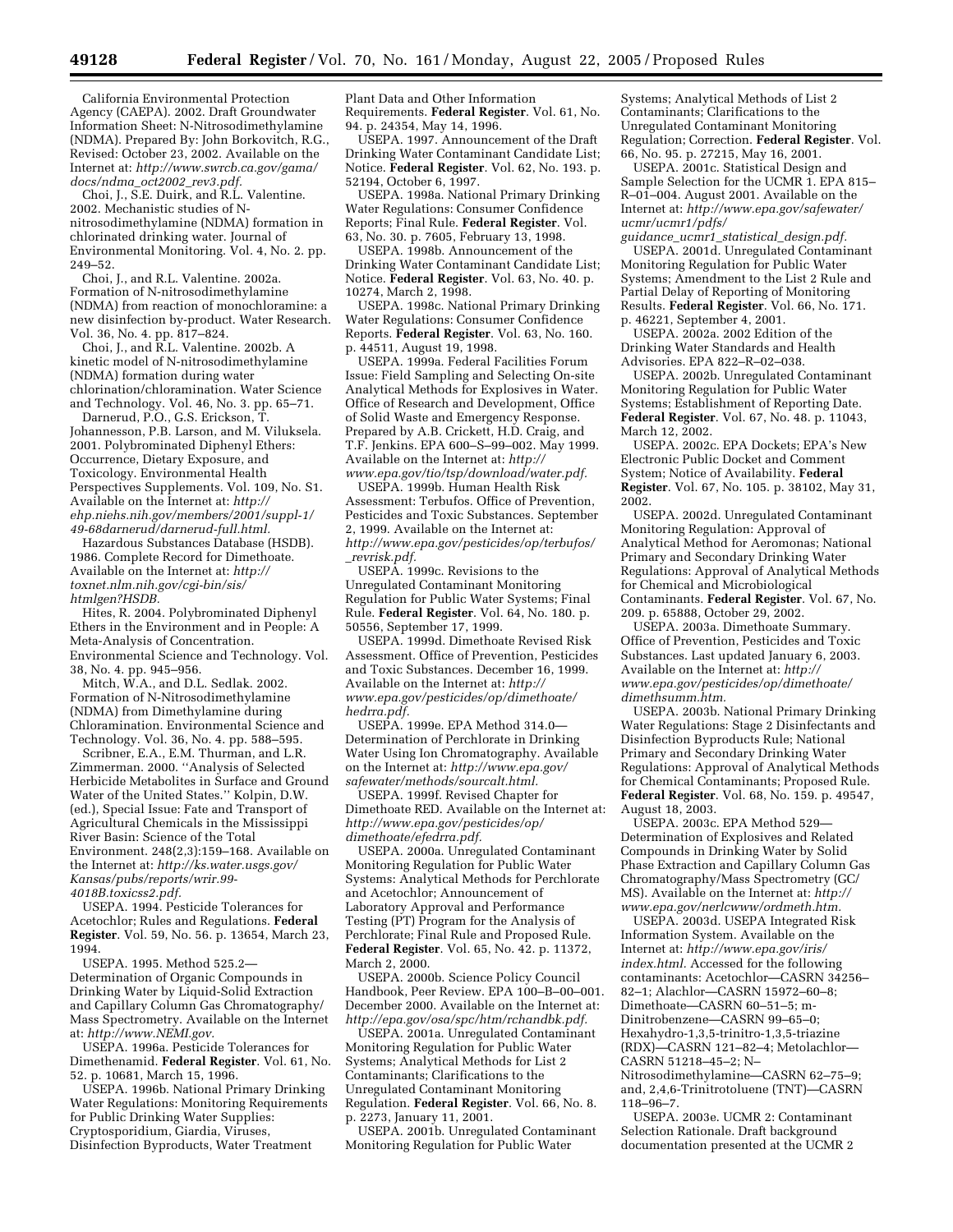stakeholder meeting, held on October 29, 2003 in Washington, DC.

USEPA. 2004a. 2004 Edition of the Drinking Water Standards and Health Advisories. EPA 822–R–04–005.

USEPA. 2004b. EPA Method 314.1— Determination of Perchlorate in Drinking Water Using Inline Column Concentration/ Matrix Elimination Ion Chromatography with Suppressed Conductivity Detection. Available on the Internet at: *http:// www.epa.gov/safewater/methods/ sourcalt.html.*

USEPA. 2004c. EPA Method 331.0— Determination of Perchlorate in Drinking Water by Liquid Chromatography Electrospray Ionization Mass Spectrometry. EPA 815–R–05–007. January 2005. Available on the Internet at: *http://www.epa.gov/ safewater/methods/sourcalt.html.*

USEPA. 2004d. EPA Method 332.0— Determination of Perchlorate in Drinking Water Using Ion Chromatography with Suppressed Conductivity and Electrospray Ionization Mass Spectrometry. Available on the Internet at: *http://www.epa.gov/ nerlcwww/ordmeth.htm.*

USEPA. 2004e. EPA Method 521— Determination of Nitrosamines in Drinking Water by Solid Phase Extraction and Capillary Column Gas Chromatography with Large Volume Injection and Chemical Ionization Tandem Mass Spectrometry (MS/ MS). Available on the Internet at: *http:// www.epa.gov/nerlcwww/ordmeth.htm*.

USEPA. 2004f. EPA Method 527— Determination of Selected Pesticides and Flame Retardants in Drinking Water by Solid Phase Extraction and Capillary Column Gas Chromatography/Mass Spectrometry (GC/ MS). EPA 815–R–05–005. April 2005. Available on the Internet at: *http:// www.epa.gov/safewater/methods/ sourcalt.html*.

USEPA. 2004g. EPA Method 535, Revision 1.1—Measurement of Chloroacetanilide and Other Acetamide Herbicide Degradates in Drinking Water by Solid Phase Extraction and Liquid Chromatography/Tandem Mass Spectrometry (LC/MS/MS). Available on the Internet at: *http://www.epa.gov/nerlcwww/ ordmeth.htm*.

USEPA. 2004h. Estimating Potency Scores: An Exercise. Office of Science and Technology, Health and Ecological Criteria Division. Draft, June 29, 2004.

USEPA. 2004i. Evaluation of the Lowest Concentration Minimum Reporting Level (LCMRL) and the Minimum Reporting Level (MRL) Primary Analyte Analysis. October 2004.

USEPA. 2004j. Statistical Protocol for the Determination of the Single-Laboratory Lowest Concentration Minimum Reporting Level (LCMRL) and Validation of the Minimum Reporting Level (MRL). EPA 815– R–05–006.

USEPA. 2004k. UCMR 2 Laboratory Approval Requirement and Information Document. Available on the Internet at: *http://www.epa.gov/safewater/ucmr/ucmr2/ index.html*.

USEPA. 2005. Drinking Water Candidate Contaminant List 2; Final Notice. **Federal Register**. Vol. 70, No. 36. p. 9071, February 24, 2005.

#### **List of Subjects in 40 CFR Part 141**

Environmental protection, Chemicals, Indians-lands, Intergovernmental relations, Radiation protection, Reporting and record keeping requirements, Water supply.

Dated: August 12, 2005.

#### **Stephen L. Johnson,**

*Administrator.*

For the reasons set out in the preamble, title 40, chapter 1 of the Code of Federal Regulations is proposed to be amended as follows:

# **PART 141—NATIONAL PRIMARY DRINKING WATER REGULATIONS**

1. The authority citation for part 141 continues to read as follows:

**Authority:** 42 U.S.C. 300f, 300g–1, 300g–2, 300g–3, 300g–4, 300g–5, 300g–6, 300j–4, 300j–9, and 300j–11.

#### **Subpart C—[Amended]**

2. Section 141.24 is amended by revising paragraphs (h) introductory text and  $(h)(7)(v)$  to read as follows:

#### **§ 141.24 Organic chemical, sampling and analytical requirements.**

\* \* \* \* \* (h) Analysis of the contaminants listed in § 141.61(c) for the purposes of determining compliance with the maximum contaminant level shall be conducted as follows:

\* \* \* \* \* (7) \* \* \*

(v) If the monitoring results in detection of one or more of certain related contaminants (heptachlor and heptachlor epoxide), then subsequent monitoring shall analyze for all related contaminants.

\* \* \* \* \*

# **Subpart D—[Amended]**

3. Section 141.35 is revised to read as follows:

#### **§ 141.35 Reporting for unregulated contaminant monitoring.**

(a) *General applicability.* This section applies to any owner or operator of a public water system (PWS) required to monitor for unregulated contaminants under § 141.40(a): Such owner or operator is referred to as ''you.'' This section specifies the information that must be reported to EPA prior to the commencement of monitoring, and describes the process for reporting monitoring results to EPA. For the purposes of this section, PWS ''population served'' includes the sum of the retail population served directly by the PWS plus the population served

by any consecutive system(s) receiving all or part of its finished water from that PWS. For purposes of this section, the term ''State'' refers to the State or Tribal government entity that has jurisdiction over your PWS even if that government does not have primary enforcement responsibility for PWSs under the Safe Drinking Water Act. For purposes of this section, the term ''PWS Official'' refers to the person at your PWS who is able to function as the official spokesperson for the system's Unregulated Contaminant Monitoring Regulation (UCMR) activities; and the term ''PWS Technical Contact'' refers to the person at your PWS who is responsible for the technical aspects of your UCMR activities, such as details concerning sampling and reporting.

(b) *Reporting by all systems.* You must meet the reporting requirements of this paragraph if you meet the applicability criteria in § 141.40(a)(1) and (2).

(1) *Where to submit UCMR reporting requirement information.* Some of your reporting requirements are to be fulfilled electronically, and others by mail. Information that must be submitted using EPA's electronic data reporting system can be accessed through: *http://www.epa.gov/safewater/ ucmr/ucmr2/reporting.html.* Documentation that is required to be mailed can be submitted either: to UCMR Sampling Coordinator, USEPA, Technical Support Center, 26 West Martin Luther King Drive (MS 140), Cincinnati, OH 45268; or by e-mail at *UCMR*\_*Sampling*\_*Coordinator@epa.gov;* or by fax at (513) 569–7191. In addition, you must notify the public of the monitoring results as provided in Subpart O (Consumer Confidence Reports) and Subpart Q (Public Notification) of this part.

(2) *Contacting EPA if your system does not meet applicability criteria or has status change.* If you have received a letter from EPA concerning your required monitoring and your system does not meet the applicability criteria for UCMR established in § 141.40(a)(1) and (2), or if a change occurs at your system that may affect your requirements under UCMR as defined in § 141.40(a)(3)–(5), you must fax, mail, or e-mail a letter to EPA, as specified in paragraph (b)(1) of this section. The letter must be from your PWS Official and must include an explanation as to why the UCMR requirements are not applicable to your PWS, or have changed for your PWS, along with the appropriate contact information. EPA will make an applicability determination based on your letter and in consultation with the State when necessary. If you meet the applicability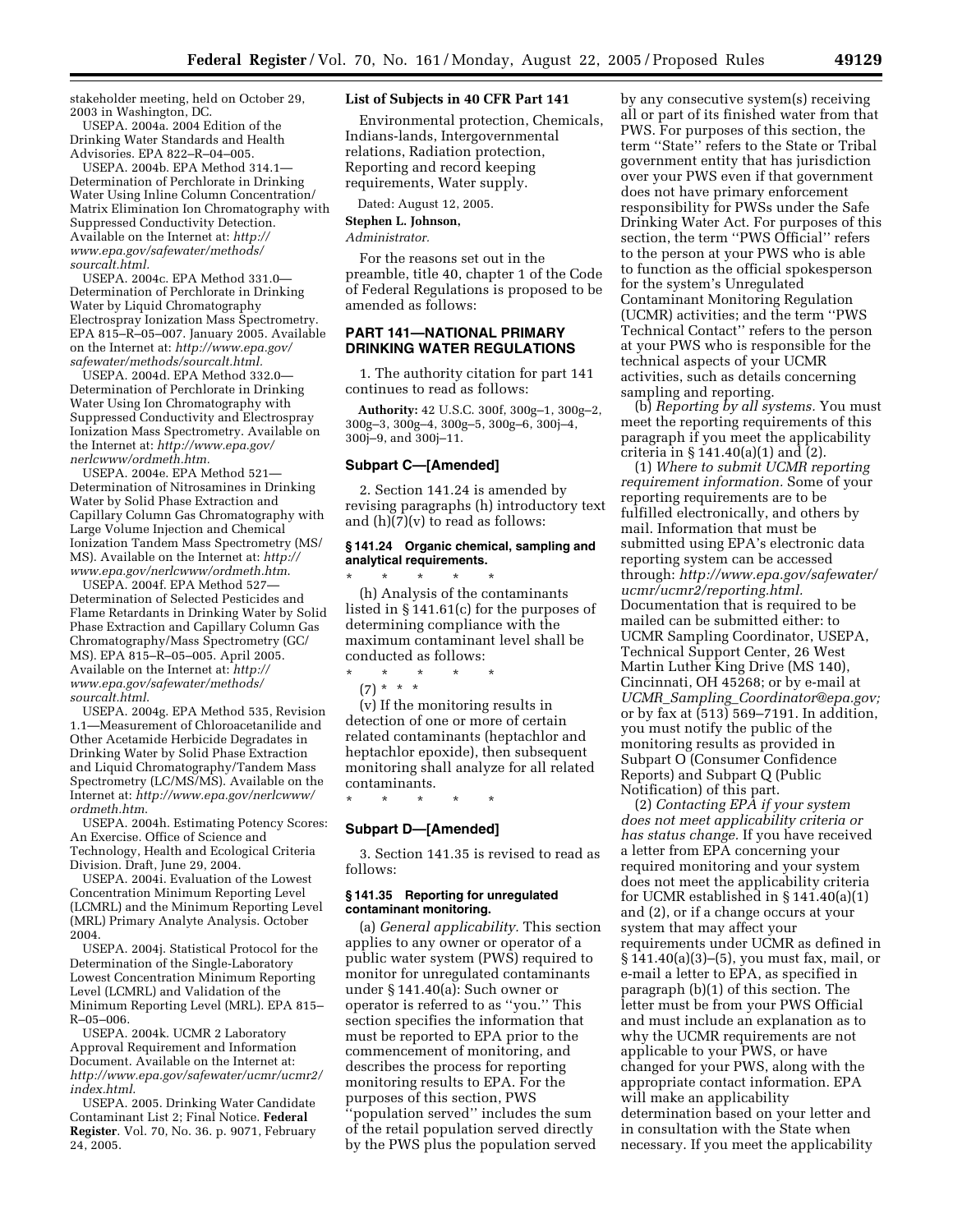requirements specified in § 141.40(a)(1) and (2), you are subject to UCMR requirements until or unless you receive a letter from EPA agreeing that you do not meet the applicability criteria.

(c) *Reporting by large systems.* If you serve a population of more than 10,000 people, and meet the applicability criteria in  $\S 141.40(a)(1)$  and  $(2)(i)$ , you must meet the reporting requirements in paragraph (c)(1) through (8) of this section.

(1) *Contact information.* You must provide contact information by [DATE 90 DAYS AFTER PUBLICATION OF THE FINAL RULE], and provide updates within 30 days if this information changes. The contact information must be submitted using EPA's electronic data reporting system, as specified in paragraph (b)(1) of this section, and include the name, affiliation, mailing address, phone number, fax number, and e-mail address for your PWS Technical Contact and your PWS Official.

(2) *Sampling location and inventory information.* You must provide your sampling location and inventory information by [DATE 210 DAYS AFTER PUBLICATION OF THE FINAL RULE] using EPA's electronic data reporting system. You must submit the following information for each sampling location, or for each approved representative sampling location (as specified in paragraph (c)(3) of this section regarding representative sampling locations): PWS identification (PWSID) code; PWS facility identification code; sampling point identification code; sampling point type identification code; sampling location water type, which are defined in Table 1, paragraph (e) of this section. If this information changes, you must report updates to EPA's electronic data reporting system within 30 days of the change.

(3) *Proposed ground water representative sampling locations.* Some systems that use ground water as a source and have multiple entry points to the distribution system (EPTDSs) may propose monitoring at representative entry point(s), rather than monitor at every EPTDS, as follows:

(i) *Qualifications.* Large PWSs that have State-approved alternate EPTDS sampling locations, as provided for under §§ 141.23(a)(1), 141.24(f)(1), and  $141.24(h)(1)$ , may submit a copy of documentation from their State that approves their alternative sampling plan for EPTDSs. PWSs that do not have an approved alternative EPTDS sampling plan may submit a proposal to sample at representative EPTDS(s) rather than at each individual EPTDS if: they use

ground water as a source; all of their well sources have either the same treatment or no treatment; and they have an EPTDS for each well within a well field (resulting in multiple EPTDSs from the same source, such as an aquifer). You must submit a copy of the existing alternate EPTDS sampling plan or your representative well proposal, as appropriate, by [INSERT DATE 120 DAYS AFTER PUBLICATION OF THE FINAL RULE].

(ii) *Demonstration.* If you are submitting a proposal to sample at representative EPTDS(s) rather than at each individual EPTDS, you must demonstrate that any EPTDS that you select as representative of the ground water you supply from multiple wells is associated with a well that draws from the same aquifer as the wells it will represent. You must submit the following information for each proposed representative sampling location: PWSID Code, PWS facility identification code, and sampling point identification code (as defined in Table 1, paragraph (e) of this section). You must also include documentation to support your proposal that the specified wells are representative of other wells. This documentation can include systemmaintained well logs or construction drawings indicating comparable depths (relative to elevation datum) of screened intervals, and details of well casings and grouting; data demonstrating relative homogeneity of water quality constituents (*e.g.*, pH, dissolved oxygen, conductivity, iron, manganese) in samples drawn from each well; and data showing that your wells are located in a limited geographic area (*e.g.*, all wells within a 0.5 mile radius) and/or, if available, the hydrogeologic data indicating the time of travel separating the representative well from each of the individual wells it represents (*e.g.*, all wells within a five-year time of travel delineation). Your proposal must be sent in writing to EPA, as specified in paragraph (b)(1) of this section. You must also provide a copy of this information to the State, unless otherwise directed by the State. Information about the actual or potential occurrence or non-occurrence of contaminants in an individual well, or a well's vulnerability to contamination must not be used as a basis for selecting a representative well.

(iii) *Approval.* EPA or the State (as specified in the Partnership Agreement reached between the State and EPA) will review your proposal, coordinate any necessary changes with you, and approve the final list of EPTDSs where you will be required to monitor. Your

plan will not be final until you receive written approval from EPA or the State.

(4) *Contacting EPA if your PWS has not been notified of requirements.* If you believe you are subject to UCMR requirements, as defined in § 141.40(a)(1) and (2)(i), and you have not been notified by either EPA or your State by [DATE 150 DAYS AFTER PUBLICATION OF THE FINAL RULE], you must send a letter to EPA, as specified in paragraph (b)(1) of this section. The letter must be from your PWS Official, and must include an explanation as to why the UCMR requirements are applicable to your system along with the appropriate contact information. A copy of the letter must also be submitted to the State, as directed by the State. EPA will make an applicability determination based on your letter, and in consultation with the State when necessary, and will notify you regarding your applicability status and required sampling schedule. However, if your PWS meets the applicability criteria specified in  $§ 141.40(a)(1)$  and  $(2)(i)$ , you are subject to the UCMR monitoring and reporting requirements, regardless of whether or not you have been notified by the State or EPA.

(5) *Notifying EPA if your PWS cannot sample according to schedule.* You may change you Assessment Monitoring (List 1) or Screening Survey (List 2) schedule up to [DATE 210 DAYS AFTER PUBLICATION OF THE FINAL RULE] using EPA's electronic data reporting system, as specified in paragraph (b)(1) of this section. After these dates have passed, if your PWS cannot sample according to your assigned sampling schedule (*e.g.*, because of budget constraints, or if a sampling location will be closed during scheduled month of monitoring), you must fax, mail, or email a letter to EPA, as specified in paragraph (b)(1) of this section, prior to the scheduled sampling date. You must include an explanation of why the samples cannot be taken according to the assigned schedule, and requesting an alternative schedule. You are subject to your assigned UCMR sampling schedule or the schedule that you revised on or before [DATE 210 DAYS AFTER PUBLICATION OF THE FINAL RULE], until and unless you receive a letter from EPA specifying a new schedule.

(6) *Reporting monitoring results.* For each sample, you must report the information specified in Table 1 of paragraph (e) of this section, using EPA's electronic data reporting system. If you are conducting Assessment Monitoring, you must include data elements 1 through 5, and 7 through 15;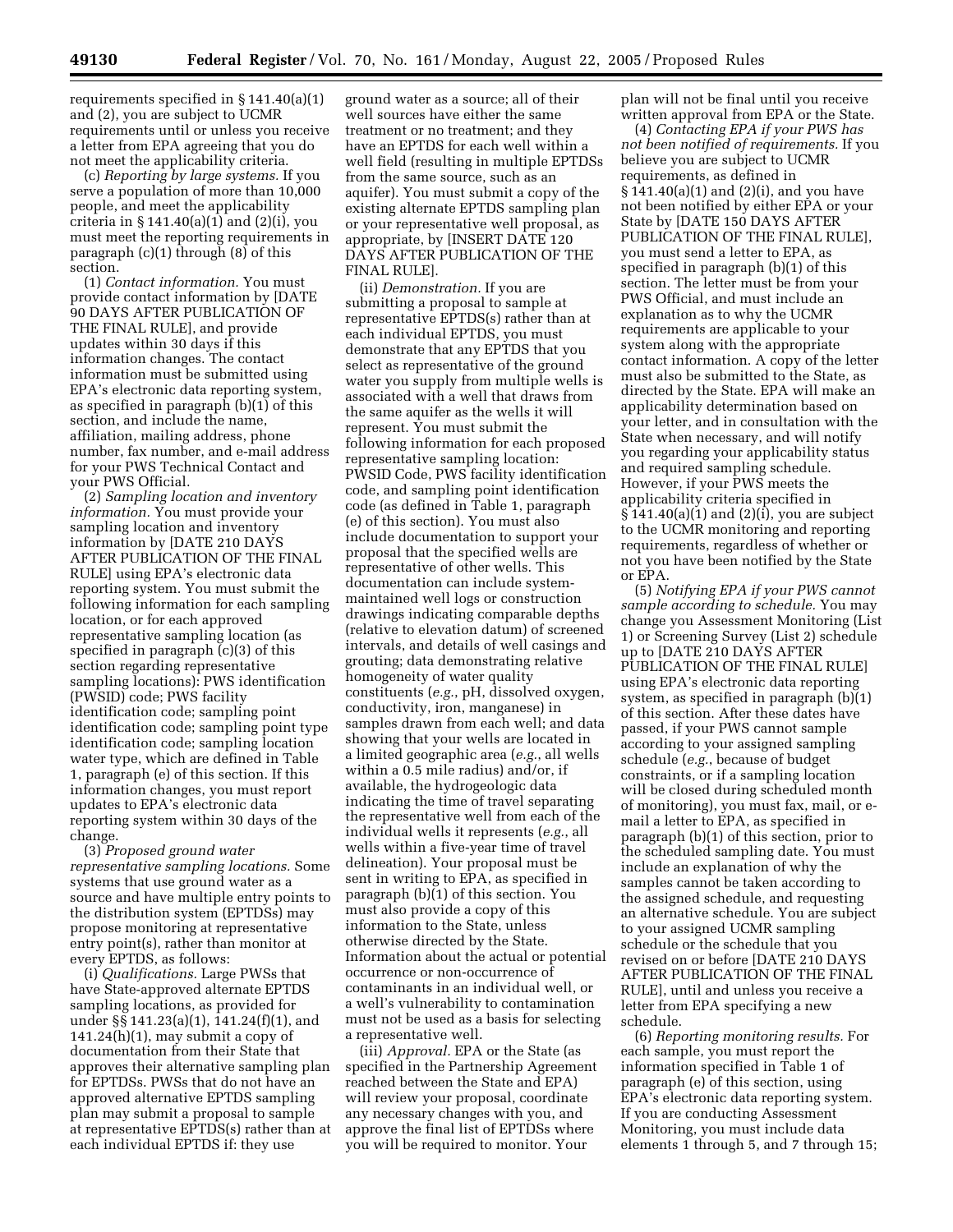and if you are conducting Screening Survey, you must include elements 1 through 15. You also must report any changes made to data elements 1 through 6 to EPA, in writing, explaining the nature and purpose of the proposed change, as specified in paragraph (b)(1) of this section.

(i) *Electronic reporting system.* You are responsible for ensuring that the laboratory conducting unregulated contaminant analysis posts the analytical results to EPA's electronic reporting system. You are also responsible for reviewing, approving, and submitting those results to EPA.

(ii) *Reporting schedule.* You must ensure that your laboratory posts the data in EPA's electronic data reporting system within 120 days from the sample collection date (sample collection must occur as specified in § 141.40(a)(4)). You have 60 days from when the laboratory posts the data in EPA's electronic data reporting system to review, approve, and submit the data to the State and EPA, at the Web address specified in paragraph (b)(1) of this section. If you do not take action on the data within 60 days of the laboratory's posting to the electronic reporting system, the data will be considered approved by you, and available for EPA and State review.

(7) *Only one set of results accepted.* If you report more than one set of valid results for the same sampling location

and the same sampling event (for example, because you have had more than one laboratory analyze replicate samples collected under § 141.40(a)(5), or because you have collected multiple samples during a single monitoring event at the same sampling location), EPA will use the highest of the reported values as the official result.

(8) *No reporting of previously collected data.* You cannot report previously collected data to meet the testing and reporting requirements for the contaminants listed in § 141.40(a)(3). All analyses must be performed by laboratories approved by EPA to perform UCMR analyses using the analytical methods specified in Table 1 of § 141.40(a)(3) and using samples collected according to the approved monitoring plan. Such requirements preclude the possibility of ''grandfathering'' previously collected data.

(d) *Reporting by small systems.* If you serve a population of 10,000 or fewer people, and you are notified that you have been selected for UCMR monitoring, your reporting requirements will be specified within the materials that EPA sends you, including a request for contact information, and a request for information associated with the sampling kit.

(1) *Contact information.* EPA will send you a notice requesting contact information for key individuals at your system, including name, affiliation, mailing address, phone number, fax number, and e-mail address. These individuals include your PWS Technical Contact and your PWS Official. You are required to provide this information within 90 days of receiving the notice from EPA. If this information changes, you also must provide updates within 30 days of the change.

(2) *Reporting sampling information.* You must record data elements listed in Table 1 of paragraph (e) of this section, on each sample form and sample bottle provided to you by your UCMR Sampling Coordinator. If you are conducting Assessment Monitoring, you must include elements 1 through 5, and 7; and if you are conducting Screening Survey, you must include elements 1 through 7. You must send this information as specified in the instructions of your sampling kit, which will include the due date and return address. You must report any changes made in data elements 1 through 6 by mailing or e-mailing an explanation of the nature and purpose of the proposed change to EPA, as specified in paragraph (b)(1) of this section.

(e) *Data elements.* Table 1 defines the data elements that must be provided with UCMR sample results.

TABLE 1.—UNREGULATED CONTAMINANT MONITORING REPORTING REQUIREMENTS

| Data element                                            | Definition                                                                                                                                                                                                                                                                                                                                                                                                                                                                                 |
|---------------------------------------------------------|--------------------------------------------------------------------------------------------------------------------------------------------------------------------------------------------------------------------------------------------------------------------------------------------------------------------------------------------------------------------------------------------------------------------------------------------------------------------------------------------|
| 1. Public Water System Identification (PWSID)<br>Code.  | The code used to identify each PWS. The code begins with the standard 2-character postal<br>State abbreviation or Region code; the remaining 7 numbers are unique to each PWS in the<br>State. The same identification code must be used to represent the PWS identification for all<br>current and future UCMR monitoring.                                                                                                                                                                |
| 2. Public Water System Facility Identification<br>Code. | An identification code established by the State or, at the State's discretion, by the PWS, fol-<br>lowing the format of a 5-digit number unique within each PWS for each applicable facility<br><i>(i.e., for each source of water, treatment plant, distribution system, or any other facility asso-</i><br>ciated with water treatment or delivery). The same identification code must be used to rep-<br>resent the facility identification for all current and future UCMR monitoring. |
|                                                         | The type of source water that supplies a water system facility. Systems must report one of the<br>following codes for each sampling location:<br>$SW =$ surface water (to be reported for water facilities that are served all or in part by a sur-<br>face water source).                                                                                                                                                                                                                 |
|                                                         | $GW =$ ground water (to be reported for water facilities that are served entirely by a ground<br>water source).<br>$GU =$ ground water under the direct influence of surface water (to be reported for water facili-                                                                                                                                                                                                                                                                       |
|                                                         | ties that are served all or in part by ground water under the direct influence of surface<br>water).                                                                                                                                                                                                                                                                                                                                                                                       |
| 4. Sampling Point Identification Code                   | An identification code established by the State, or at the State's discretion, by the PWS,<br>unique within each applicable facility, for each applicable sampling location ( <i>i.e.</i> , entry point<br>to the distribution system or distribution system sample at maximum residence time). The<br>same identification code must be used to represent the sampling location for all current and<br>future UCMR monitoring.                                                             |
| 5. Sampling Point Type Identification Code              | An identification code corresponding to the location of the sampling point.<br>$EP = entry$ point to the distribution system.<br>MR = distribution system sample at maximum residence time.                                                                                                                                                                                                                                                                                                |
|                                                         | The type of disinfectant used to maintain a residual in the distribution system for each Screen-<br>ing Survey sampling point. To be reported by systems required to conduct Screening Survey<br>monitoring. Systems must report using the following codes for each Screening Survey sam-<br>pling location ( <i>i.e.</i> , EP, MR):<br>$CL =$ chlorine                                                                                                                                    |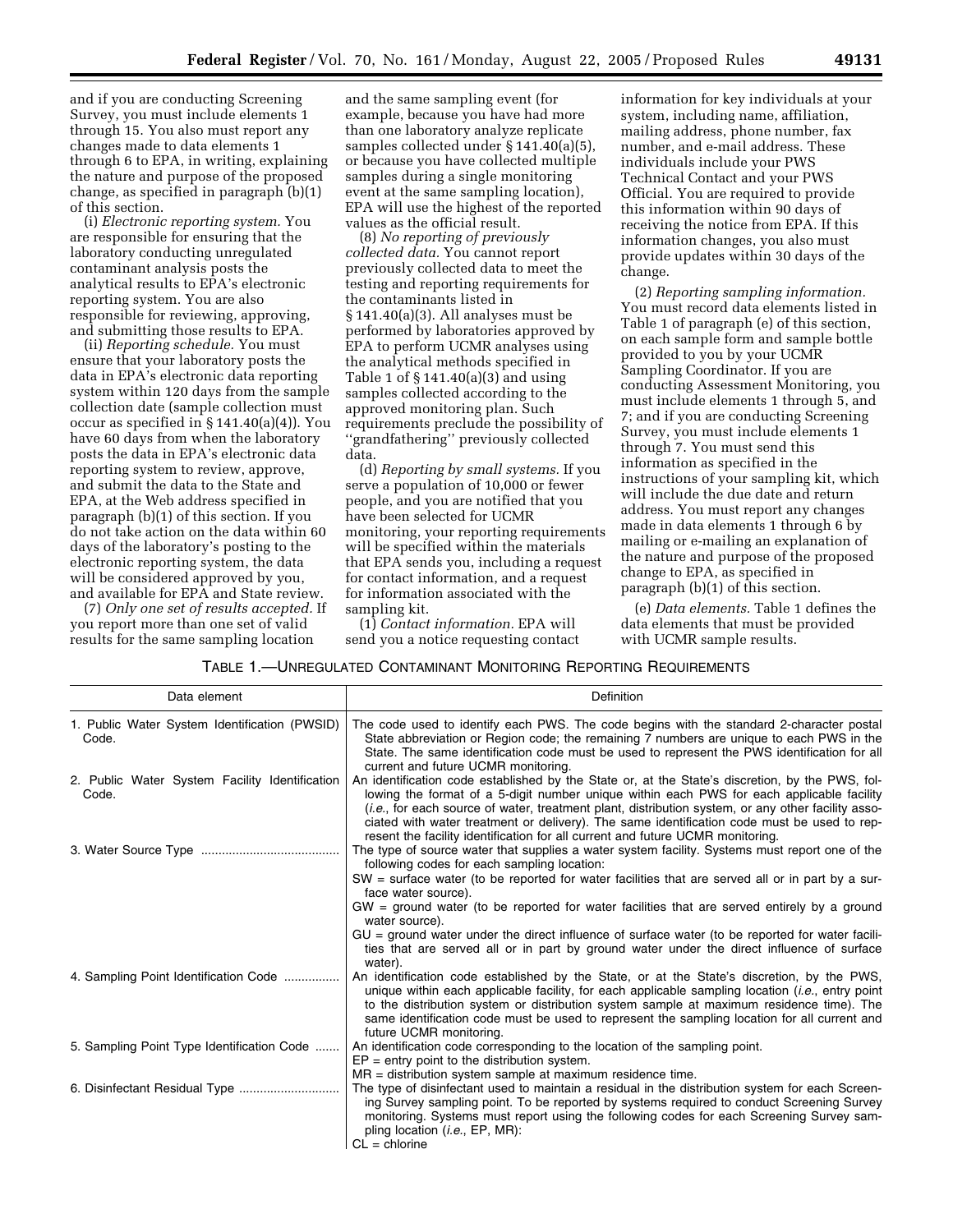#### TABLE 1.—UNREGULATED CONTAMINANT MONITORING REPORTING REQUIREMENTS—Continued

| Data element                       | <b>Definition</b>                                                                                                                                                                                                                                                                                                                  |
|------------------------------------|------------------------------------------------------------------------------------------------------------------------------------------------------------------------------------------------------------------------------------------------------------------------------------------------------------------------------------|
|                                    | $CA =$ chloramine                                                                                                                                                                                                                                                                                                                  |
|                                    | $OT = all$ other types of disinfectant (e.g., chlorine dioxide)                                                                                                                                                                                                                                                                    |
|                                    | $ND = no$ disinfectant used.                                                                                                                                                                                                                                                                                                       |
|                                    | The date the sample is collected, reported as 4-digit year, 2-digit month, and 2-digit day.<br>An alphanumeric value up to 30 characters assigned by the laboratory to uniquely identify con-<br>tainers, or groups of containers, containing water samples collected at the same sampling<br>location for the same sampling date. |
|                                    | The unregulated contaminant for which the sample is being analyzed.                                                                                                                                                                                                                                                                |
|                                    | The identification code of the analytical method used.                                                                                                                                                                                                                                                                             |
|                                    | The type of sample collected and/or prepared, as well as the fortification level. Permitted val-<br>ues include:                                                                                                                                                                                                                   |
|                                    | FS = field sample; sample collected and submitted for analysis under this rule.<br>LFSM = laboratory fortified sample matrix; a UCMR field sample with a known amount of the<br>contaminant of interest added.                                                                                                                     |
|                                    | LFSMD = laboratory fortified sample matrix duplicate; duplicate of the laboratory fortified sam-<br>ple matrix.                                                                                                                                                                                                                    |
|                                    | $CF = concentration$ fortified; reported with sample analysis types LFSM and LFSMD, the con-<br>centration of a known contaminant added to a field sample.                                                                                                                                                                         |
|                                    | A value indicating whether the sample analysis result was: $\langle \langle \rangle$ "less than" means the contami-<br>nant was not detected, or was detected at a level below the Minimum Reporting Level. (=)<br>"equal to" means the contaminant was detected at the level reported in "Analytical Result-<br>Value."           |
|                                    | The actual numeric value of the analysis for chemical and microbiological results for: field<br>samples; laboratory fortified matrix samples; laboratory fortified sample matrix duplicates;<br>and concentration fortified.                                                                                                       |
| 14. Laboratory Identification Code | The code, assigned by EPA, used to identify each laboratory. The code begins with the stand-<br>ard two-character State postal abbreviation; the remaining 5 numbers are unique to each<br>laboratory in the State.                                                                                                                |
|                                    | A code assigned by the PWS for each sample event. This will associate samples with the<br>PWS monitoring plan to allow EPA to track compliance and completeness. Systems must<br>assign the following codes:                                                                                                                       |
|                                    | SE1 = represents samples collected to meet the UCMR monitoring requirement for the first<br>sampling period (all source types).                                                                                                                                                                                                    |
|                                    | SE2 = represents samples collected to meet the UCMR monitoring requirement for the second<br>sampling period (all source types).                                                                                                                                                                                                   |
|                                    | SE3 = represents samples collected to meet the UCMR monitoring requirement for the third<br>sampling period (surface water and GWUDI sources only).                                                                                                                                                                                |
|                                    | SE4 = represents samples collected to meet the UCMR monitoring requirement for the fourth<br>sampling period (surface water and GWUDI sources only).                                                                                                                                                                               |

#### **Subpart E—[Amended]**

4. Section 141.40 is revised to read as follows:

#### **§ 141.40 Monitoring requirements for unregulated contaminants.**

(a) *General applicability.* This section specifies the monitoring and quality control requirements that must be followed if you are a public water system (PWS) that is subject to the Unregulated Contaminant Monitoring Regulation (UCMR), as specified in paragraphs (a)(1) and (2) of this section. In addition, this section specifies the UCMR requirements for State and Tribal participation. For the purposes of this section, PWS ''population served'', ''State'', ''PWS Official'', and ''PWS Technical Contact'' are as defined in § 141.35(a). The determination of whether a PWS is required to monitor under this rule is based on the type of system (e.g., community water system, non-transient non-community water system, etc.); whether or not the system

purchases all of its water from another system; and its population served as of June 30, 2005.

(1) *Applicability to transient noncommunity systems.* If you own or operate a transient non-community water system, you do not have to monitor that system for unregulated contaminants.

(2) *Applicability to community water systems and non-transient noncommunity water systems.*

(i) *Large systems.* If you own or operate a wholesale or retail PWS (other than a transient non-community system) that serves more than 10,000 people, and do not purchase your entire water supply as finished water from another PWS, you must monitor according to the specifications in this paragraph. If you believe that your applicability status is different than EPA has specified in the notification letter that you received, or if you are subject to UCMR requirements and you have not been notified by either EPA or your State, you must report to

EPA, as specified in  $\S 141.35(b)(1)$  and (2), respectively.

(A) Assessment Monitoring. You must monitor for the unregulated contaminants on List 1 of Table 1, Unregulated Contaminant Monitoring Regulation (UCMR) Contaminant List, in paragraph (a)(3) of this section. If you serve a population of more than 10,000 people, you are required to perform this monitoring regardless of whether or not you have been notified by the State or EPA.

(B) Screening Survey. You must monitor for the unregulated contaminants on List 2 (Screening Survey) of Table 1, as specified in paragraph (a)(3) of this section, if your system serves 10,001 to 100,000 people and you are notified by EPA or your State that you are part of the State Monitoring Plan for Screening Survey testing. If your system serves more than 100,000 people, you are required to conduct this Screening Survey testing regardless of whether or not you have been notified by the State or EPA.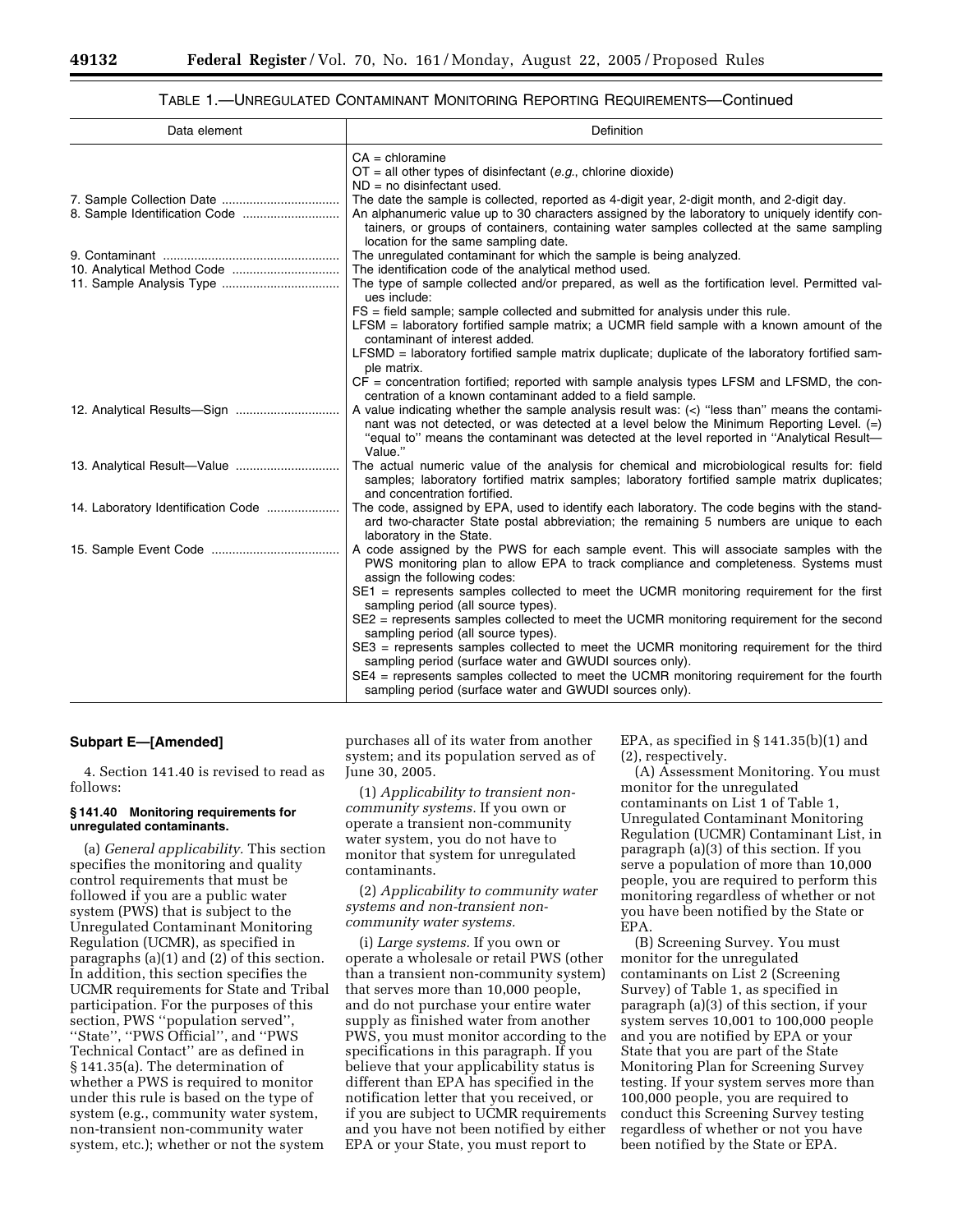(C) Pre-Screen Testing. You must monitor for the unregulated contaminants on List 3 of Table 1, in paragraph (a)(3) of this section, if notified by your State or EPA that you are part of the Pre-Screen Testing.

(ii) *Small systems.* Small PWSs, as defined in this paragraph, will not be selected to monitor for any more than one of the three monitoring lists provided in Table 1, UCMR Contaminant List, in paragraph (a)(3) of this section. EPA will provide sample containers, provide pre-paid air bills for shipping the sampling materials, conduct the laboratory analysis, and report and review monitoring results for

10. N-nitrosodiethylamine (NDEA).

all small systems selected to conduct monitoring under paragraphs  $(a)(2)(ii)(A)$  through  $(C)$  of this section. If you own or operate a PWS (other than a transient system) that serves 10,000 or fewer people and do not purchase your entire water supply from another PWS, you must monitor as follows:

(A) Assessment Monitoring. You must monitor for the unregulated contaminants on List 1 of Table 1, in paragraph (a)(3) of this section, if you are notified by your State or EPA that you are part of the State Monitoring Plan for Assessment Monitoring.

(B) Screening Survey. You must monitor for the unregulated

### TABLE 1.—UCMR CONTAMINANT LIST

contaminants on List 2 of Table 1, in paragraph (a)(3) of this section, if notified by your State or EPA that you are part of the State Monitoring Plan for the Screening Survey.

(C) Pre-Screen Testing. You must monitor for the unregulated contaminants on List 3 of Table 1, in paragraph (a)(3) of this section, if you are notified by your State or EPA that you are part of the State Monitoring plan for Pre-Screen Testing.

(3) *Analytes to be monitored.* Lists 1, 2, and 3 of unregulated contaminants are provided in the following table:

| 1-Contaminant                                                                                                        | 2-CAS registry<br>number                                                                     | 3-Analytical<br>methods <sup>a</sup>                                                                                     | 4-Minimum reporting<br>level <sup>b</sup>                                                     | 5-Sampling<br>location <sup>c</sup>                | 6-Period during<br>which monitoring to<br>be completed                                                                                 |  |
|----------------------------------------------------------------------------------------------------------------------|----------------------------------------------------------------------------------------------|--------------------------------------------------------------------------------------------------------------------------|-----------------------------------------------------------------------------------------------|----------------------------------------------------|----------------------------------------------------------------------------------------------------------------------------------------|--|
|                                                                                                                      |                                                                                              |                                                                                                                          | LIST 1: ASSESSMENT MONITORING CHEMICAL CONTAMINANTS                                           |                                                    |                                                                                                                                        |  |
| 1. Dimethoate<br>2. Terbufos sulfone<br>$3.2,2',4,4'-$<br>tetrabromodiphenyl                                         | 60-51-5<br>56070-16-7<br>5436-43-1                                                           | EPA 527 <sup>d</sup><br>EPA 527 <sup>d</sup><br>EPA 527 <sup>d</sup>                                                     | 0.71 µg/L<br>0.44 µg/L<br>0.33 µg/L                                                           | EPTDS<br>EPTDS<br>EPTDS                            | 7/1/2007-6/31/2010.<br>7/1/2007-6/31/2010.<br>7/1/2007-6/31/2010.                                                                      |  |
| ether (BDE-47).<br>4.2,2',4,4',5<br>pentabromodiphenyl                                                               | 60348-60-9                                                                                   | EPA 527 <sup>d</sup>                                                                                                     | 0.92 ug/L                                                                                     | EPTDS                                              | 7/1/2007-6/31/2010.                                                                                                                    |  |
| ether (BDE-99).<br>5.2,2',4,4',5,5'<br>hexabromobiphenyl<br>(245–HBB).                                               | 59080-40-9                                                                                   | EPA 527 <sup>d</sup>                                                                                                     | $0.72 \mu g/L$                                                                                | EPTDS                                              | 7/1/2007-6/31/2010.                                                                                                                    |  |
| 6. $2,2',4,4',5,5'$<br>hexabromodiphenyl<br>ether (BDE-153).                                                         | 68631-49-2                                                                                   | EPA 527 <sup>d</sup>                                                                                                     | 0.85 µg/L                                                                                     | EPTDS                                              | 7/1/2007-6/31/2010.                                                                                                                    |  |
| 7.22,4.4,6<br>pentabromodiphenyl<br>ether (BDE-100).                                                                 | $189084 - 64 - 8$                                                                            |                                                                                                                          |                                                                                               | EPTDS                                              | 7/1/2007-6/31/2010.                                                                                                                    |  |
| 8. 1,3-dinitrobenzene<br>9. 2,4,6-trinitrotoluene<br>(TNT).                                                          | 99-65-0<br>$118 - 96 - 7$                                                                    | EPA 529 <sup>e</sup><br>EPA 529 <sup>e</sup>                                                                             | $0.76 \mu g/L$<br>0.78 µg/L                                                                   | EPTDS<br>EPTDS                                     | 7/1/2007-6/31/2010.<br>7/1/2007-6/31/2010.                                                                                             |  |
| 10. Hexahydro-1,3,5-<br>trinitro-1,3,5-triazine<br>(RDX).                                                            | 121-82-4                                                                                     | EPA 529 <sup>e</sup>                                                                                                     | 1.2 $\mu$ g/L                                                                                 | EPTDS                                              | 7/1/2007-6/31/2010.                                                                                                                    |  |
| 11. Perchlorate                                                                                                      | $14797 - 73 - 0$                                                                             | EPA 314.0 $f, g$<br>EPA 314.1 <sup>h</sup><br>EPA 331.0 <sup>i</sup>                                                     | 0.57 ug/L                                                                                     | EPTDS                                              | 7/1/2007-6/31/2010.                                                                                                                    |  |
|                                                                                                                      |                                                                                              | EPA 332.0 <sup>j</sup>                                                                                                   |                                                                                               |                                                    |                                                                                                                                        |  |
|                                                                                                                      |                                                                                              | <b>Acetanilide Pesticide Degradation Products</b>                                                                        | <b>LIST 2: SCREENING SURVEY CHEMICAL CONTAMINANTS</b>                                         |                                                    |                                                                                                                                        |  |
| 1. Acetochlor ESA<br>2. Acetochlor OA<br>3. Alachlor ESA<br>4. Alachlor OA<br>5. Metolaclor ESA<br>6. Metolachlor OA | $187022 - 11 - 3$<br>184992-44-4<br>142363-53-9<br>171262-17-2<br>171118-09-5<br>152019-73-3 | EPA 535 <sup>k</sup><br>EPA 535 <sup>k</sup><br>EPA 535 k<br>EPA $535^k$<br>EPA 535 <sup>k</sup><br>EPA 535 <sup>k</sup> | 1.4 ug/L<br>$1.5 \mu q/L$<br>1.0 $\mu$ g/L<br>1.6 $\mu$ g/L<br>1.1 $\mu$ g/L<br>$1.5 \mu g/L$ | EPTDS<br>EPTDS<br>EPTDS<br>EPTDS<br>EPTDS<br>EPTDS | 7/1/2007-6/31/2009.<br>7/1/2007-6/31/2009.<br>7/1/2007-6/31/2009.<br>7/1/2007-6/31/2009.<br>7/1/2007-6/31/2009.<br>7/1/2007-6/31/2009. |  |
|                                                                                                                      |                                                                                              | <b>Acetanilide Pesticide Parent Compounds</b>                                                                            |                                                                                               |                                                    |                                                                                                                                        |  |
| 7. Acetochlor<br>8. Alachlor<br>9. Metolachlor                                                                       | 34256-82-1<br>$15972 - 60 - 8$<br>51218-45-2                                                 | EPA <sup>1</sup><br>$EPA1$<br>EPA <sub>1</sub>                                                                           | 2.0 µg/L<br>1.6 $\mu$ g/L<br>1.0 $\mu$ g/L                                                    | EPTDS<br>EPTDS<br>EPTDS                            | 7/1/2007-6/31/2009.<br>7/1/2007-6/31/2009.<br>7/1/2007-6/31/2009.                                                                      |  |
|                                                                                                                      | <b>Nitrosamines</b>                                                                          |                                                                                                                          |                                                                                               |                                                    |                                                                                                                                        |  |

55–18–5 .................... EPA 521 m ................. 0.0046 µg/L ............... DSMRT and EPTDS 7/1/2007–6/31/2009.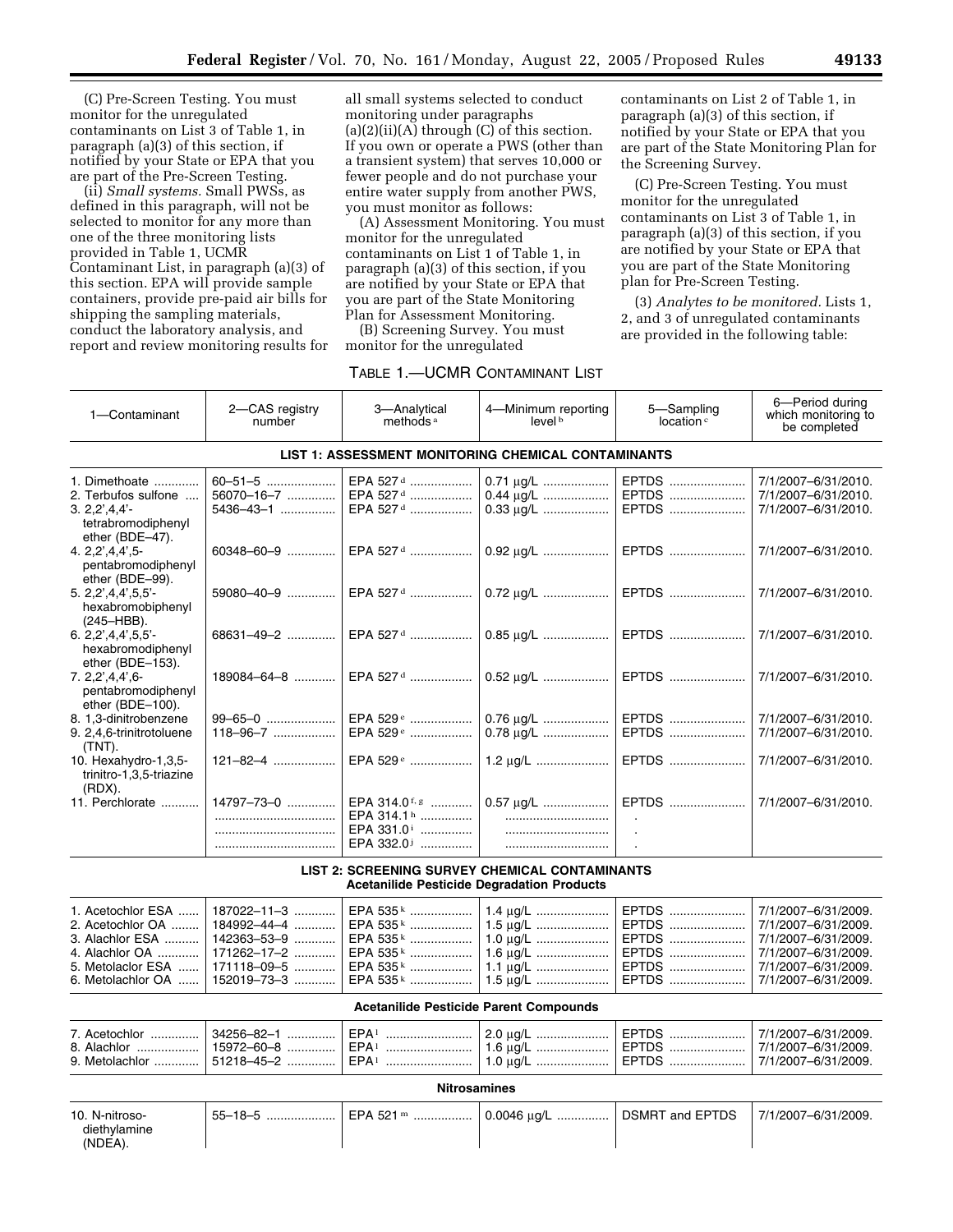# TABLE 1.—UCMR CONTAMINANT LIST—Continued

| 1-Contaminant                                 | 2-CAS registry<br>number | 3-Analytical<br>methods <sup>a</sup> | 4-Minimum reporting<br>level b | 5-Sampling<br>location c | 6-Period during<br>which monitoring to<br>be completed |
|-----------------------------------------------|--------------------------|--------------------------------------|--------------------------------|--------------------------|--------------------------------------------------------|
| 11. N-nitroso-dimethyl-<br>amine (NDMA).      | 62-75-9                  |                                      |                                | <b>DSMRT and EPTDS</b>   | 7/1/2007-6/31/2009.                                    |
| 12. N-nitroso-di-n-bu-<br>tylamine (NDBA).    | $924 - 16 - 3$           | EPA 521 m                            | 0.0035 ug/L                    | <b>DSMRT and EPTDS</b>   | 7/1/2007-6/31/2009.                                    |
| 13. N-nitroso-di-n-pro-<br>pylamine (NDPA).   | $621 - 64 - 7$           | EPA 521 m                            | $0.0072 \mu g/L$               | <b>DSMRT amd EPTDS</b>   | 7/1/2007-6/31/2009.                                    |
| 14. N-nitroso-<br>methylethylamine<br>(NMEA). | $10595 - 95 - 6$         | EPA 521 m                            | 0.0034 $\mu$ g/L               | <b>DSMRT and EPTDS</b>   | 7/1/2007-6/31/2009.                                    |
| 15. N-nitroso-pyrroli-<br>dine (NPYR).        | $930 - 55 - 2$           | EPA 521 m                            | $0.0022 \mu q/L$               | <b>DSMRT and EPTDS</b>   | 7/1/2007-6/31/2009.                                    |

#### **LIST 3: PRE-SCREEN TESTING TO BE SAMPLED AFTER NOTICE OF ANALYTICAL METHODS AVAILABILITY**

| Reserved <sup>n</sup><br>Reserved <sup>n</sup><br>Reserved <sup>n</sup><br>Reserved. <sup>n</sup><br>Reserved <sup>n</sup><br>Heserved <sup>n</sup><br>.<br><br>. |  |
|-------------------------------------------------------------------------------------------------------------------------------------------------------------------|--|
|-------------------------------------------------------------------------------------------------------------------------------------------------------------------|--|

Column headings are:

1—Contaminant: the name of the contaminant to be analyzed.<br>2—CAS (Chemical Abstract Service) Begistry Number or Ident

2—CAS (Chemical Abstract Service) Registry Number or Identification Number: a unique number identifying the chemical contaminants.

3—Analytical Methods: method numbers identifying the methods that must be used to test the contaminants.

4—Minimum Reporting Level: the value and unit of measure at or above which the concentration of the contaminant must be measured using the approved analytical methods.

-Sampling Location: the locations within a PWS at which samples must be collected.

6—Period During Which Monitoring to Be Completed: the years during which the sampling and testing are to occur for the indicated contaminant.

The analytical procedures shall be performed in accordance with the documents associated with each method (per the following footnotes). The incorporation by reference of the following documents listed in footnotes d-m was approved by the Director of the Federal Register in accordance with 5 U.S.C. 552(a) and 1 CFR part 51. Information on how to obtain these documents can be provided by the Safe Drinking Water Hotline at (800) 426–4791. Documents may be inspected at EPA's Drinking Water Docket, 1301 Constitution Avenue, NW., EPA West, Room B102, Washington, DC 20460, Telephone: (202) 566–2426; or at the National Arcives and Records Administration (NARA). For information on availability of this material at NARA, call 202–741–6030, or go to: *http://www.archives.gov/federal*\_*register/code*\_*of*\_*federal*\_*regulations/*

*i*The version of the EPA methods which you must follow for this Regulation are listed in d-m as follows.

<sup>b</sup>The Minimum Reporting Level (MRL) was established by EPA by adding the mean of the Lowest Concentration Minimum Reporting Levels (LCMRL) determined according to the procedure detailed in ''Statistical Protocol for the Determination of The Single-Laboratory Lowest Concentration Minimum Reporting Level (LCMRL) and Validation of the Minimum Reporting Level (MRL)'' by the primary and secondary laboratories conducting the development and validation of the analytical method to three times the difference of the LCMRLs. If LCMRL data from three or more laboratories were available, the MRL was established by EPA by adding three times the standard deviation of the LCMRLs to the mean of the LCMRLs. Note that EPA Methods 314.0 and 525.2 were developed prior to UCMR 2, hence the LCMRLs were not determined for analytes determined by these methods.

determined by these methods.<br>©Sampling must occur at entry points to the distribution system (EPTDSs) after treatment is applied that represent each non-emergency water source in routine use over the 12-month period of monitoring. See 40 CFR 141.35(c)(3) for an explanation of the requirements related to use of representative EPTDSs. Sampling for nitrosamines on List 2 must also occur at the disinfection byproduct distribution system maximum residence time (DSMRT) sampling locations as defined in 40 CFR 141.132(b)(1)(i) and at EPTDSs sampling locations. If a treatment plant/water source is not subject to the sampling required in 40 CFR 141.132(b)(1), then the samples for nitrosamines must be collected only at the EPTDS location.

EPA Method 527<sup>d</sup> "Determination of Selected Pesticides and Flame Retardants in Drinking Water by Solid Phase Extraction and Capillary Column Gas Chromatography/Mass Spectrometry (GC/MS)'' is available at *http://www.epa.gov/safewater/methods/sourcalt.html.*

EPA Method 529<sup>®</sup> "Determination of Explosives and Related Compounds in Drinking Water by Solid Phase Extraction and Capillary Column Gas Chromatography/Mass Spectrometry (GC/MS)" is available at *http://www.epa.gov/nerlcwww/ordmeth.htm.*<br>EPA Method 314.01 "Determination of Perchlorate in Drinking Water Using lon Chromatography" is available at *http://w* 

methods/sourcalt.html.<br>All perchlorate samples must be collected using the sterile technique required in Methods 314.1, 331.0, or 332.0.<br>EPA Method 314.1 "Determination of Perchlorate in Drinking Water Using Inline Column

tography with Suppressed Conductivity Detection" is available at *http://www.epa.gov/safewater/methods/sourcalt.html.*<br>EPA Method 331.0 "Determination of Perchlorate in Drinking Water by Liquid Chromatography Electrospray

available at *http://www.epa.gov/safewater/methods/sourcalt.html.*<br>JEPA Method 332.0 "Determination of Perchlorate in Drinking Water Using Ion Chromatography with Suppressed Conductivity and

Electrospray Ionization Mass Spectrometry" is available at *http://www.epa.gov/nerlcwww/ordmeth.htm.*<br>EPA Method 535, Revision 1.1" Measurement of Chloroacetanilide and Other Acetamide Herbicide Degradates in Drinking Wate

Phase Extraction and Liquid Chromatography/Tandem Mass Spectrometry (LC/MS/MS)'' is available at *http://www.epa.gov/nerlcwww/*

ordmeth.htm.<br><sup>1</sup> EPA Method 525.2 "Determination of Organic Compounds in Drinking Water by Liquid-Solid Extraction and Capillary Column Gas Chroma-<br>tography/Mass Spectrometry" is available at *http://www.NEMI.gov.* 

EPA Method 521 "EPA Method 521: Determination of Nitrosamines in Drinking Water by Solid Phase Extraction and Capillary Column Gas Chromatography with Large Volume Injection and Chemical Ionization Tandem Mass Spectrometry (MS/MS)" is available at *http://www.epa.gov/*<br>nerlcwww/ordmeth.htm.

<sup>n</sup>To be determined at a later time.

# (4) *Sampling requirements*—

(i) *Large systems.* If you serve more than 10,000 people and meet the UCMR applicability criteria specified in paragraph (a)(2)(i) of this section, you

must comply with the requirements specified in paragraphs  $(a)(4)(i)(A)$ through (I) of this section. Your samples must be collected according to the schedule that you are assigned by EPA

or your State, or the schedule that you revised using EPA's electronic data reporting system on or before [DATE 210 DAYS AFTER PUBLICATION OF THE FINAL RULE]. Your schedule must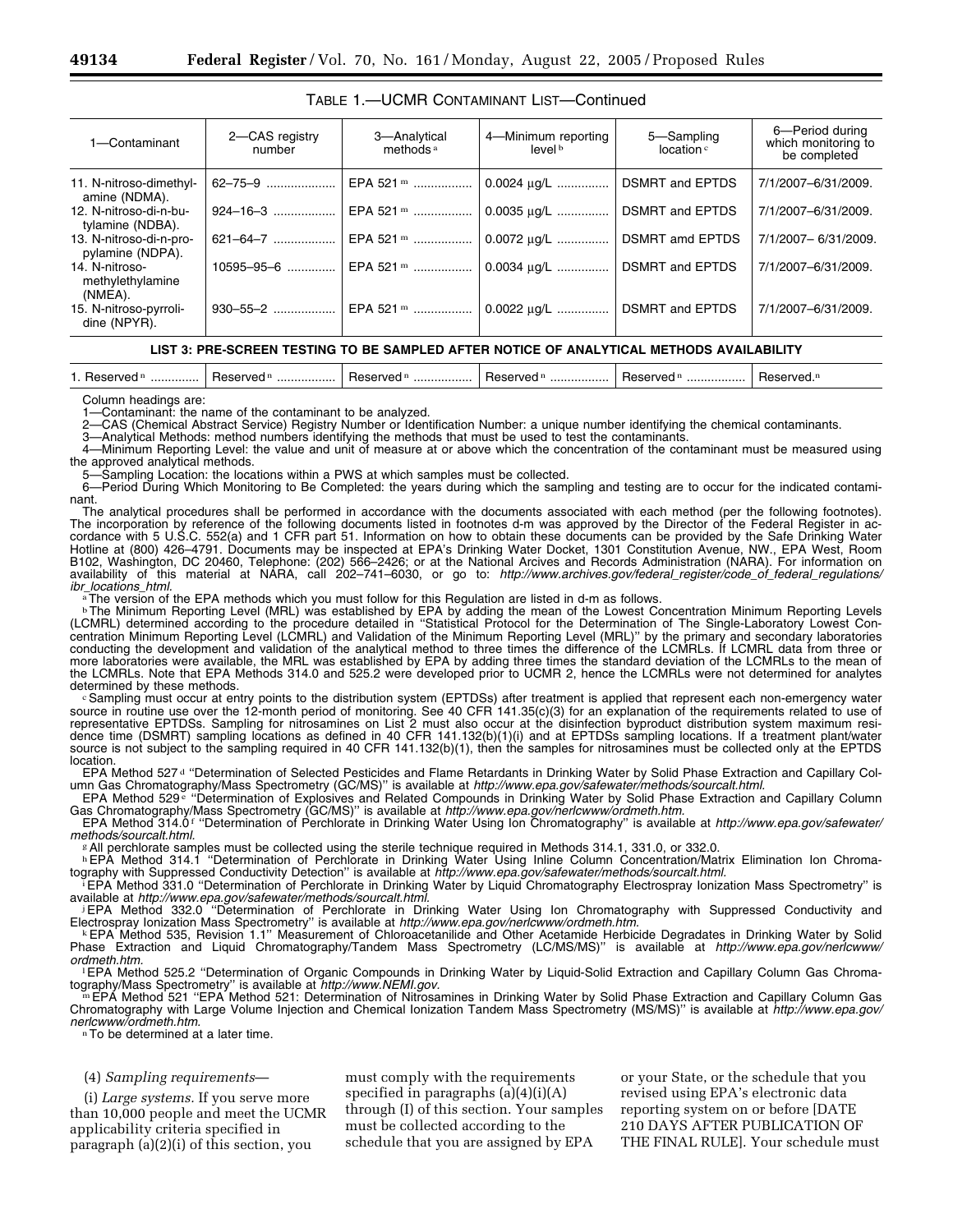follow both the timing and frequency of monitoring specified in Tables 1 and 2 of this section.

(A) Monitoring period. You must collect the samples in one continuous 12-month period for List 1 Assessment Monitoring, and, if applicable, for List 2 Screening Survey, or List 3 Pre-Screen Testing, during the time frame indicated in column 6 of Table 1, in paragraph (a)(3) of this section. As specified in § 141.35(c)(5), you must contact EPA if you believe you cannot conduct monitoring according to your schedule.

(B) Frequency. You must collect the samples within the time frame and according to the frequency specified by contaminant type and water source type for each sampling location, as specified in Table 2, in paragraph (a)(4)(i)(B).

| Contaminant type | Water source type                                                                                                                                                                                                                | Time frame<br>(months) | Frequency                                                                                                                               |
|------------------|----------------------------------------------------------------------------------------------------------------------------------------------------------------------------------------------------------------------------------|------------------------|-----------------------------------------------------------------------------------------------------------------------------------------|
| Chemical         | Surface water or ground water under the direct in-<br>fluence of surface water (GWUDI) (includes all<br>sampling locations for which some or all of the<br>water comes from a surface water or GWUDI<br>source).<br>Ground water | 12 I                   | You must monitor for 4 consecutive quarters.<br>Sample events must occur 3 months apart.<br>You must monitor twice in a consecutive 12- |
|                  |                                                                                                                                                                                                                                  |                        | month period. Sample events must occur 6<br>months apart.                                                                               |

(C) Location. You must collect samples for each List 1 Assessment Monitoring contaminant, and, if applicable, for each List 2 Screening Survey, or List 3 Pre-Screen Testing contaminant, as specified in Table 1, in paragraph (a)(3) of this section; samples must be collected at each sample point that is specified in column 5 of that table. If you are a ground water system with multiple EPTDSs, and you request and receive approval from EPA or the State for sampling at representative EPTDS(s), as specified in  $\S 141.35(c)(3)$ , you must collect your samples from the approved representative sampling location(s). Systems conducting Screening Survey monitoring must also sample for nitrosamines at the disinfection byproduct distribution system maximum residence time (DSMRT) sampling location(s) if they are subject to sampling requirements in § 141.132(b)(1).

(D) Sampling instructions. For each List 1 Assessment Monitoring contaminant, and, if applicable, for each List 2 Screening Survey, or List 3 Pre-Screen Testing contaminant, you must follow the sampling procedure for the method specified in column 3 of Table 1, in paragraph (a)(3) of this section. In addition, you must not composite (that is, combine, mix, or blend) the samples; you must collect, preserve, and test each sample separately. If you are using EPA Method 314.0 for analysis of perchlorate, you must collect the samples using the sterile techniques that are described in any 1 of the other 3 perchlorate methods, as specified in Table 1, in paragraph (a)(3) of this section.

(E) Sample collection and shipping time. If you must ship the samples for testing, you must collect the samples

early enough in the day to allow adequate time to send the samples for overnight delivery to the laboratory. You should not collect samples on Friday, Saturday, or Sunday because sampling on these days may not allow samples to be shipped and received at the laboratory at the required temperature, unless you have made special arrangements with your laboratory to receive the samples.

(F) Analytical methods. For each contaminant, you must use the analytical methods for List 1, and, if applicable, for List 2, that are specified in column 3 of Table 1, in paragraph (a)(3) of this section; report values at or above the minimum reporting levels for List 1, and, if applicable, for List 2 Screening Survey, or List 3 Pre-Screen Testing, that are specified in column 4 of Table 1, in paragraph (a)(3) of this section; and conduct the quality control procedures specified in paragraph (a)(5) of this section.

(G) Laboratory errors or sampling deviations. If an error occurs either at the laboratory which precludes its reporting of valid data, or in sampling for a listed contaminant, you must resample within 14 days of observing the occurrence of the error using the procedures specified for the method. (This resampling is not for confirmation sampling, but to correct the sampling or laboratory error.)

(H) Analysis. For the List 1 contaminants, and, if applicable, List 2 Screening Survey, or List 3 Pre-Screen Testing contaminants, identified in Table 1, paragraph (a)(3) of this section, you must arrange for testing by a laboratory that has been approved by EPA according to requirements in paragraph (a)(5)(ii) of this section.

(I) Review and reporting of results. After you have received the laboratory results, you must review, approve, and submit the system information, and sample collection data and test results. You must report the results as provided in § 141.35(c)(6).

(ii) *Small systems.* If you serve 10,000 or fewer people and are notified that you are part of the State Monitoring Plan for Assessment Monitoring, Screening Survey or Pre-Screen monitoring, you must comply with the requirements specified in paragraphs  $(a)(4)(i)(A)$  through  $(H)$  of this section. If EPA or the State informs you that they will be collecting your UCMR samples, you must assist them in identifying the appropriate sampling locations and in taking the samples.

(A) Monitoring period and frequency. You must collect samples at the times specified for you by the State or EPA. Your schedule must follow both the timing of monitoring specified in Table 1, List 1, and, if applicable, List 2, and the frequency of monitoring in Table 2 of this section.

(B) Location. You must collect samples at the locations specified for you by the State or EPA.

(C) Sample kits. You must store and maintain the sample collection kits sent to you by the UCMR Sampling Coordinator in accordance with the kit's instructions. The sample kit will include all necessary containers, packing materials and cold packs, instructions for collecting the sample and sample treatment (such as dechlorination or preservation), report forms for each sample, contact name and telephone number for the laboratory, and a prepaid return shipping docket and return address label. If any of the materials listed in the kit's instructions are not included in the kit or arrive damaged, you must notify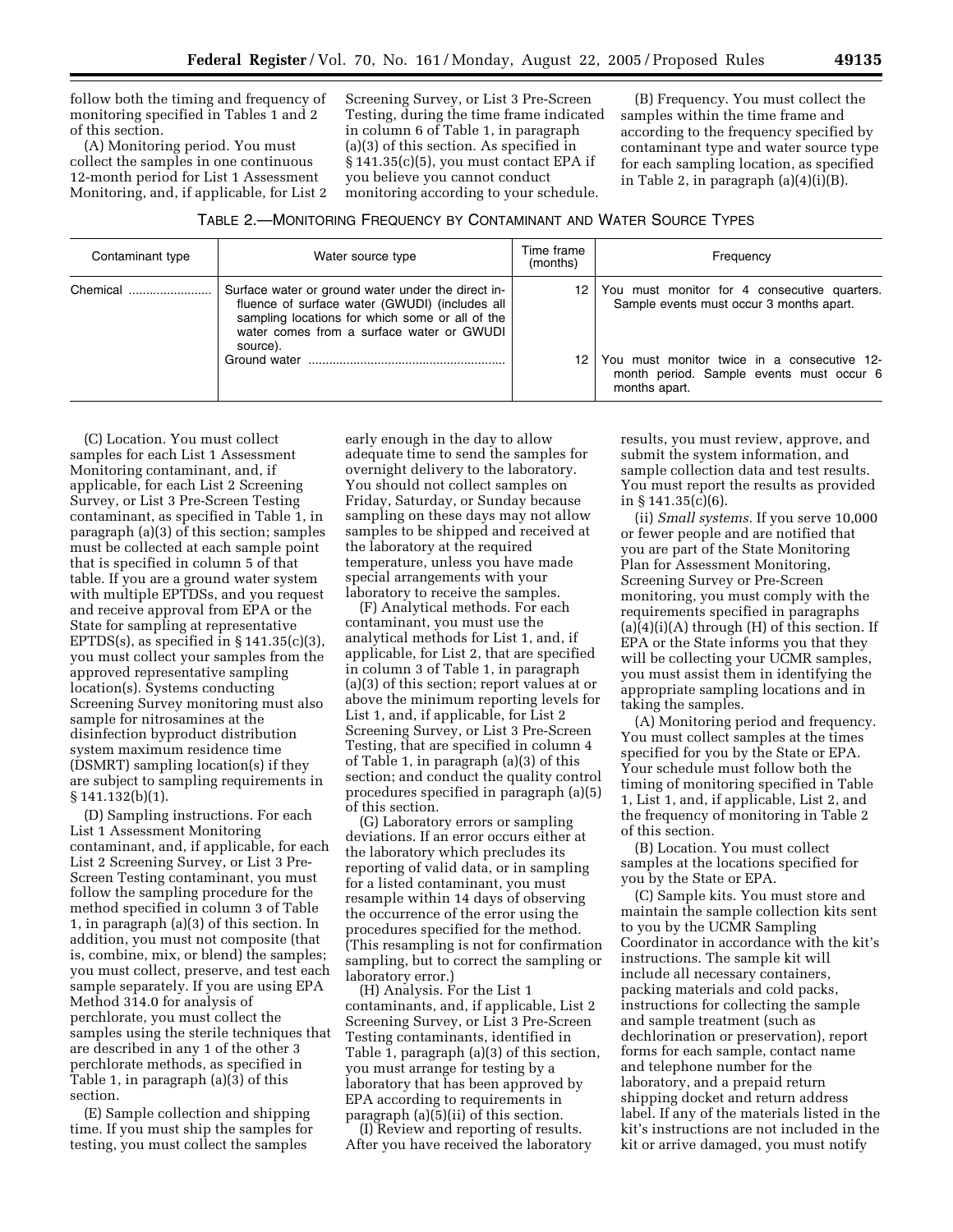the UCMR Sampling Coordinator who sent you the sample collection kits.

(D) Sampling instructions. You must comply with the instructions sent to you by the State or EPA concerning the use of containers, collection (how to fill the sample bottle), dechlorination and/or preservation, and sealing and preparation of sample and shipping containers for shipment. You must not composite (that is, combine, mix, or blend) the samples. You also must collect, preserve, and test each sample separately. You must also comply with the instructions sent to you by the UCMR Sampling Coordinator concerning the handling of sample containers for specific contaminants.

(E) Sampling deviations. If you do not collect a sample according to the instructions provided to you for a listed contaminant, you must report the deviation within 7 days of the scheduled monitoring on the sample reporting form, as specified in  $\S 141.35(d)(2)$ . A copy of the form must be sent to the laboratory with the samples, and to the UCMR Sampling Coordinator. You must resample following instructions that you will be sent from the UCMR Sampling Coordinator or State.

(F) Duplicate samples. EPA will select systems in the State Monitoring Plan that must collect duplicate samples for quality control. If your system is selected, you will receive two sample kits for an individual sampling location that you must use. You must use the same sampling protocols for both sets of samples, following the instructions in the duplicate sample kit.

(G) Sampling forms. You must completely fill out each of the sampling forms and bottles sent to you by the UCMR Sampling Coordinator, including data elements listed in § 141.35(e) for each sample. If you are conducting Assessment Monitoring, you must include elements 1 through 5, and 7; and if you are conducting Screening Survey, you must include elements 1 through 7. You must sign and date the sampling forms.

(H) Sample collection and shipping. You must collect the samples early enough in the day to allow adequate time to send the samples for overnight delivery to the laboratory. You should not collect samples on Friday, Saturday, or Sunday because sampling on these days may not allow samples to be shipped and received at the laboratory at the required temperature unless you have made special arrangements with EPA for the laboratory to receive the samples. Once you have collected the samples and completely filled in the

sampling forms, you must send the samples and the sampling forms to the laboratory designated on the air bill.

(5) *Quality control requirements.* If your system serves more than 10,000 people, you must ensure that the quality control requirements listed below are met during your sampling procedures and by the laboratory conducting your analyses. You must also ensure that all method quality control procedures and all UCMR quality control procedures are followed.

(i) *Sample collection/preservation.* You must follow the sample collection and preservation requirements for the specified method for each of the contaminants in Table 1, in paragraph (a)(3) of this section. If you are using EPA Method 314.0 for analysis of perchlorate, you must collect the samples using the sterile techniques that are described in any 1 of the other 3 perchlorate methods, as specified in Table 1, in paragraph (a)(3) of this section. These requirements specify sample containers, collection, dechlorination, preservation, storage, sample holding time, and extract storage and/or holding time that you must assure that the laboratory follow.

(ii) *Laboratory approval for Lists 1 and 2.* To be approved to conduct UCMR testing, the laboratory must be certified under § 141.28 for one or more compliance analyses; demonstrate for each analytical method it plans to use for UCMR testing that it can meet the Initial Demonstration of Capability (IDC) requirements specified in column 3 of Table 1, in paragraph (a)(3) of this section; and successfully participate in the UCMR Proficiency Testing (PT) Program administered by EPA for each analytical method it plans to use for UCMR testing. UCMR laboratory approval decisions will be granted on an individual method basis for the methods listed in column 3 of Table 1 in paragraph (a)(3) of this section for List 1, List 2, and List 3 contaminants. Laboratory approval is contingent upon the capability of the laboratory to post monitoring data to the EPA electronic data reporting system. To participate in the UCMR Laboratory Approval Program, the laboratory must complete and submit the necessary registration forms by [INSERT DATE 90 DAYS AFTER PUBLICATION OF THE FINAL RULE]. Correspondence must be addressed to: UCMR 2 Laboratory Approval Coordinator, USEPA, Technical Support Center, 26 West Martin Luther King Drive (MS 140), Cincinnati, OH 45268; or e-mailed to

EPA at

*UCMR*\_*Sampling*\_*Coordinator@epa.gov*. (iii) *Minimum Reporting Level.* The Minimum Reporting Level (MRL) is the lowest analyte concentration for which future recovery is predicted to fall, with high confidence (99%), between 50% and 150% recovery.

(A) Validation of laboratory performance. Your laboratory must be capable of quantifying each contaminant listed in Table 1, at or below the MRL specified in column 4 of Table 1, in paragraph (a)(3) of this section. You must ensure that the laboratory completes and has on file and available for your inspection, records of two distinct procedures. First, your laboratory must have conducted an IDC involving replicate analyses at or below the MRL as described in this paragraph. Second, for each day that UCMR analyses are conducted by your laboratory, a validation of its ability to quantify each contaminant, at or below the MRL specified in column 4 of Table 1, in paragraph (a)(3) of this section, following the procedure listed in paragraph (a)(5)(iii)(B) of this section, must be performed. The procedure for validation of laboratory performance at or below the MRL is as follows:

(1) All laboratories using EPA drinking water methods under UCMR must demonstrate that they are capable of meeting data quality objectives (DQOs) at or below the MRL listed in Table 1, column 4, in paragraph (a)(3) of this section.

(2) The MRL, or any concentration below the MRL, at which performance is being evaluated, must be contained within the range of calibration. The calibration curve regression model and the range of calibration levels that is used in these performance validation steps must be used in all routine sample analyses used to comply with this regulation. Only straight line or quadratic regression models are allowed. The use of either weighted or unweighted models is permitted. The use of cubic regression models are not permitted.

(3) Replicate analyses of at least seven (7) fortified samples in reagent water must be performed at or below the MRL for each analyte, and must be processed through the entire method procedure (*i.e.*, including extraction, where applicable and with all preservatives).

(4) A prediction interval of results (PIR), which is based on the estimated arithmetic mean of analytical results and the estimated sample standard deviation of measurement results, must be determined by Equation 1: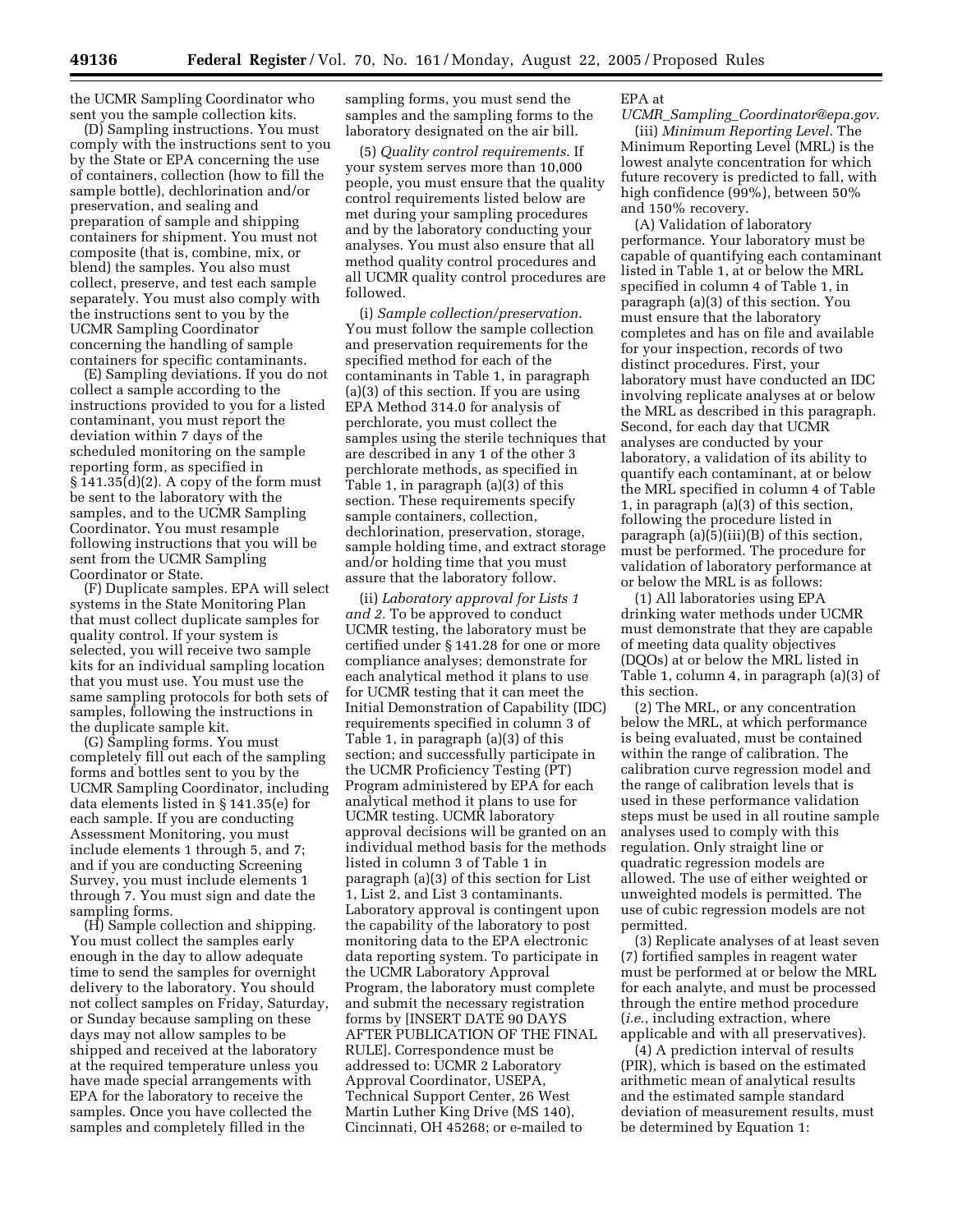PIR = Mean 
$$
\pm
$$
 s × t<sub>(df,1- $\alpha$ /2)</sub> ×  $\sqrt{1 + \frac{1}{n}}$  Equation 1

Where:

- t is the Student's t value with df degrees of freedom and confidence level (1-*a*),
- s is the sample standard deviation of n replicate samples fortified at the MRL,

n is the number of replicates.

(5) The values needed to calculate the PIR using Equation 1 are: number of replicates (n); Student's t value with a two-sided 99% confidence level for n number of replicates; the average (mean) of at least seven replicates; and the sample standard deviation. Factor 1 is referred to as the Half Range PIR (HR<sub>PIR</sub>). For a certain number of

$$
T s \times t_{(df, 1-\alpha/2)} \times \sqrt{1 + \frac{1}{n}}
$$
 Factor 1

(6) The  $HR_{PIR}$  is calculated by Equation 2:

 $HR_{PIR} = s \times C$  Equation 2

(7) The PIR is calculated by Equation

 $PIR = Mean \pm HR_{PIR}$  Equation 3

3:

# TABLE 3.—THE CONSTANT FACTOR (C) TO BE MULTIPLIED BY THE STANDARD DEVIATION TO DETERMINE THE HALF RANGE INTERVAL OF THE PIR

[Student's *t* 99% confidence level]1

| Replicates   | Degrees of<br>treedom | Constant factor (C) to be multi-<br>plied by the standard deviation |
|--------------|-----------------------|---------------------------------------------------------------------|
| я<br>a<br>10 |                       | 8.963<br>3.536<br>3.409                                             |

1The critical t-value for a two-sided 99% confidence interval is equivalent to the critical t-value for a one-sided 99.5% confidence interval, due to the symmetry of the t-distribution.  $PIR =$  Prediction Interval of Results.

(8) The lower and upper result limits of the PIR must be converted to percent recovery of the concentration being tested. To pass criteria at a certain level, the PIR lower recovery limits cannot be lower than the lower recovery limits of the quality control (QC) interval (50%), and the PIR upper recovery limits cannot be greater than the upper recovery limits of the QC interval (150%). When the PIR recovery limits fall outside of either bound of the QC interval of recovery (higher than 150% or less than 50%), laboratory performance is not validated at the concentration evaluated. If the PIR limits are contained within both bounds of the QC interval, laboratory performance is validated for that analyte.

(B) Quality control requirements for validation of laboratory performance at or below the MRL.

(1) You must ensure that the calibration curve regression model and that the range of calibration levels that are used in these performance validation steps are used in future routine sample analysis. Only straight

line or quadratic regression models are allowed.

(2) You must ensure, once your laboratory has performed an IDC as specified in each analytical method (demonstrating that DQOs are met at or below an MRL), that a daily performance check is performed for each analyte and method. A single sample, spiked at or below the MRL for each analyte, must be processed through the entire method procedure. The measured concentration for each analyte must be converted to a percent recovery, and if the recovery is within 50%–150% (inclusive), the daily performance of the laboratory has been validated. The results for any analyte for which 50%– 150% recovery cannot be demonstrated during the daily check are not valid. Laboratories may elect to re-run the daily performance check sample if the performance for any analyte or analytes cannot be validated. If performance is validated for these analytes, then the laboratory performance is considered validated. Alternatively, the laboratory may re-calibrate and repeat the performance validation process for all

analytes. Laboratories performing perchlorate analyses using EPA Method 314.0 must, in addition to the quality control specified in that method, successfully monitor the Laboratory Synthetic Sample Matrix Blank and the MRL Laboratory Fortified Synthetic Sample Matrix, as specified in Section 9.3.2 and 9.3.4 of EPA Method 314.1, prior to analysis of samples. The MRL Laboratory Fortified Synthetic Sample Matrix is intended as a daily MRL check and only must be run once per analysis batch.

replicates and for a certain confidence level in Student's t, this factor is constant, and can be tabulated according to replicate number and confidence level for the Student's t. Table 3 in this paragraph lists the constant factor (C) for replicate sample numbers 7 through 10 with a confidence

level of 99% for Student's t.

(iv) *Laboratory fortified sample matrix and laboratory fortified sample matrix duplicate.* You must ensure that your laboratory prepares and analyzes the Laboratory Fortified Sample Matrix (LFSM) sample for accuracy and Laboratory Fortified Sample Matrix Duplicate (LFSMD) samples for precision to determine method accuracy and precision for all contaminants in Table 1, in paragraph (a)(3) of this section. LFSM/LFSMD samples must be prepared using a sample collected and analyzed in accordance with UCMR 2 requirements and analyzed at a